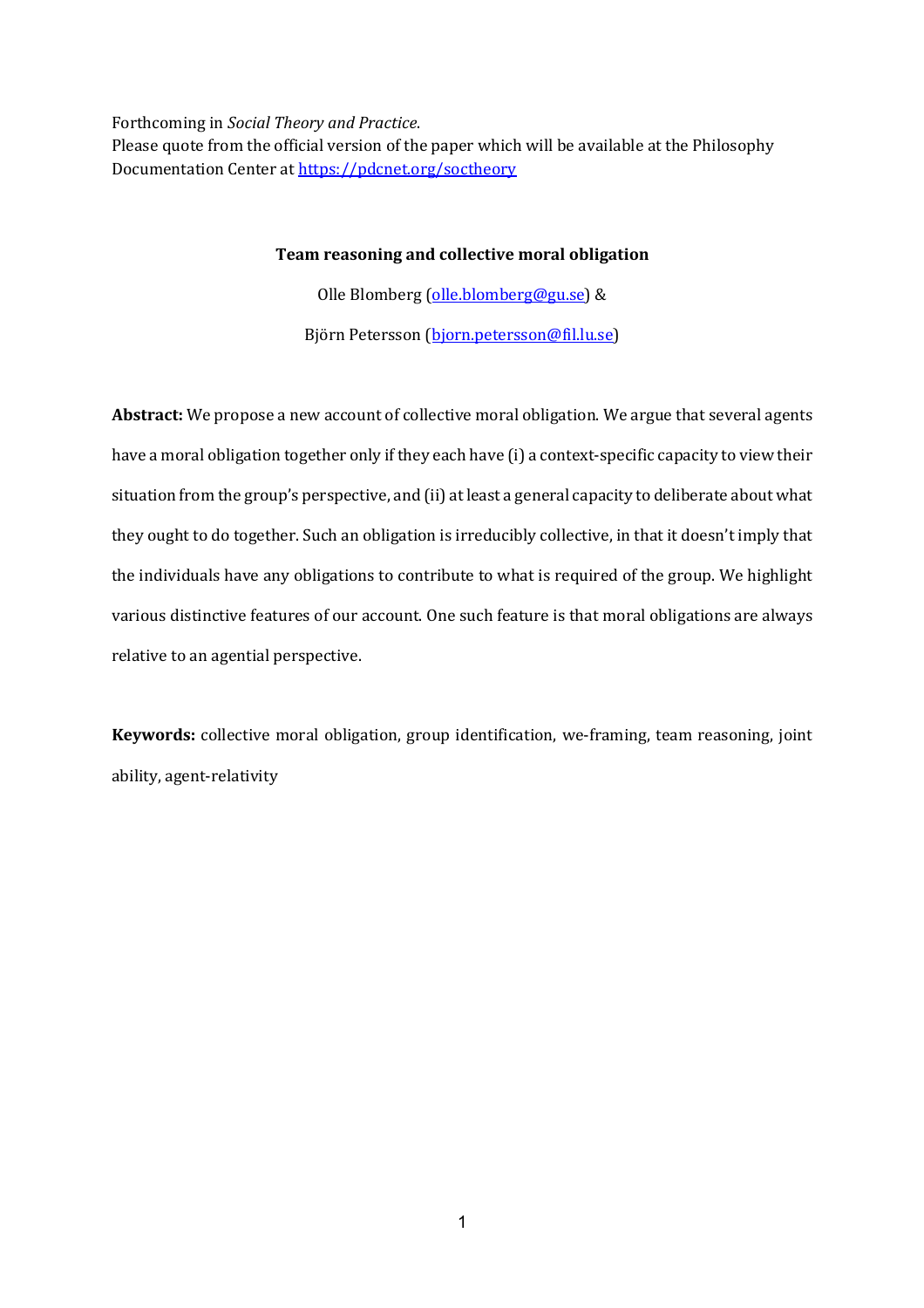### *1. Introduction*

It is often apt to ascribe a moral obligation to several moral agents collectively, even if they do not together constitute a collective moral agent. Consider the following case:

*Burning Building*: Three children are trapped in a burning building. One of them is in one room, and the other two are in a second room some distance away. The neighbours Agnetha and Benny see each other approaching the building from opposite sides. Agnetha breaks in and has enough time to do her part of rescuing either the child in the first room or the two children in the second room. The rescue can succeed only if Benny heads straight for the same room with his fire extinguisher. If both go to the first room, they will only rescue the first child. If both go to the second room, they will only rescue the two other children. If each goes to a different room, no child will be rescued. Suppose that Agnetha and Benny can make these choices without any significant risk to their own or each other's life or health. All this is common knowledge between them, but they do not have any opportunity to communicate with each other—each must choose which room to head for independently of the other. (Adapted from Colman et al. 2014: 36)

It seems to us that Agnetha and Benny are obliged to save the two children.<sup>1</sup> It would make sense to address them with a moral imperative: "You must save the two children!" Call this *the basic intuition* (following Schwenkenbecher 2020: 28). Note that it is to *them*—collectively rather than distributively—that we would direct a moral demand to save the two children. Only together do they have the ability to rescue the two children, and rescuing the two children is the best they can do, morally speaking. Since they know that they can do this without significant risk to themselves, rescuing the two children is not only morally best, but arguably morally required. Such

<sup>&</sup>lt;sup>1</sup> Throughout the paper, "obliged" and "obligation" are elliptical for "morally obliged" and "moral obligation," unless otherwise noted.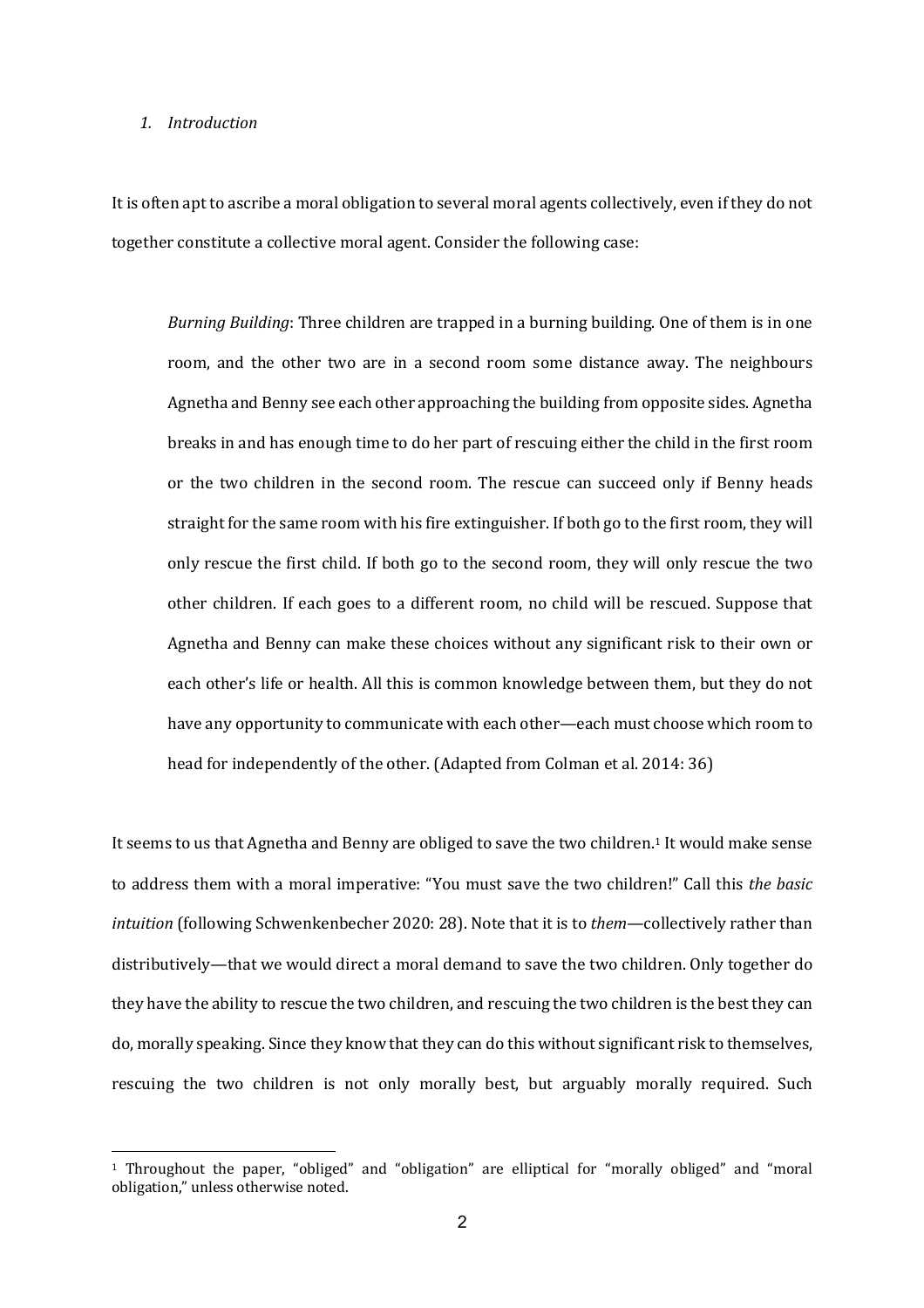considerations have convinced many philosophers that not only an individual, but also a group can have an obligation (see e.g. McKinsey 1981; Copp 1991; Wringe 2010; Cripps 2013; Pinkert 2014; Aas 2015; Schwenkenbecher 2019, 2021; Björnsson 2014, 2020).

But one might think that only a single agent can be the subject of an obligation (see Lawford-Smith 2015; Collins 2019). The basic intuition arguably concerns a *deliberative* obligation; the obligation is connected to the question: "What ought I do?" (Lord 2015: 28). This may seem to imply that Agnetha and Benny could have the obligation only if they together constituted an entity capable of asking and settling on an answer to this deliberative question (cf. Wringe 2010: 224–225).<sup>2</sup> But the only relevant agents on the scene are Agnetha and Benny.

In this paper, we explain and vindicate the basic intuition by presenting our own novel account of collective obligation, an account that we believe has distinct advantages over others. We argue that demanding of Agnetha and Benny that they save the two children makes sense, because it is possible for them to each ask: "What ought we do?" Agnetha and Benny can therefore jointly be subjects of an obligation in *Burning Building*.<sup>3</sup> They need not constitute a collective moral agent that can deliberate; it suffices that they each have the capacity to deliberate from a we-perspective.<sup>4</sup> When we ascribe an obligation to  $\phi$  to several agents considered collectively, we do so on the implicit assumption that each agent has the context-specific capacity to identify with the group and view the decision situation from the group's point of view—to "we-frame" the situation—as well as a general capacity to deliberate about what the group ought to do. We develop this proposal by drawing on decision-theoretic work on "team reasoning," sometimes also called "we-reasoning" (for a recent review, see Colman and Gold 2018).

 $2$  Holly Lawford-Smith (2015: 234–235) holds that only a single (individual or group) agent can have a moral obligation to  $\Phi$ , because only a single agent can *try* to  $\Phi$ , and being able to try to  $\Phi$  is necessary for having the kind of ability relevant for "ought implies can." However, several agents can *together* try to Φ: each of them can try to do his or her part of their joint Φ-ing (see Aas 2015: 15–17; cf. Collins 2019: section 3.2).

 $3$  We are neutral on whether the plurality of Agnetha and Benny is nothing but Agnetha and Benny, or whether the plurality is some group-like object that  $\sin'$  entirely ontologically innocent (see Linnebo) 2022).

<sup>&</sup>lt;sup>4</sup> Thomas Smith (2009: 48–49) makes some brief remarks roughly in line with this proposal.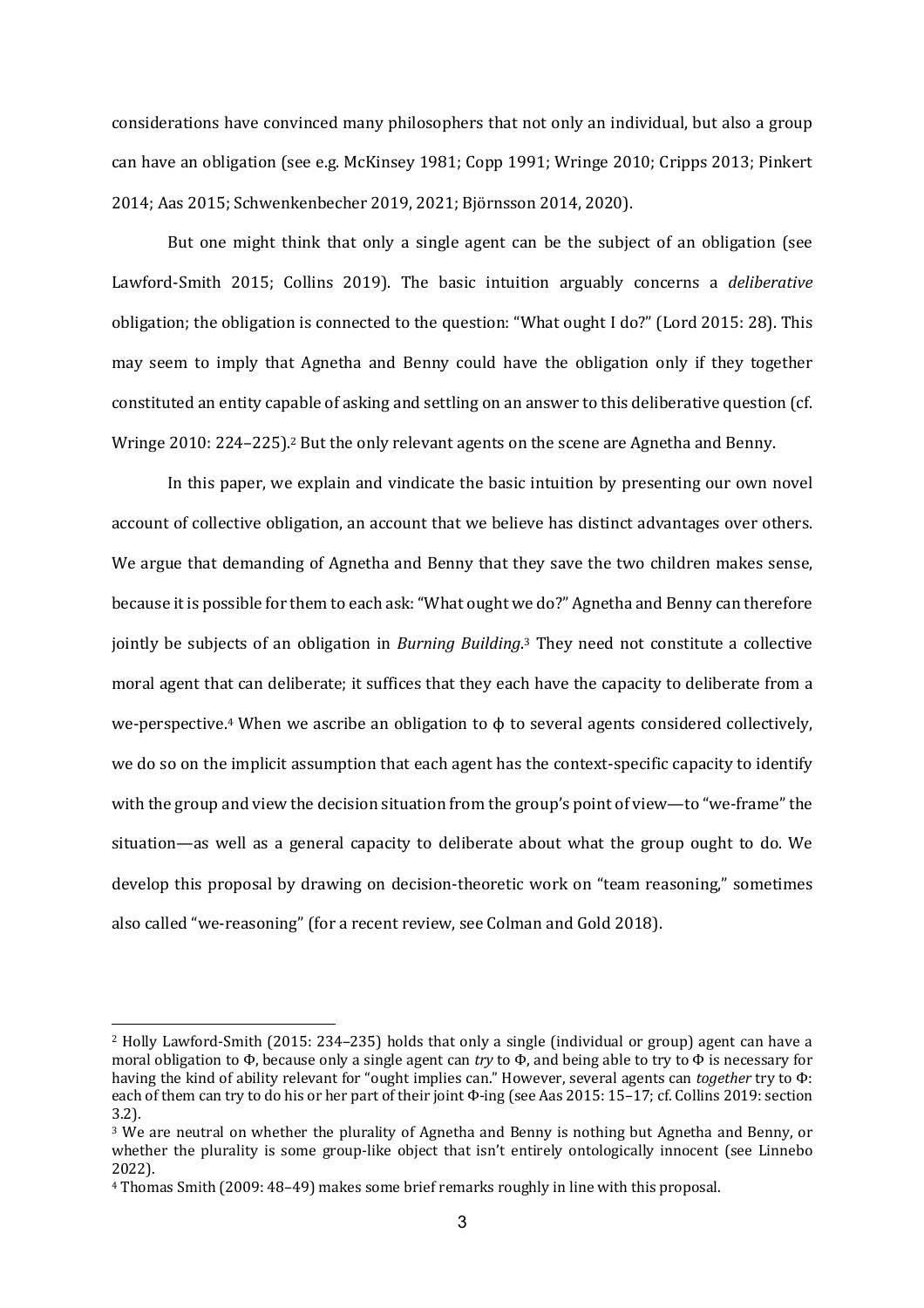Others have claimed that capacities for we-framing and team reasoning are important for obligations in the context of social dilemmas. Anne Schwenkenbecher (2019, 2021) would hold that Agnetha and Benny have a collective obligation to save the two children, and like us, she would require that they each have capacities for we-framing and "we-reasoning."<sup>5</sup> But furthermore. Schwenkenbecher assumes that each of them would then have an individual epistemic obligation to we-frame and we-reason their way to the conclusion that they must save the children. If either of them lacked such an obligation, then they would not together have a collective obligation on Schwenkenbecher's account. In section 4, we argue that this is mistaken. Agnetha and Benny can have the collective obligation to save the two children even if neither of them has any obligation to we-frame and we-reason. The strong connection that Schwenkenbecher draws between we-reasoning and collective obligation needs to be relaxed to a mere capacity-requirement. As a result, it makes sense on our account to ascribe an obligation to a group of agents not only in social dilemmas such as *Burning Building*, where we-framing and team reasoning is *required* for agents to rationally act in accordance with their obligation, but also in a wider range of cases where we-framing and team reasoning are likely to occur, but are not necessary for such rational action.

Stephanie Collins (2019) would also argue that Agnetha and Benny each have something like individual obligations to we-frame and we-reason, although only if they share the objective of saving more rather than fewer children. They then have "duties to we-frame and coalitionreason" (2019: 140): each ought to consider the options available to them if they act together, and then do their part in the pattern of actions that is best in light of their shared objective. However, unlike Schwenkenbecher and us, Collins would deny that Agnetha and Benny could jointly be subjects of a collective obligation.<sup>6</sup> Furthermore, in contrast to the team reasoning or we-

<sup>&</sup>lt;sup>5</sup> While we emphasize the ways in which we disagree with Schwenkenbecher, we are indebted to her work. We briefly sketched a team-reasoning-based account of collective moral obligation in Blomberg and Petersson 2018, but it differs in many ways from the one presented here. The details of our current view have to a large extent been worked out by engaging with Schwenkenbecher's account.

 $6$  Collins (2019) argues that only a group that is united under a group-level decision procedure—a single "group agent"—can have a "group duty."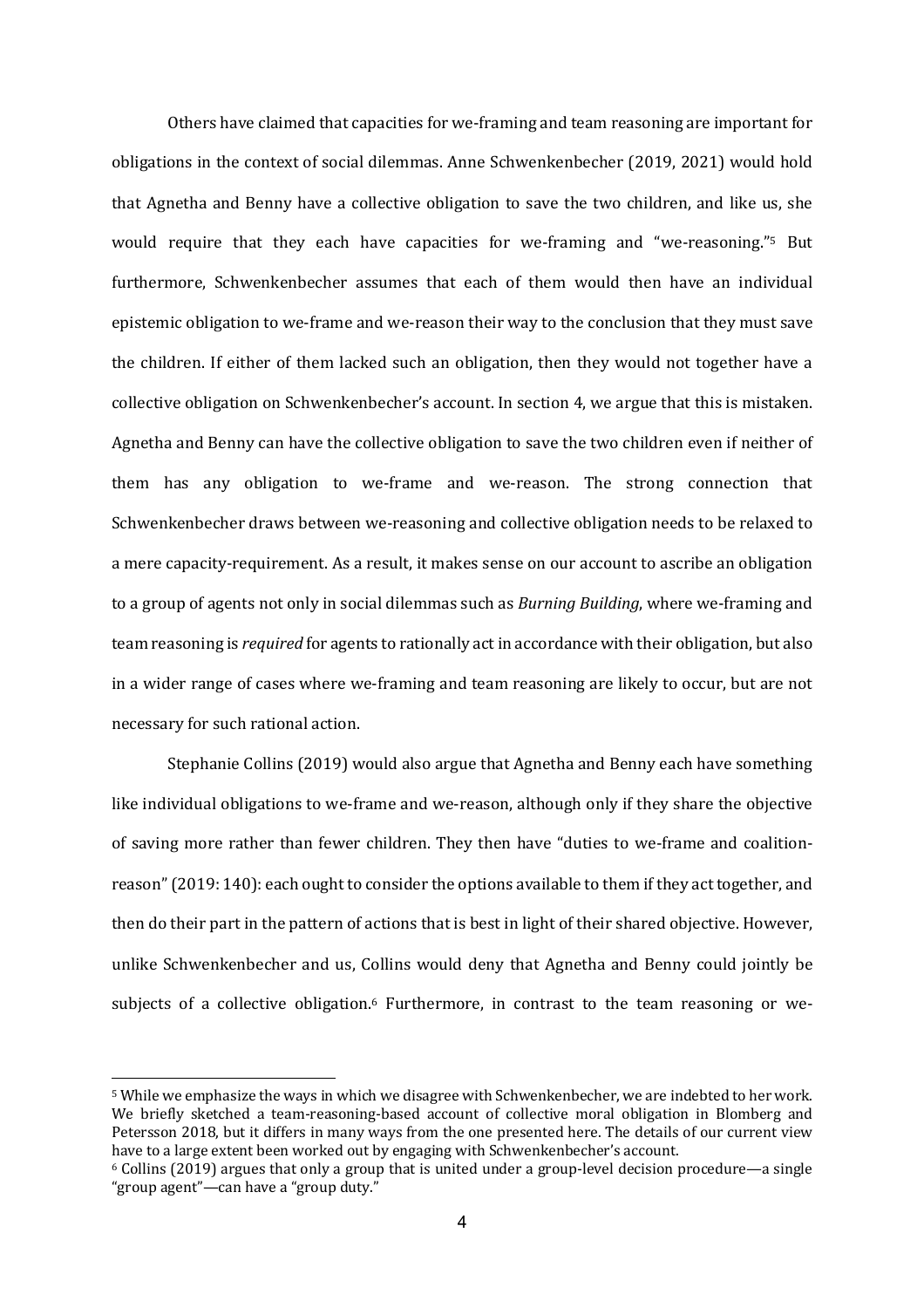reasoning that we and Schwenkenbecher appeal to, Collins's "coalition-reasoning" is fundamentally an individualistic form of practical reasoning. This is explained further in section 2, where we also criticize individualistic accounts such as Collins's for not being able to make sense of the basic intuition.

In the next section, we explain why agents who can only practically reason about what "I" ought to do cannot be subjects of a collective obligation. We argue that this holds true not only in social dilemmas such as *Burning Building*—a collective obligation could never be aptly ascribed to such agents. In section 3, we introduce the notions of group identification and team reasoning before stating our positive proposal. In section 4, we argue that the concept of a collective obligation is irreducibly collective, in the sense that the subject of such an obligation is a group of individuals, while the concept cannot be reductively analysed as a constellation of ascriptions of individual obligations.<sup>7</sup> Section 5 explores a consequence of our proposal, namely that collective obligations are always relative to an assumed agential perspective, where these different agential perspectives are incommensurable. This highlights a difference between our account and the accounts of Schwenkenbecher and Collins. On each of their accounts, there is a fundamental deliberative perspective from which the agent can determine whether it is objectively best to weframe or I-frame a decision situation. According to Schwenkenbecher, a collective moral obligation is therefore not relative to any assumed agential perspective in the way that we argue it to be.

Our aim is to give an account that makes the idea of collective obligation intelligible. It is a further question exactly in what circumstances agents can have the context-specific and general

<sup>&</sup>lt;sup>7</sup> As we note in footnote 16, we assume a version of a perspectival understanding of group identification (see Petersson 2017). Such an understanding is often taken to exemplify a non-reductive approach to shared or collective intentionality, but this is an issue that is distinct from the question of whether or not the concept of a collective moral obligation is irreducibly collective. Moreover, given a realist view of moral obligations, it might be fair to ask whether our conceptual irreducibility claim involves or presupposes an ontological irreducibility claim about the property of being collectively obliged—that is, of "having" a collective obligation. However, here we are not committed to any specific metaethical position concerning the ontology of moral obligations, but merely to a claim about the conditions for applying the concept properly in the collective context. While we make use of realist-sounding discourse about agents "having" a collective obligation, we assume that both metaethical realists and metaethical antirealists can make sense of such discourse.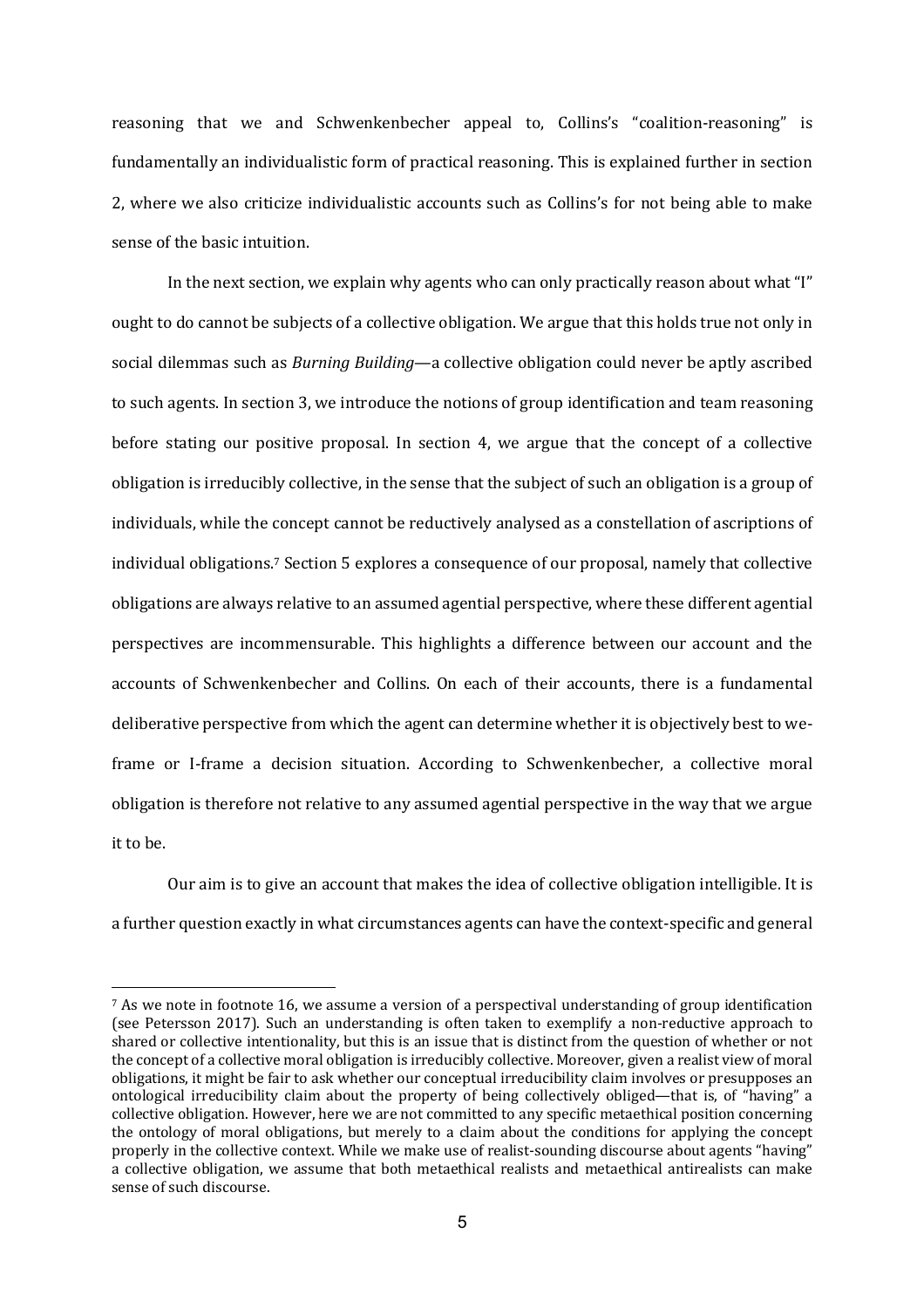capacities that we take to be necessary for having a collective obligation. *Burning Building* is an idealized small-scale case that perspicuously illustrates the need for individuals to be able to view and reason about decision situations from the group's point of view. It is obvious to each of them that they can make a significant moral difference together, and that the contribution of each is necessary for success. Each of them can also identify the relevant others, and there are no other salient emergencies, aside from the burning building, which could give rise to competing obligations. The whole situation is also common knowledge between the two agents. Finally, once they have chosen which room to run to, it is obvious to both of them what needs to be done. All of these features are lacking in many large-scale problems that many agents could solve if they were to cooperate, like a state's citizens who together could overthrow their dictator, or the world's affluent people who together could slow down global warming. It is often assumed that if an account of collective obligation applies to idealized small-scale cases, then it should be applicable to messy large-scale cases as well (see e.g. Held 1970: 480–481; Wringe 2016: 480; Collins 2019: 129–130, 142–143; Schwenkenbecher 2021: ch. 7). We are somewhat sceptical about that move, but this is not an issue that we will go into here.

### *2. I-reasoning and the basic intuition*

We will now explain why Agnetha and Benny would not be able to have a collective deliberative obligation if they could only ask and answer the question: "What ought I do?" We claim that if Agnetha starts by asking what she ought to do in *Burning Building*, then she cannot rationally settle on any determinate answer. The same is true of Benny. They could therefore not have any collective deliberative obligation to save the two children. But why is this so?

6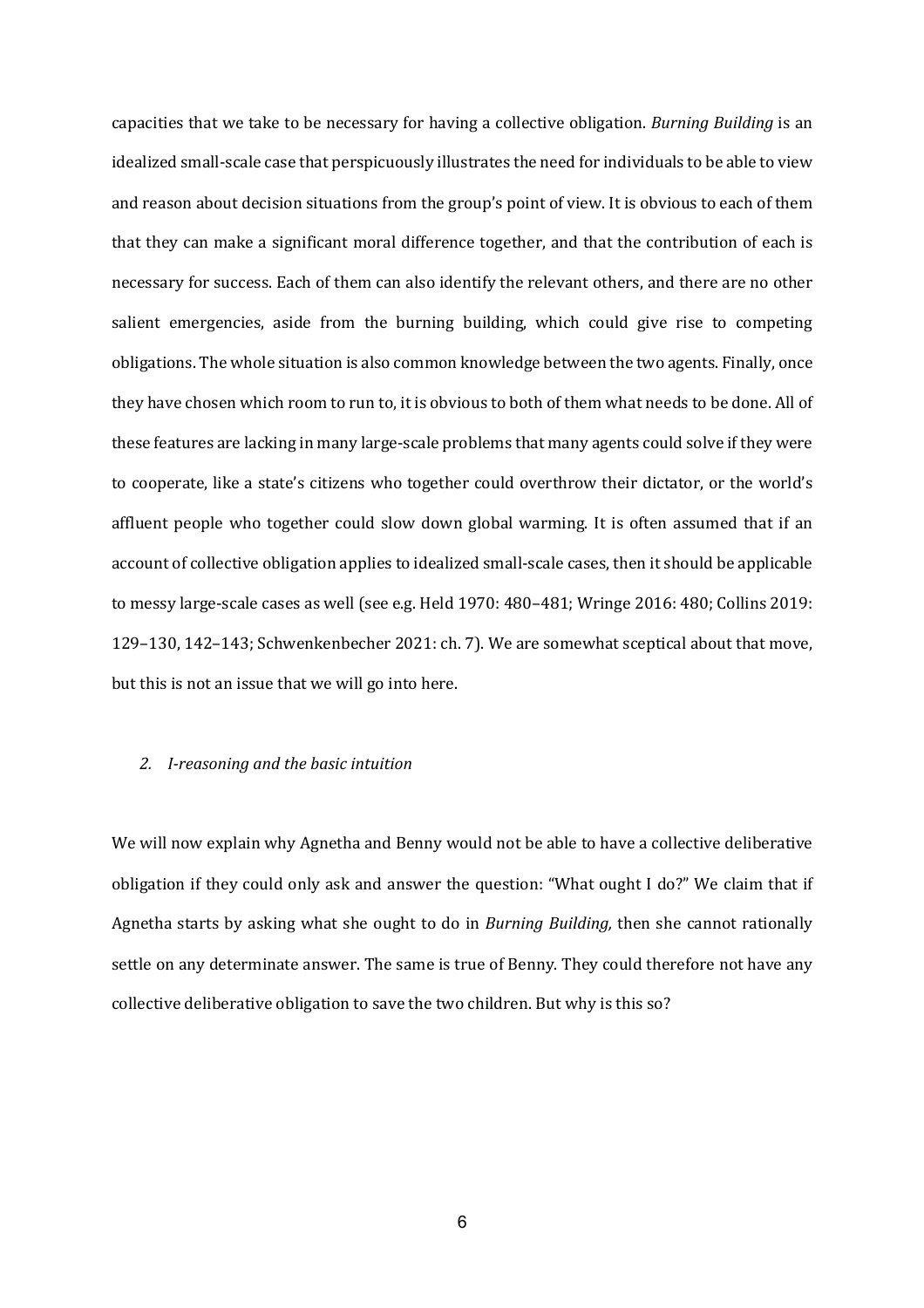*Burning Building* can be seen as a Hi-Lo game where the sizes of the payoffs are determined by moral value.<sup>8</sup> We assume that these also represent the preferences of the players. The payoff matrix will look like this to Agnetha and Benny.

|         |          | Benny    |          |
|---------|----------|----------|----------|
|         |          | room two | room one |
| Agnetha | room two | 2, 2     | 0,0      |
|         | room one | 0, 0     | 1, 1     |

Here, what Agnetha ought to do depends on what she reasonably expects Benny to do, and vice versa. Rationality in the game-theoretical sense merely dictates that each of them should pick the first room given that the other picks the first room, and that each of them should pick the second room if the other picks the second room. Given their common knowledge of the rationality of each of them, neither of them can rationally expect the other to go to the first room, and neither of them can rationally expect the other to go to the second room. This illustrates that in a Hi-Lo game there are two sets of strategies in which no player could raise her payoff by unilaterally changing strategy—the game has two Nash equilibria—and both players prefer the outcome of one of these sets to the outcome of the other. In this game, the individualistic account of practical rationality embedded in game theory cannot recommend a choice for either player, even though it is intuitively obvious that each of them ought to run to the second room (for detailed discussion of the challenge Hi-Lo poses to orthodox game theory, see Bacharach 2006: ch. 1).

Most discussions of Hi-Lo are focused on the question of what rationality requires in light of the players' preferences, not on what morality requires in light of what is morally valuable. When players have self-interested preferences and confront certain other types of potential social dilemmas, like a potential Prisoner's Dilemma, the situation may become unproblematic if the individual players each change their preferences and start caring about the best outcome for the

<sup>&</sup>lt;sup>8</sup> For other cases that can be seen as moral Hi-Lo games, see Collins 2019: 127–129; Schwenkenbecher  $2019: 152, 155-156: 2021: 82.$  For a mundane non-moral example of a Hi-Lo game, imagine two friends who are trying to find each other at a festival and have to decide between their two standard meeting places, of which one is slightly better than the other.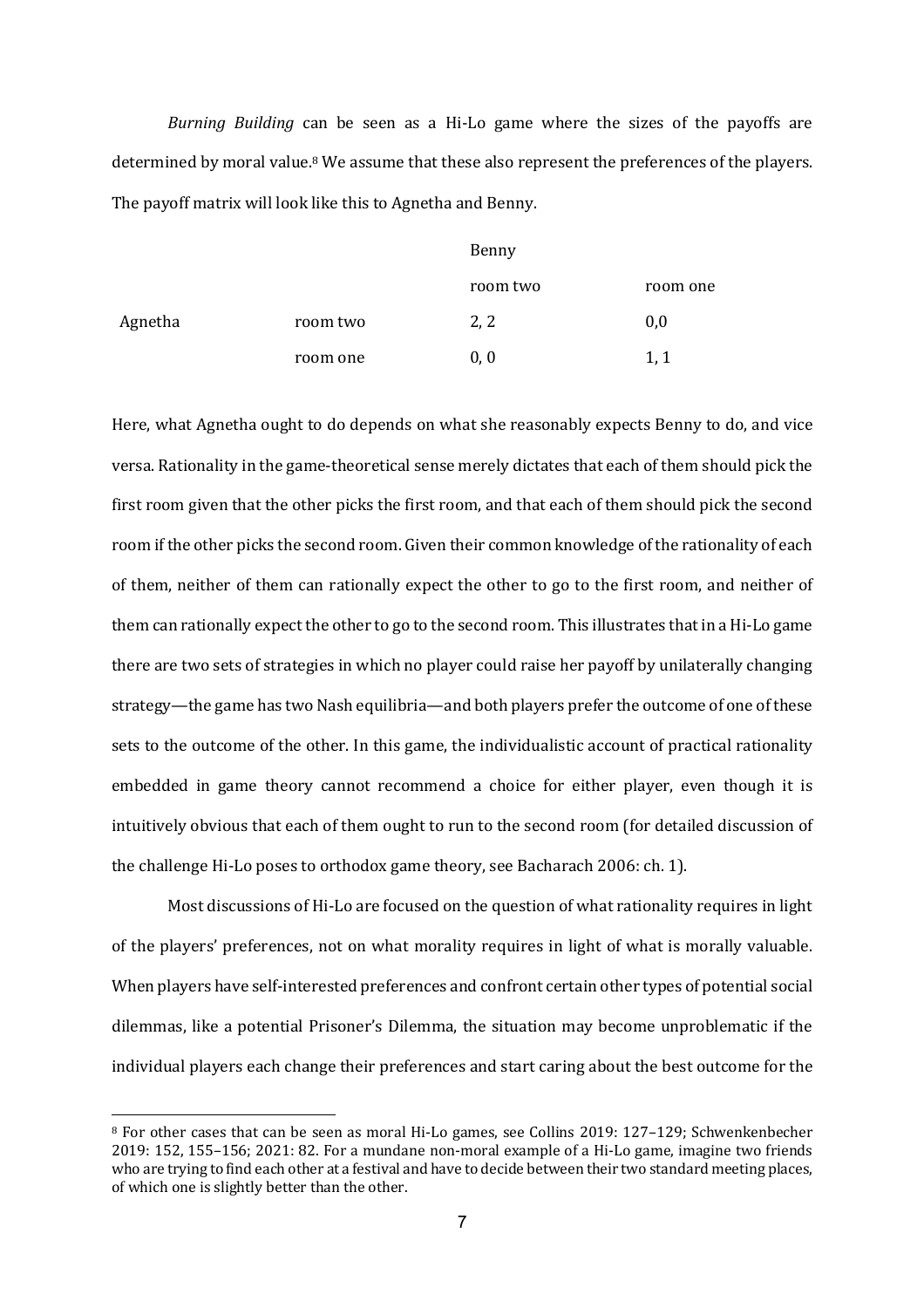group—if they become "team benefactors," in Bacharach's terminology. However, as Bacharach stresses, such preference transformations will not suffice to resolve a potential Hi-Lo game. Individual rationality provides no determinate answer to the question "What should *I* do to promote the satisfaction of our preferences?" in a choice situation with a Hi-Lo structure. But Hi-Lo is not only a challenge to an individualistic account of prudential rationality, but also to an individualistic account of what morality requires of moral agents. Individual rationality provides no determinate answer to the question: "What should *I* do to promote the morally best outcomes?"

A defender of orthodox game theory might respond to the Hi-Lo challenge as follows. In the absence of evidence regarding which probabilities the other agent will choose among her alternative strategies, it is rational to distribute one's credences equally among these strategies. So, given that it is rational for Agnetha and Benny to each distribute their credences according to such a *principle of insufficient reason*, as well as to maximize expected utility, it seems rational for each of them to run to the second room (EU =  $0.5 \times 2 + 0.5 \times 0 = 1$ ) rather than to the first room  $(EU = 0.5 \times 1 + 0.5 \times 0 = 0.5)$ .<sup>9</sup> For each of them, running to the second room would be the choice that maximizes expected utility. But why ought an agent distribute her credences in this way if the probabilities are unknown?<sup>10</sup> In some Stag Hunt games, the principle of insufficient reason will, problematically, require a rational agent to hunt hare rather than hunt stag.<sup>11</sup> Furthermore, given the standard game-theoretic assumption of common knowledge of rationality, this principle would lead agents to have inconsistent beliefs about probabilities. Since Agnetha knows that Benny adheres to the principle of insufficient reason and is maximizing expected utility, she would have to assign a higher-than-50% probability to Benny running to the second room. After

<sup>9</sup> Bacharach refers to this principle as a "principle of equiprobability" (2006: 52). It is also known as the *principle of indifference*.

 $10$  For a brief and accessible critical discussion of the principle of insufficient reason, see Peterson 2017: 54–56.

<sup>&</sup>lt;sup>11</sup> For example, if each player gets a payoff of 2 for hunting hare whether or not the other does, each gets  $0$ for hunting stag on their own, and they get 3 each for hunting stag together, then the principle of insufficient reason tells each player that their only rational choice is to hunt hare: EU for hunting hare  $(0.5 \times 2 + 0.5 \times$  $2 = 2$  > EU for hunting stag (0.5  $\times$  3 + 0.5  $\times$  0 = 1.5).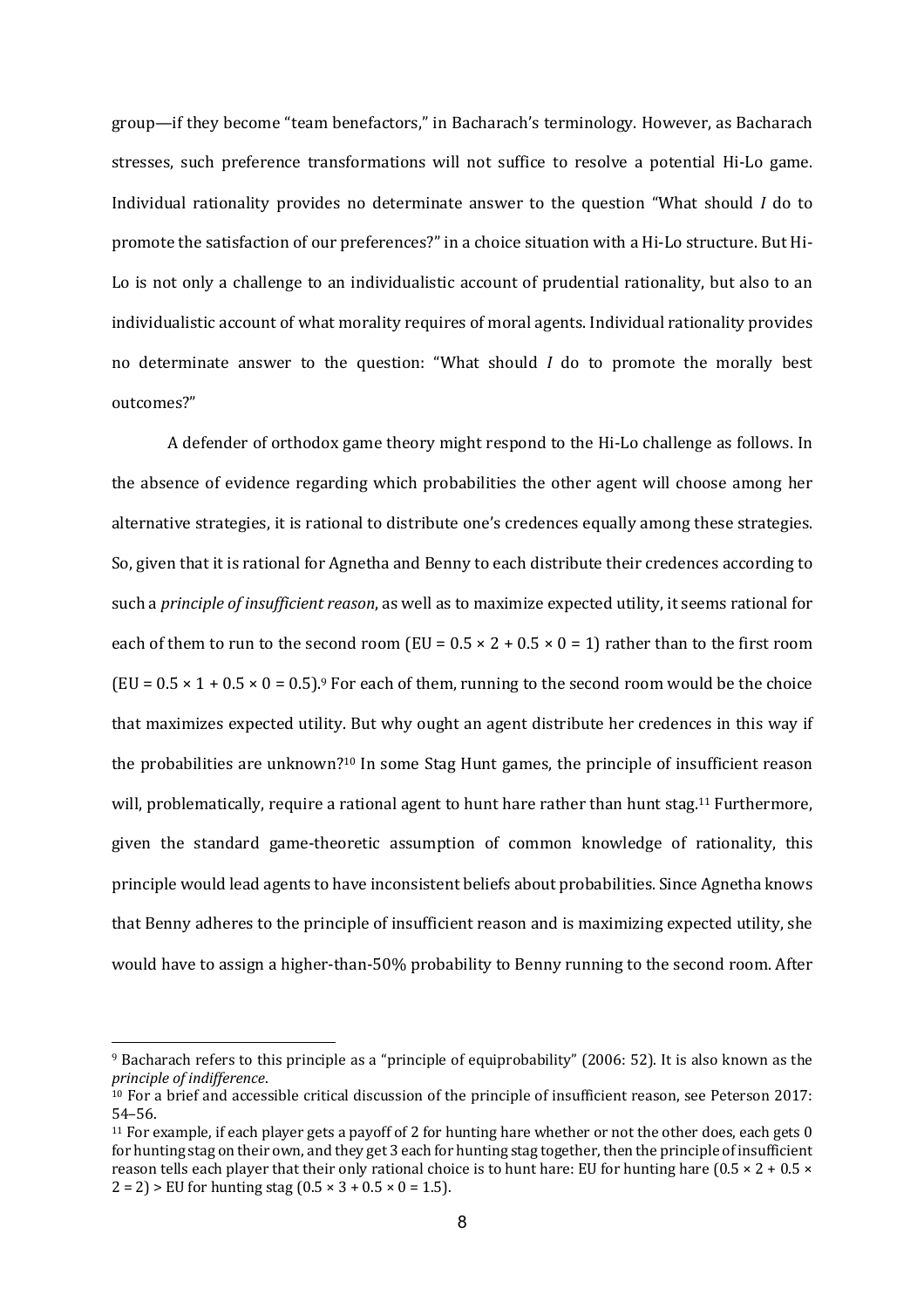all, she knows that Benny's expected utility of running to the second room is twice as high as his expected utility of running to the first room. Since Benny knows that Agnetha knows this, and Agnetha knows that Benny knows that, and so on and so forth, the probability that Agnetha would have to assign to Benny running to the second room would have to be iteratively ratcheted up higher and higher. Given their symmetrical positions, the same would be true regarding Benny's estimate of the probability that Agnetha would run to the second room. At first glance, this may seem like a virtue rather than a bug, since it would deliver the desired result—it would become obvious for each of them that they ought to run to the second room. However, they cannot each rationally infer that the probability of the other running to the second room is higher than 50% on the basis of an estimate that this probability is 50%! They would then hold contradictory beliefs. Hence, either the principle of insufficient reason or the assumption of common knowledge of rationality must be abandoned (see Bacharach 2006:  $52-53$ , 66 n. 8). But without the principle, the proposed solution would not get off the ground, and without the standard assumption, it would be incompatible with the "I-reasoning" theory of rational interaction that is part of game theory. 

Collins  $(2019)$  attempts to explain why agents ought to play Hi in Hi-Lo by appealing to what she calls "coalition-reasoning," which is similar to the reasoning involved in this mistaken solution. She argues that in Hi-Lo, agents can rationally transition from an initial 50%/50% credence distribution regarding what the other will to do (2019: 131) to "a strong and justified belief that all the others will do their part in the optimal pattern" (2019: 145) via "a 'ratcheting up' effect" (2019: 144). Due to this iterative effect, the agents are supposed to become "entitled to make presumptions about what the other agents will do" (2019: 149). If Collins is here describing how a practical conclusion can be rationally inferred from certain premises, then her account of coalition-reasoning arguably requires agents to have contradictory beliefs. However, it may be that Collins intends the ratcheting-up effect to be understood as the result of a temporally extended psychological process that agents facing Hi-Lo problems tend to go through in parallel. So conceived, coalition-reasoning may not require reasoners to have contradictory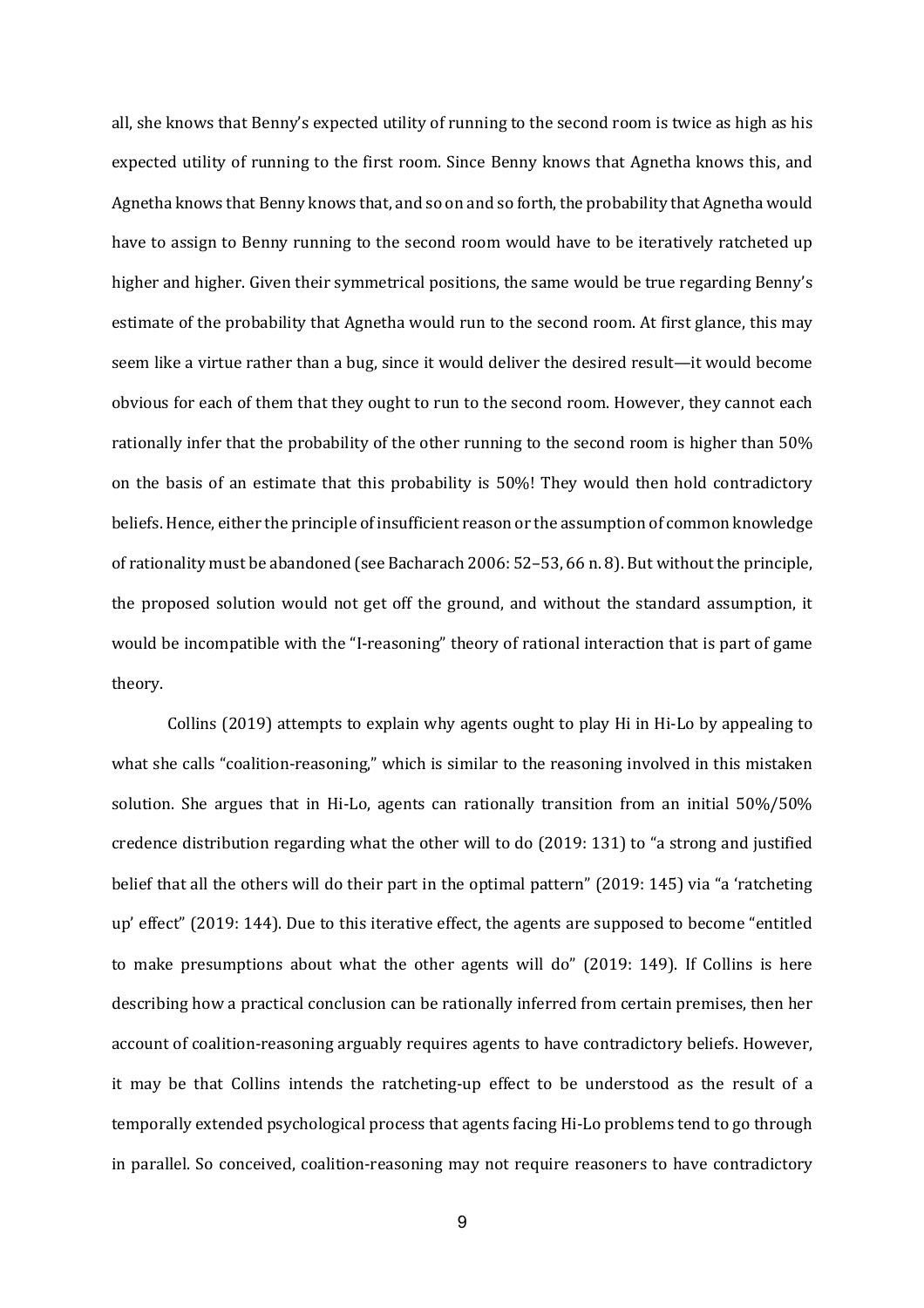beliefs. But it is at best unclear whether such parallel psychological processes would be rational, even if we were to accept the principle of insufficient reason.<sup>12</sup>

A different defence of individualistic game theory appeals to the idea that the Hi equilibrium is *salient* (cf. Pinkert 2014: 194 n. 22; Collins 2019: 131). Given that this salience is common knowledge between Agnetha and Benny, it seems to allow each of them to rationally predict that the other will run to the second room, or allow each of them to believe that the other will predict that they themselves will run to the second room, or allow each of them to believe that the other will believe that they themselves will predict that the other will run to the second room, and so on and so forth. However, it is not clear why the Lo equilibrium isn't just as salient as the Hi equilibrium. After all, it is *the worst* Nash equilibrium. While an appeal to a psychological tendency to choose a particular kind of salient option may explain how we behave in situations such as the one represented by Hi-Lo, it cannot explain the rationality of each agent to do their part in the Hi equilibrium (see Gilbert 1989; Sugden 1993: 77-84). Without any explanation of why it would be *rational* for Agnetha and Benny to save the two children, it is not clear how they could have an obligation to save them.

Another explanation of why a collective obligation cannot be reduced merely to several parallel answers to the question "What ought I do?" concerns the agents' normative reasons.<sup>13</sup> Plausibly, the subject of an obligation to  $\Phi$  must not only have the ability to  $\Phi$ , but also the ability to  $\Phi$  for the normative reasons that make  $\Phi$ -ing morally obligatory (see Lord 2015; cf. Collins  $2019:$  ch. 3).<sup>14</sup> Agnetha and Benny would lack this ability if each of them were restricted to asking

 $12$  In response to a similar objection to coalition-reasoning (Blomberg 2020: 112–114), Collins (2020: 149) argues that the objection could just as well be levelled against an account of team reasoning that depends on a non-rational psychological mechanism of group identification (see section 3). But team reasoning prompted by group-identification can make sense of playing Hi as a rational choice from the adopted group perspective. It is not clear to us that coalition-reasoning could make sense of playing Hi as a rational choice from any perspective that the agent could occupy.

<sup>&</sup>lt;sup>13</sup> Of course, there will often be several parallel answers to the question "What ought I do?" when a group has a collective moral obligation. Given that the other does their part, Agnetha and Benny will each answer the question "What ought I do?" with the answer: "Run to the second room." But for each of them to arrive at this answer in a determinate and non-accidental way, they each first need to answer the question: "What ought we do?"

 $14$  As an anonymous reviewer pointed out, this premise is controversial. According to Collins, "bearing a duty entails having the ability to fulfil at least one duty" (2019: 92), but not "having the ability to fulfil that *very* duty" (ibid.). Here, "fulfilling" a duty (or obligation) means acting in accordance with it for the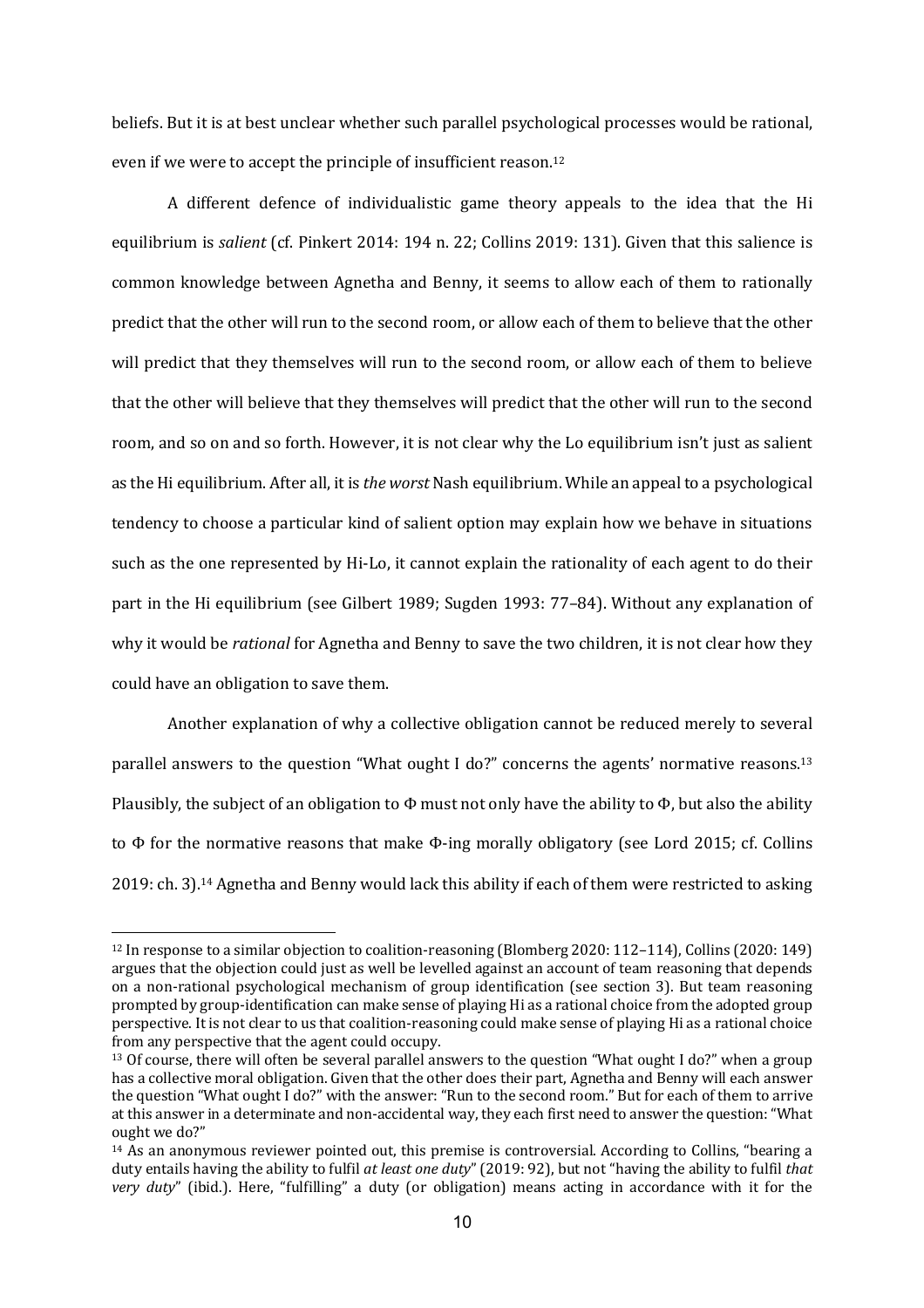and answering the question: "What ought *I* do?" In its first-person singular form, the deliberative question concerns what to do solely on the basis of the person's own agentive abilities. Hence, if Agnetha were limited to "I-reasoning," then she would not have a normative reason to do her part in saving the two children. Nor would Benny if he were limited in the same way. Only together can they have a normative reason to save the two children (cf. Dietz 2016: 960–963); and only if they together have this normative reason will each of them have a normative reason to do their part.

Call the versions of Agnetha and Benny who can only I-reason *Agnetha<sub>I</sub>* and *Benny<sub>I</sub>*. The obligation of each of Agnetha<sub>I</sub> and Benny<sub>I</sub> will be constrained by their own personal abilities, and they can therefore at most each have an obligation to do their part in a collective endeavour such as a joint rescue. Hence, if individuals were restricted to I-reasoning, then all the deontic facts would be captured by ascriptions of individual obligations (including quite complex conditional obligations). We take this to not only be true in Hi-Lo-like situations such as *Burning Building*, but also in other types of social situations. Here is an analogy that should help to bring out this point. Consider an individual agent who is limited to asking: "What ought I do *now*?" What could she be morally obligated to do? She could not be morally obligated to perform a temporally extended composite action, since she would not be able to grasp the normative reasons that would make that composite action obligatory. At most, she could have, at different stages, obligations to perform individual components of such an action. (Consider the obligation of a lone parent to raise and take care of a child.) Similarly, agents who lack reasoning capacities that go beyond I-

normative reasons that make the duty-according behaviour obligatory. The reason why Collins does not embrace the stronger thesis is that there are cases where one has (or "bears") an obligation even though there is no time for the deliberation or decision-making required for *fulfilling* it. Wringe goes further and suggests that it may be sufficient if an obligation-bearer can act in accordance with obligations in "a nonfluky and relatively reliable manner"  $(2020: 123)$ : the obligation-bearer need not also be able to act for the right reasons. We believe, though, that even in the cases considered by Collins where there is no time for deliberation, the agent needs at least a *general* capacity to do what is obligatory for the normative reasons that make it obligatory. Without such a capacity, the agent wouldn't be able to learn and rationally modify their behaviour in similar future situations in response to being confronted with blame for having violated an obligation in a situation (see section 3). Since we think it is plausible that there is a tight connection between obligations and the possibility of appropriate blame in response to unexcused violations of obligations, we find both Collins's and Wringe's views too relaxed here. (We are grateful to the reviewer for insisting that we clarify our view on this.)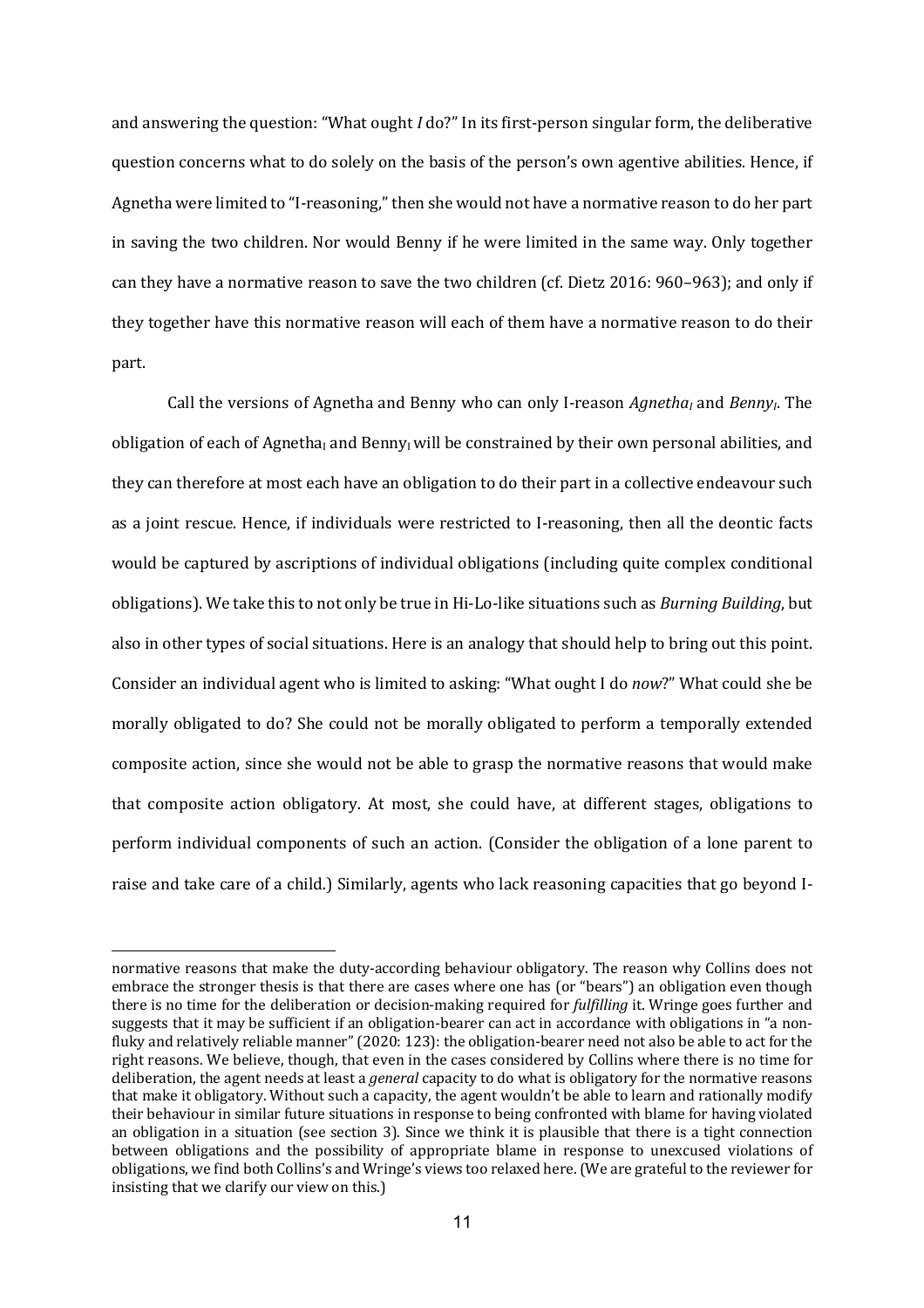reasoning cannot have a collective obligation. Having a collective obligation together requires each agent to have the capacity to deliberate about and make plans for what *we* ought to do. It would be pointless to posit or ascribe a collective obligation to a group of I-reasoners; just as there is no need to posit or ascribe an obligation to perform temporally extended composite actions to an individual agent who only has the capacity to deliberate in response to the question: "What ought I do *now?"* We take this to be a challenge for accounts of collective obligation that do not require agents to have capacities for we-framing and team reasoning (e.g. Björnsson 2014, 2020; Pinkert 2014).

Agnetha<sub>I</sub> and Benny<sub>I</sub> could clearly *end up* successfully saving the two children, and in doing so, each of them could also fulfil their obligations. Suppose Benny<sub>I</sub> plumps for running to the second room, hoping that Agnetha<sub>I</sub> will do the same. Suppose that Agnetha<sub>I</sub> catches sight of him and sees where he is running to. She then acquires an individual obligation to do her part in saving the children. When she acts to fulfil this obligation, suppose that Benny<sub>I</sub> in turn sees her running to the second room. He then in turn acquires an individual obligation to follow through on running to the second room and do his part in saving the children. However, the fact that at this point they would each have an individual obligation to do their part in saving the two children does not give us any reason to posit a collective obligation. The deontic features of their situation would be exhaustively captured by their individual obligations. Furthermore, Benny<sub>I</sub> never had an individual obligation to plump for running to the second room in the first place. In sum, given that Agnetha and Benny were each restricted to asking the deliberative question "What ought *I* do?", they could not have any collective obligation to save the two children in *Burning Building*.<sup>15</sup> Of course, each of them could have an obligation to, say, plump for running to either room unless they see the other running for a room, in which case they ought to run to the same room. But these obligations wouldn't account for the basic intuition.

<sup>&</sup>lt;sup>15</sup> Would the situation be different if Agnetha<sub>I</sub> and Benny<sub>I</sub> were able to openly communicate and agree to save the two children together? It is not clear that it would. Agnetha<sub>I</sub> only ought to act according to the agreement if she is justified in assuming that Benny<sub>I</sub> will. And Benny<sub>I</sub> only ought to act according to the agreement if he is justified in assuming that Agnetha<sub>I</sub> will. After all, if Agnetha<sub>I</sub> acts contrary to the agreement and runs to the first room, then Benny<sub>i</sub> ought to run to the first room too, and vice versa.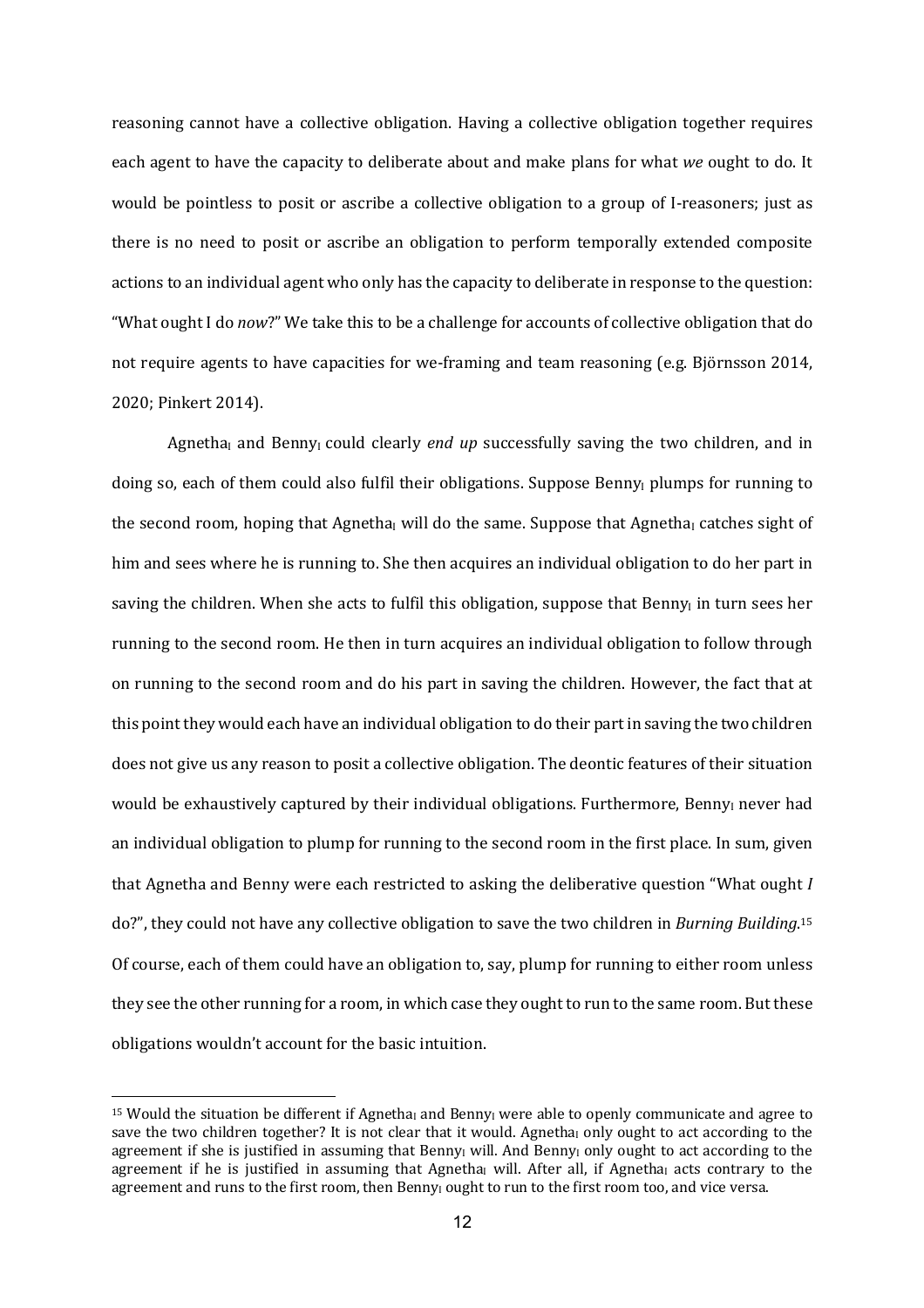At this point, one might be tempted to give up the idea that Agnetha and Benny have a collective obligation. When we demand of them that they must save the two children, one might think that we are actually ascribing a complex conditional individual obligation to each of them. In this vein, Collins  $(2019:117)$  would claim that Agnetha has an obligation to do what she can (within reasonable cost) to make it reasonable for Benny to believe the following: that she will take responsive steps with a view to the two children being saved if she believes that he will do likewise (and she is obliged to also take these steps if she reasonably believes that he will do likewise). Benny would have a symmetrical obligation.

We find this type of complex individualistic account unsatisfying for two reasons. First, what would ground Agnetha's complex conditional obligation? Intuitively, it would be the fact that she and Benny *ought* to save the two children, but this would presuppose the collective obligation that Collins is trying to explain away (see Schwenkenbecher 2021: 31). Secondly, what if it were common knowledge between Agnetha and Benny that both of them would *not* do likewise? It would then be pointless for each of them to e.g. signal their own willingness, and each of them would thus be excused. This is surely an unhappy result. Not only do we want to say that Agnetha and Benny would be violating an obligation to save the two children here, but blaming them for this would also seem to be justified. Collins  $(2019:118-120)$  suggests that in real-world cases, no individual agent can rule out the possibility that she could convince the unwilling other(s) to contribute. It may be right that there are few real-life cases where the subjective probability of succeeding when trying to make others cooperate is zero. Less rare though, are cases where there is a clear discrepancy between what I should do, as part of what we should do unconditionally, and what I should do, given what, with some degree of confidence, I believe that you will do after attempted persuasion.

It should now be rather obvious what is required to save the basic intuition. If it is possible for each of Agnetha and Benny to ask and answer a collective version of the deliberative question—"What ought we do?"—then their capacities to do this can explain and vindicate the basic intuition. We turn next to this idea, and to our own positive account.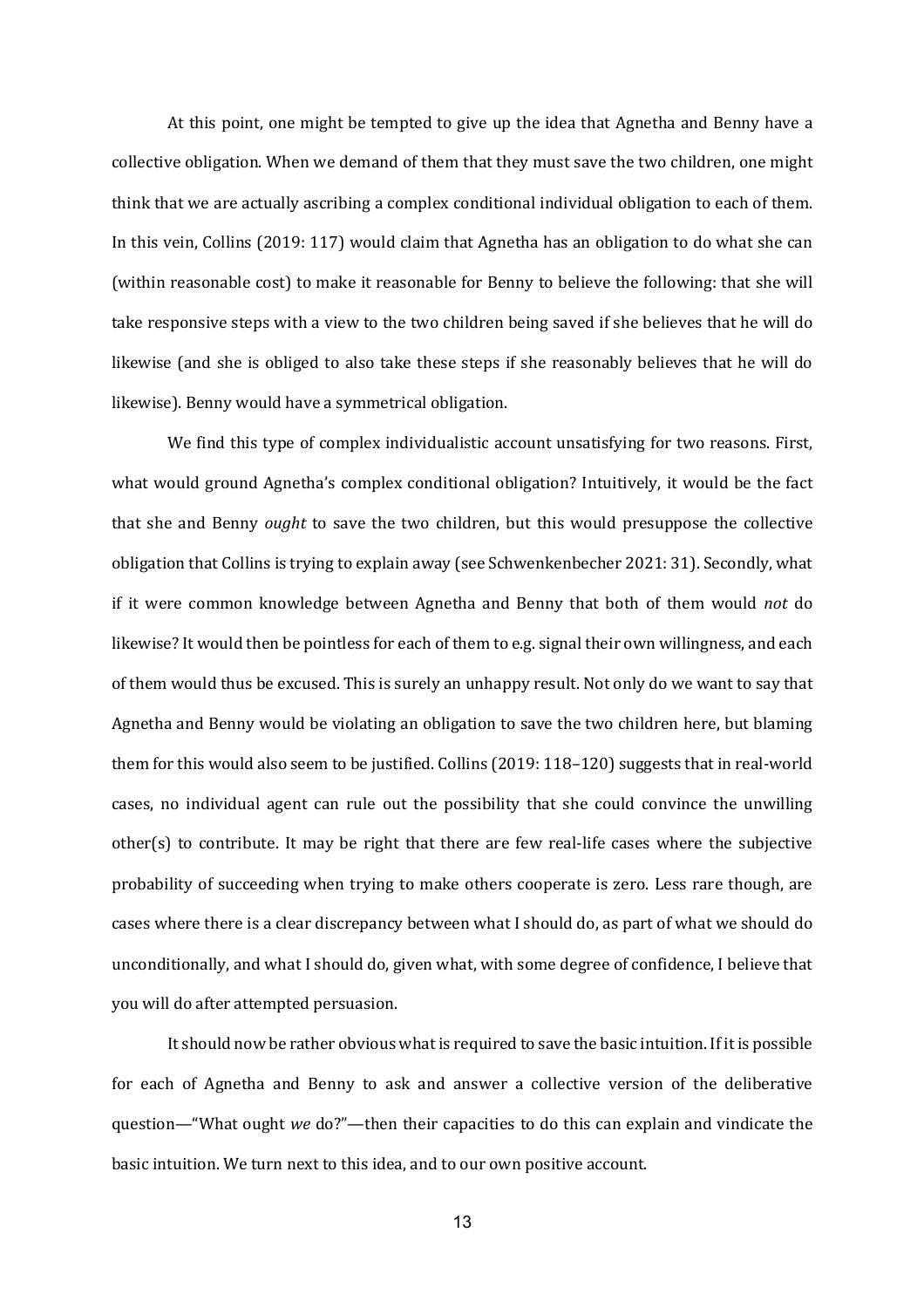### *3. Moral team reasoning and collective obligation*

The notion of "group identification" has been central to social psychology since the 1970s. In the thinnest sense, "A identifies with group G" may simply refer to an individual's categorization of herself as belonging to a particular group. In a slightly stronger sense, it might mean that A sympathizes with G, shares the group's values, etc. Here we are talking about an individual's identification with her group in a different sense, implying not only that the individual can see herself as part of the group and care about this, but also that she is able to view the choice situation from the group's perspective. Put differently, an individual agent can have attitudes that are held from her group's viewpoint. This would mean that there is a sense in which a kind of identification between the plural subject and the individual subject takes place, albeit "in the head of an individual," to use John Searle's phrase  $(1997: 27-28)$ . This view of group identification is related to a particular approach in the current collective intentionality debate.<sup>16</sup>

Experimental evidence suggests that group identification leads individuals in social dilemmas to be concerned about and act on the group's interests rather than their own private interests. In these experiments, group identity has been induced through pre-existing shared community membership (Kramer and Brewer 1984), common fate (Brewer and Kramer 1986) or through face-to-face discussion (Dawes, Van De Kragt, and Orbell 1990). The hypothesis that group identification tends to lead to cooperation with in-group members is a plausible live hypothesis. 

According to Michael Bacharach (2006), group identification can also be triggered by the strong interdependence that exists between individuals' interests in a social dilemma such as the

 $16$  The philosophical literature that explicitly discusses "group identification" in those very terms is relatively recent and limited (among the few instances of this are Pacherie 2011; Salice and Montes Sánchez 2016, 2019; and Salice and Miyazono 2020). However, much work related to the understanding of collectivity discusses closely related concepts. Approaches to collective intentionality are usually grouped into three categories (see Schmid and Schweikard 2021). Some authors claim that collective intentionality is intentionality with a collective *content* (Ludwig 2016), others seem to invoke a special *mode* or *perspective* (Searle 1997), while still others claim that what's collective about collective intentionality has to be the *subject* (Helm 2008). We assume that a version of the *perspectival* understanding of group identification is the most promising candidate for capturing the notion that would fulfil the role assigned to it in the "team reasoning" framework (Petersson 2017).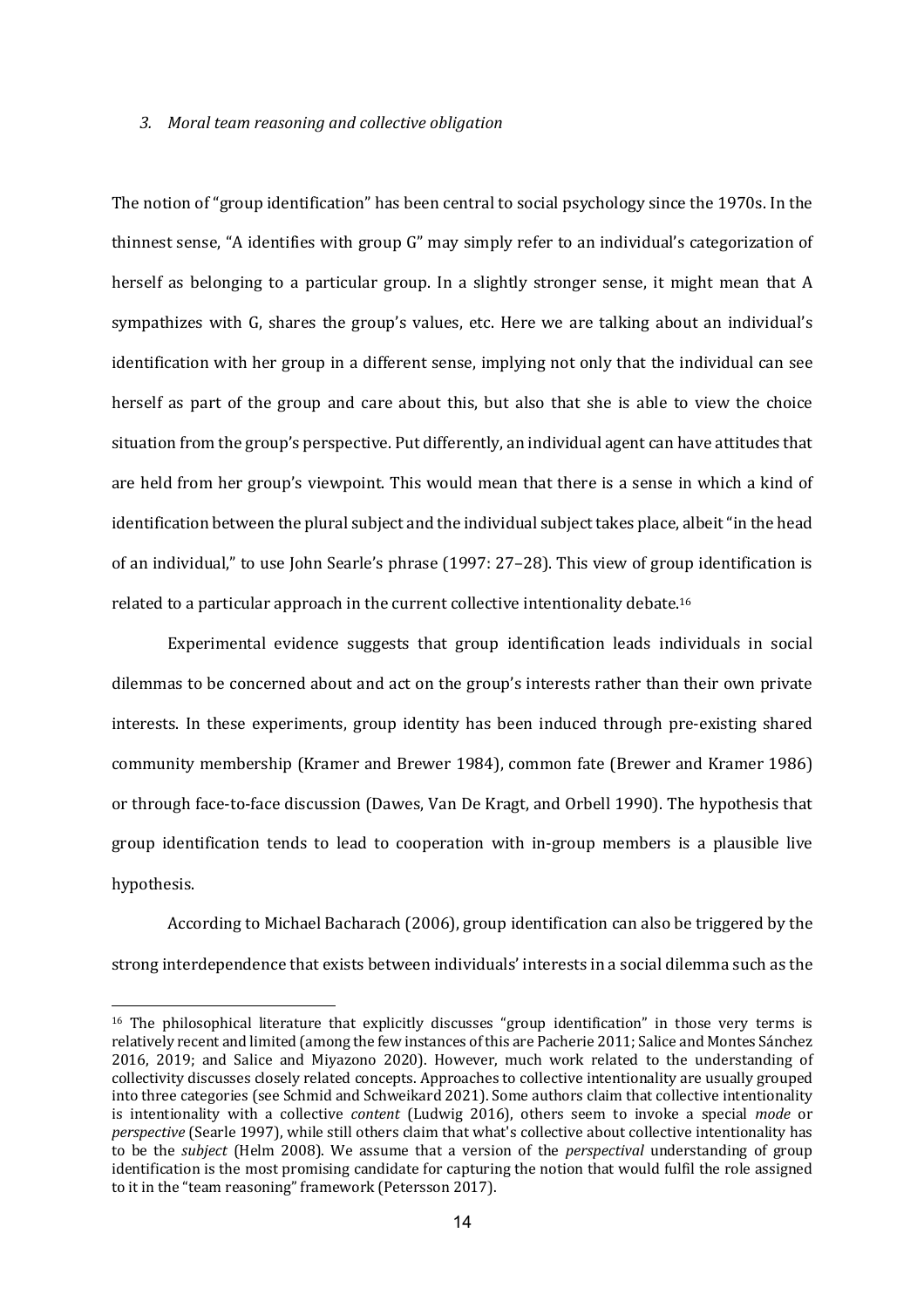Prisoner's Dilemma or Hi-Lo.<sup>17</sup> Group identification—viewing the decision situation from the collective's perspective—is an essential element of team reasoning in Bacharach's sense. Group identification does not guarantee team reasoning, though. Team reasoning is a particular model of decision-making, and one could imagine situations where individuals evaluate options from their group's perspective but simply refrain from making a decision about what to do, or where "various subpersonal perception-action routines" guide each individual's behaviour (see Björnsson 2014: 115). The point is that if individuals group-identify in the process of deciding what to do, then they will (in normal non-akratic cases) choose their part in the optimal set of strategies.

A team reasoner views the decision situation from the point of view of the group—she asks herself what we should do, rather than what *I* should do for us. She evaluates the courses of action available to the group, and infers which component of the collective action she should perform. This last step means that each individual asks herself: "What should I do as part of what we should do?" In many cases, it will not be necessary for her to know in detail what the various components are, or how they fit together. As long as she knows that her own contribution will fit together with the contributions of the others, she may in the limiting case represent those contributions only in a coarse-grained way, as merely "the others' contributions."

Even if group identification typically goes hand in hand with concern for the group's interests, the essential point for us is that mere concern for the group, without group identification, is sometimes insufficient to guarantee the collectively optimal set of individual strategies. Furthermore, agents who group-identify need not act together in the group's interests. They can arguably also act together to do what they morally ought to do, whether or not this aligns with the group's interests.

The team reasoner identifies with the group in a practical sense—the shift from Ireasoning to we-reasoning is what Bacharach calls an "agency transformation." Given that the situation in *Burning Building* triggers Agnetha and Benny to group-identify, it becomes rational

<sup>&</sup>lt;sup>17</sup> As far as we know, this hypothesis has not been experimentally tested (see Colman and Gold 2018).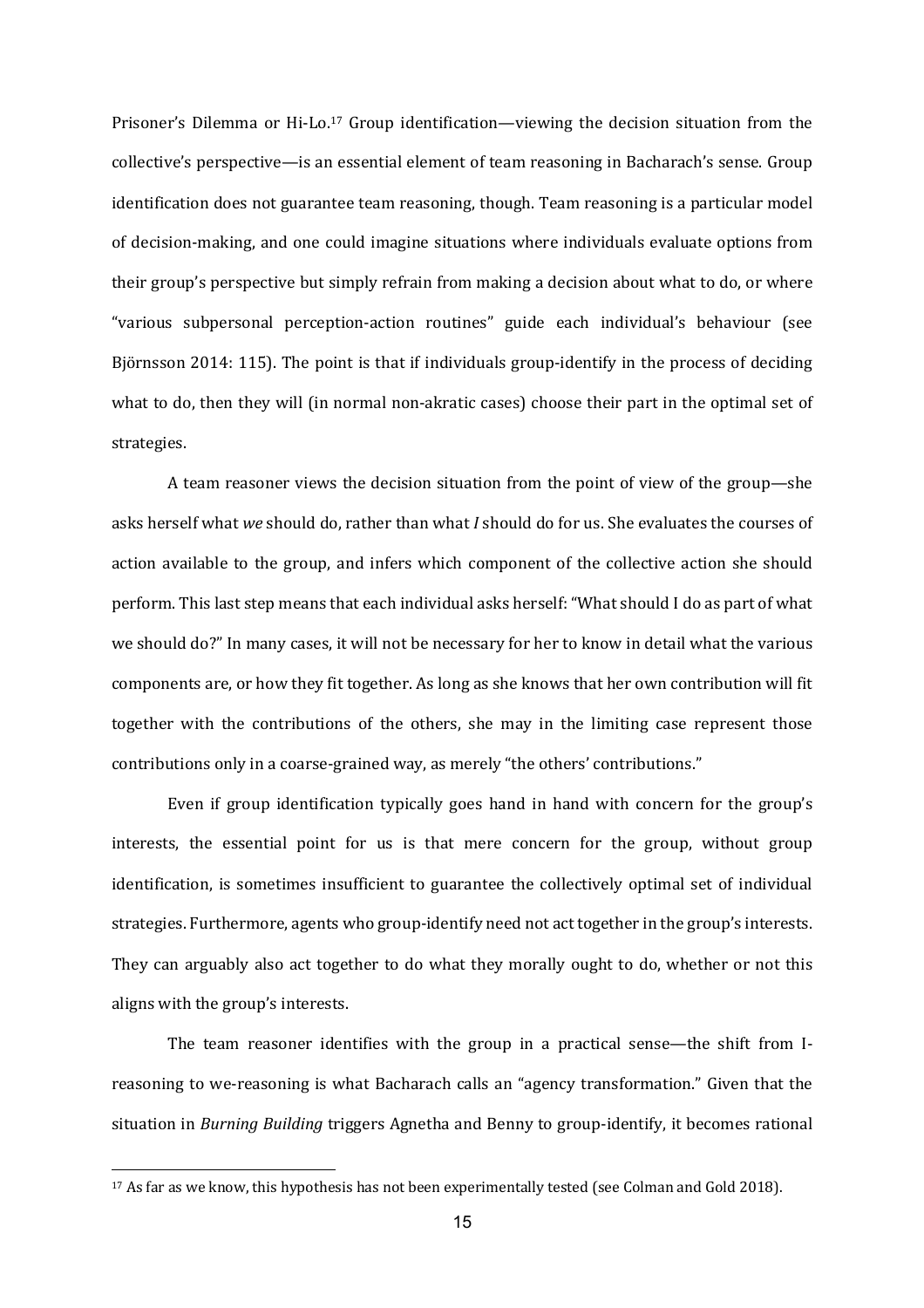for each of them to do their part in saving the two children: each identifies the outcome that they save the two children as the best option available to the group (given the moral preferences assumed in the payoff matrix in section 2), and each of them knows what their own part in bringing this outcome about consists in. If they act rationally, each of them will then intend to run to the second room and do their part in saving the two children.<sup>18</sup>

While individuals can rationally solve social dilemmas thanks to team reasoning, they cannot, on Bacharach's model, rationally choose to adopt team reasoning rather than I-reasoning. Group identification is *triggered*; it is a-rationally prompted by the character of the choice situation. This doesn't mean that an agent who has group-identified is not reasoning rationally when they engage in team reasoning. Tendencies to group-identify in certain types of situations are likely to be universal or shared among community members, and a team reasoner may therefore be warranted in acting on the presupposition that the others will do their part (for complications, see Roth 2014).

Is Bacharach right to think that group identification isn't a matter of choice? If identifying with a group involves believing that one belongs to a group, then one arguably cannot *directly* choose to identify with it: beliefs are acquired rather than chosen. However, within the current framework, conceiving of a decision situation from a group perspective is not supposed to be equivalent to believing that one is a member of the relevant group. The perspectival understanding of conditions for collectivity is arguably a distinct alternative to accounts requiring a conception of the group in the content of participants' attitudes (see Schweikard and Schmid 2021; Petersson 2017). But involuntarism seems to apply to perspectival features of cognition too: when I recall the shameful thing I did at that party twenty years ago, I cannot choose whether

 $18$  While we rely on Bacharach's (2006) model of team reasoning, there are various variations of the core idea (see Sugden 1992; Postema 1995; Gold and Sugden 2007; Hakli, Miller, and Tuomela 2010; Colman and Gold 2018; Gold and Colman 2018; Bermúdez 2021). We take the result of an individual's team reasoning to be a choice for the group, a "we-intention," the content of which is a profile, i.e. a set of strategies for the group. The team reasoner then infers what her part in that collective endeavour is, and she will typically form an individual intention to perform that part. This does not exclude the possibility that the team reasoner for some reason fails to form the latter kind of intention, due to weakness of will, for example.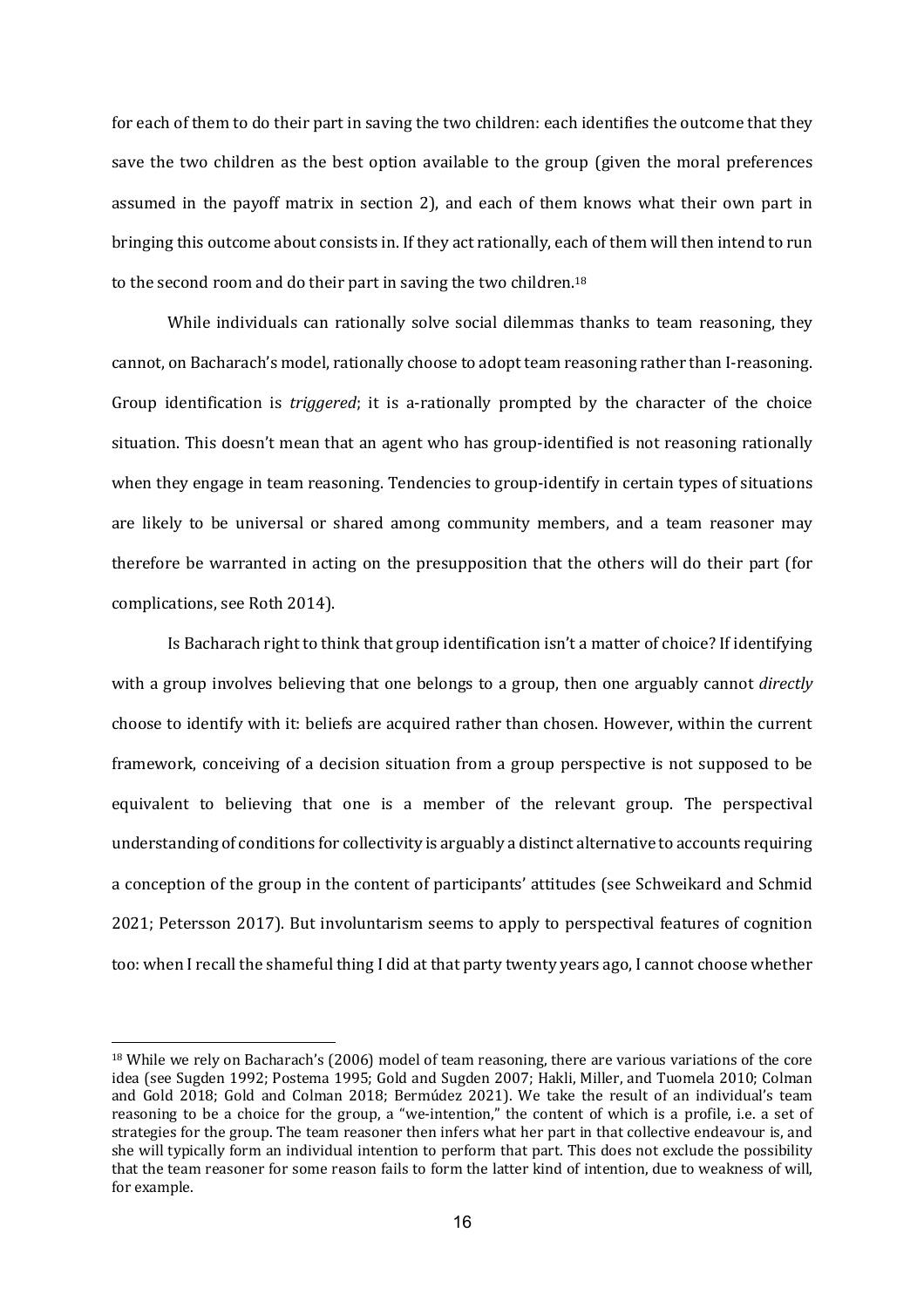or not the remembered event seems temporally close or distant. Such involuntarism might extend to the agential perspective from which I conceive a decision situation.

We claim that the ascription of a collective obligation to a group presupposes that its members have capacities to group-identify and to team reason. When we address the group collectively with a moral demand, rather than distributively with a set of demands, we implicitly appeal to these capacities. It may seem unreasonable to make a demand while presupposing that its primary addressees have the capacity to take one agential perspective rather than another if they cannot choose which agential perspective to take. But consider, for comparison, the obligation to fulfil a promise. This obligation presupposes that the subject of the obligation has the capacity to remember that they have made the promise, and to recall what to do when an opportunity to fulfil the promise arises. This kind of prospective remembering isn't something that the subject of the obligation has direct control over (see Grünbaum and Kyllingsbæk 2020). Nevertheless, we can have obligations to do things in the future, and we can be blameworthy for violating them as a result of forgetfulness. One can arguably have an obligation to do something later without also having an obligation to recall that one must do it. The normal functioning of the capacity to recall is presupposed by the obligation (see Clarke 2017). Similarly, the capacity to group-identify could be presupposed by the collective obligation. Alternatively, having an obligation to do something in the future requires indirect control of recall—a control one exercises by e.g. putting a reminder in one's calendar to do what is morally required at the right time. Such indirect control of one's capacity to recall may suffice for enabling obligations that presuppose the possession of that capacity. We can arguably have such indirect control over group identification. Consider an analogy with visual perspectives. Once you are aware of the two ways in which you can perceive the duck-rabbit, it becomes easy to switch between the two perceptions. When this procedure becomes sufficiently automatic, the direct/indirect distinction does not matter much. If your life depended on me perceiving the duck, it would not seem implausible to say that I had an obligation to do so, regardless of whether I could do so directly by choice or if I had to proceed via some kind of (possibly highly automatized) self-nudging.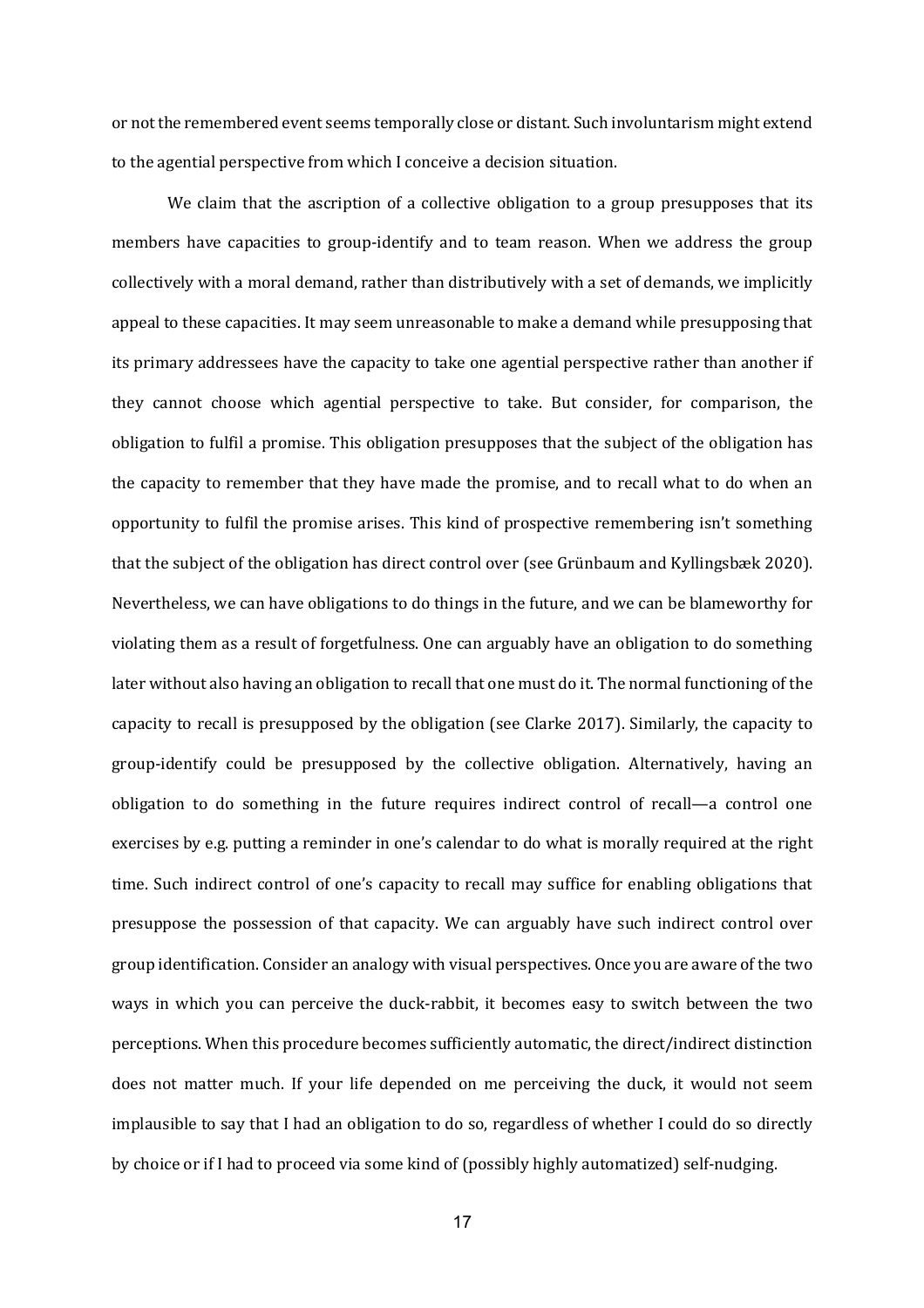The question of whether an individual has the capacity to group-identify might concern her general capacity to view things from the group perspective in any situation where external conditions for group identification are favourable. It might also be a question about her capacities to do this in a specific choice context. It is the latter context-specific capacities that are presumed by the ascription of a collective obligation. Now, capacities and abilities can be general and specific to different degrees and in various ways.<sup>19</sup> The context-specific capacities that the individuals are presumed to possess are not capacities "in view of the totality of facts obtaining at some specific time" (Jaster 2020: 117). If they were that specific, then individuals would only have the capacity for group identification if they actually group-identified.

In standard examples of non-agential groups that intuitively have obligations, like Virginia Held's subway passengers who fail to intervene and stop an assault (Held 1970), external conditions for group identification are typically favourable: in Held's case the group is confined to a limited common space, there are no obstacles to communication or signalling preparedness to coordinate, etc. Little should be needed to prompt group identification, and consequently our moral intuition about the collective obligation seems very stable. As we have described *Burning Building*, the external conditions are perhaps not quite as favourable, since opportunities for signalling and talking are absent, but group identification is nevertheless to be expected. There is the strong interdependence between the agents' (moral) interests that tends to trigger group identification according to Bacharach. It is out in the open in *Burning Building* that this is what Schwenkenbecher (2019) calls a "strict joint necessity" case. Each agent must contribute—there is no room for some to take up the slack of others. Given this, it is plausible to assume that in *Burning Building,* Agnetha and Benny each have a context-specific capacity to group-identify.

It seems that the strength of our intuition about their collective obligation will vary according to the extent to which these conditions are likely to prompt group identification. We

 $19$  We generally use "capacity" to refer to the ability to group-identify or the ability to team reason, and we use "ability" to refer to the ability of agents to do what is required by a collective or individual obligation. While all of these are abilities, the exercise of the capacities to group-identify and team reason is at least typically not under the agent's direct voluntary control, in contrast to the exercise of the ability to e.g. do their part in saving the two children.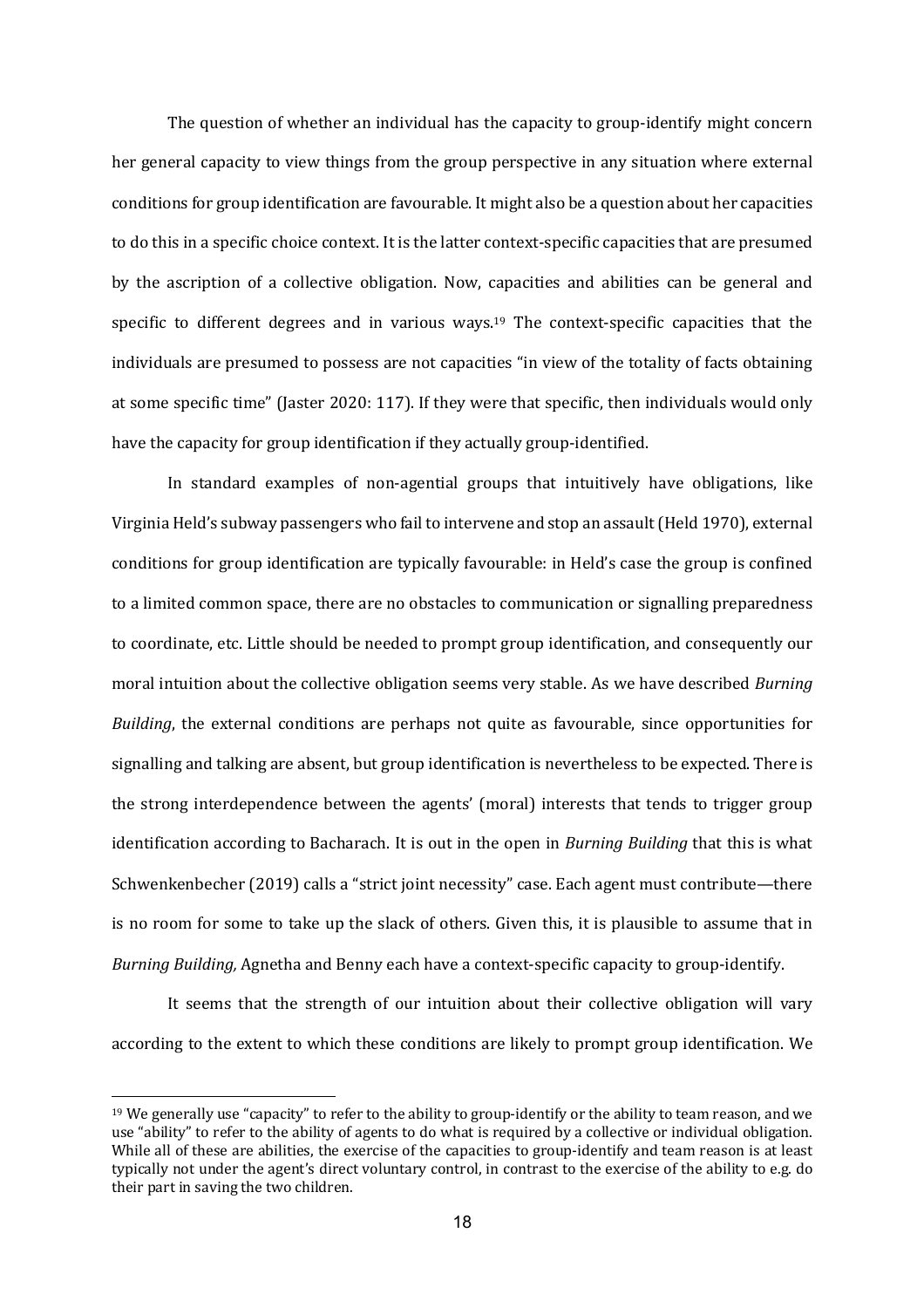assume that we each have an implicit grasp of whether a given situation is likely to lead to group identification, that is, of whether the agents have the context-specific capacity to group-identify in that situation. In some cases, the conditions for prompting group identification make it inappropriate to ascribe a collective obligation to a group: a set of individuals randomly selected from the world's population will not be the subject of a collective obligation just because they each have the general capacity to group-identify. We cannot here specify when the external conditions are favourable enough for the individuals to have a context-specific ability to groupidentify. All we can do is point toward some factors that are likely to be relevant.<sup>20</sup> It has been a recurring thought that some sort of "structure" that falls short of unified (group) agency may suffice for a group to have a collective moral obligation or be collectively blameworthy (see e.g. Manning 1985: 100, 102; Copp 1991: 75-76; Lawford-Smith 2015: 237). We suspect that this thought reflects the fact that such structures coincide with conditions under which agents have the context-specific capacity to group-identify.

Our proposal, then, is that several moral agents have a collective (deliberative) obligation to  $φ$  if and only if:

- $(1)$   $\phi$ -ing realizes the morally best available outcome;
- (2) they have the context-specific joint ability to  $\phi$ ;
- (3) they each have a context-specific capacity to group-identify and team reason about what they ought to do, and to identify  $\phi$ -ing as an option for collective action in their deliberation.

In *Burning Building*, saving the two children is a salient option for collective action that is open to the group. It is the action that realizes the morally best result, and intuitively ought to be

<sup>&</sup>lt;sup>20</sup> When we say that a group has an obligation to  $\phi$ , we imply that the group ought to  $\phi$  and that it would be meaningful to address the group with a moral imperative,  $\phi$ ! Such a moral imperative can contribute to group identification as an external condition in the choice context. By demanding collective action, we stress the collective features of the case, and we may thereby tip them over into taking the group perspective.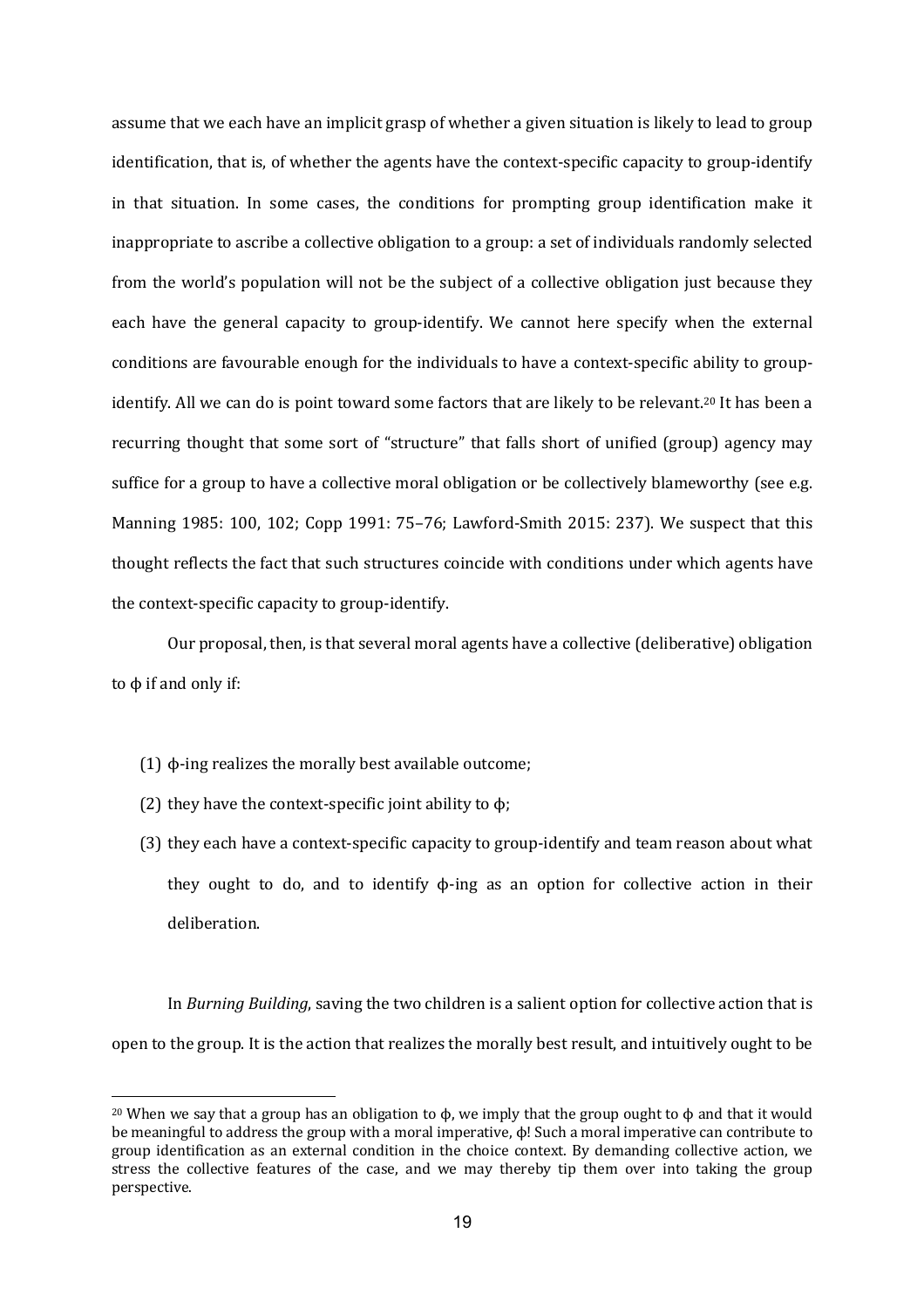performed. What makes it true that condition (1) holds is certain moral considerations that a correct normative moral theory should help us to pick out. However, note that our account does not involve any substantive moral commitments about what makes an outcome morally best. What if one or more of the agents has the wrong view of the relevant moral considerations, thereby preventing the group from fulfilling its obligation? This does not cancel the collective obligation; just as having the wrong moral view does not cancel a single agent's obligations. Nevertheless, since they are moral agents, we take it that they have a general capacity to understand the moral considerations that make (1) true.

The agents also need to have the joint ability to  $\phi$  in the context at hand. Agnetha and Benny only have the collective obligation to save the two children if they have the ability to do so, that is, if they together have the joint ability to bring about the outcome that the two children survive. Hence condition (2). Furthermore, they need to know or at least be able to figure out that they have this joint ability. This is implicit in the next condition  $(3)$ : they must be able to identify  $\phi$ -ing as an available option for collective action in their deliberation.

Condition  $(3)$  is the key condition that we have focused on in this section. Note that it is typically not part of the content of a collective obligation ("to φ") that the group members *exercise* the capacities required by condition (3). If Agnetha and Benny somehow accidentally managed to coordinate on running to the second room and ended up saving the two children, then they would have acted in accordance with their collective obligation. However, it would be inappropriate to ascribe that collective obligation to them if they lacked capacities to group-identify and team reason.

Must it be *possible* for the agents to fulfil their collective obligation by exercising their capacities for team reasoning? Suppose that a large person suddenly stumbles and is about to fall between us as we are walking in parallel in the street. For either of us, stopping the fall and holding the person upright on our own would be difficult and cumbersome, but doing so together would be easy. Given the tight time constraints of the situation, might we here have a collective obligation to do this? There is no reason to think that group identification and we-framing are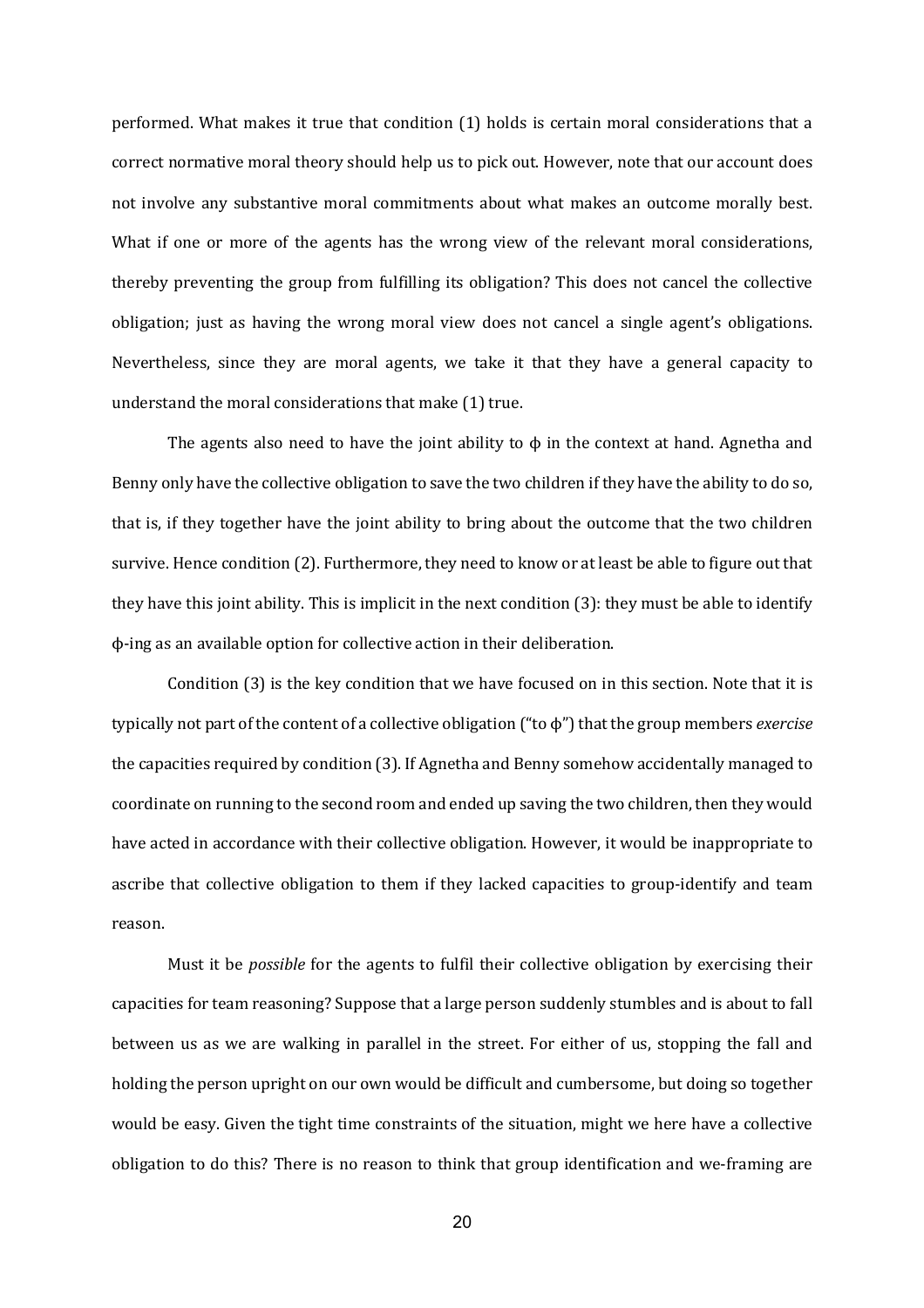more cognitively demanding than I-framing the situation. So we should not rule out the possibility that we could team reason in this situation. Team reasoning can be a process that, from the subject's point of view, seems to involve no more than perceiving and acting on an affordance for joint action (cf. Gold 2018). But could we be morally required to do something together, such as catching the stumbling person, even if the joint solution to the task facing us couldn't even be computed on-the-fly by processes of team reasoning?<sup>21</sup> If so, then agents can have a collective obligation without having context-specific capacities for team reasoning. However, individuals would need to at least have a general capacity to team reason their way to the belief that they ought not to have done what they did, and to do so on the basis of the normative reasons grounding the collective obligation. If we had a collective obligation to catch the stumbling large person but violated this obligation with no excuse, then it would be appropriate to blame us for this violation. But it would arguably be pointless and hence inappropriate to blame us for this if we lacked general capacities for team reasoning. Without such general reasoning capacities, and without the context-specific capacity to group-identify, we could not be expected to change our ways to act differently in a similar future situation as a result of being confronted with blame. Hence, without at least the general team reasoning capacity, we would not have the collective obligation in the first place. $22$ 

There is no reason to think that conditions  $(1)-(3)$  could only be satisfied in Hi-Lo cases like *Burning Building* or in other social dilemmas. Hi-Lo cases are illuminating because they highlight the functional difference between I-reasoning and team reasoning, and the role of group identification for transforming potential social dilemmas. But there is no reason to restrict the possibility of group identification and team reasoning to collective choice situations with that structure. Group identification and team reasoning may be prompted by factors like those mentioned above—common fate, face-to-face interaction, etc.—in many kinds of situations, which needn't be social dilemmas. We can meaningfully ascribe collective obligations in cases

 $21$  In such a case, a joint solution could perhaps only be computed by virtue of "an interagential structure of motor representations." (Sinigaglia and Butterfill 2022: 8)

<sup>&</sup>lt;sup>22</sup> This paragraph benefited from discussion with Gunnar Björnsson.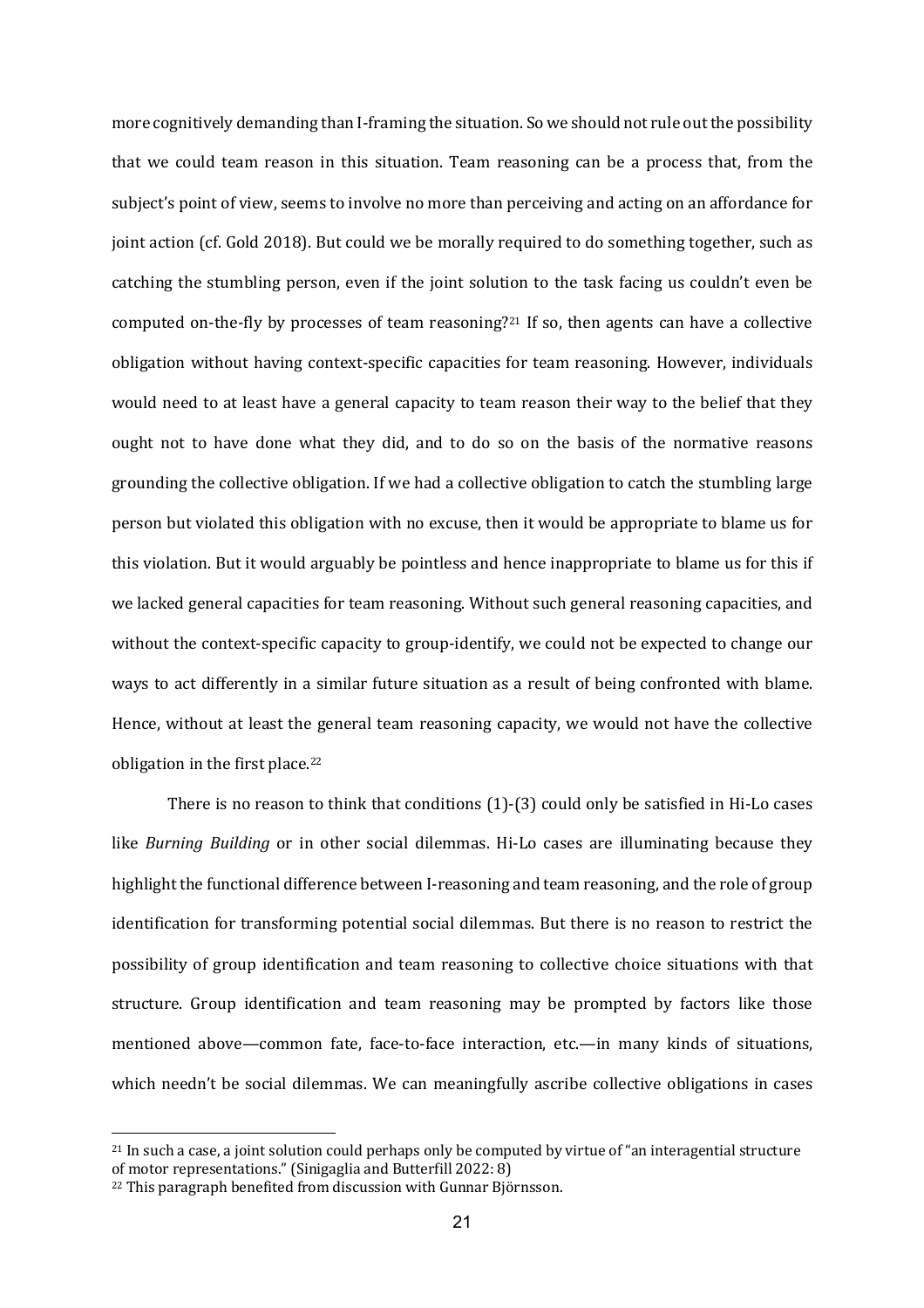where the morally required set of actions could also be reached by means other than group identification and team reasoning. In such cases, it could also be meaningful to ascribe a set of individual obligations to perform those same actions. For example, a gang of football hooligans may be ascribed a collective obligation to avoid harassing other citizens, and each hooligan may simultaneously be ascribed an individual obligation to avoid harassing other citizens.<sup>23</sup>

(iii) *A*, *b* and *c* (or a sufficiently large subset of them) are in a position to determine individual (or joint) strategies to realize  $O$  and to achieve  $P$ ." (2021: 93, brackets in the original)

These are not necessary conditions, because Schwenkenbecher thinks that *a*, *b* and *c* could have a collective obligation even if one of them could address P on their own, but it would be unfairly burdensome for one to do it without the others' help  $(2021: 24 n. 24, 101)$ . Examples include collective obligations of "coparenting or sharing housework" (2021: 101). In such cases, condition (i) is not satisfied—they are not joint necessity cases. It is unclear whether Schwenkenbecher thinks that the agents must each have a reason to we-frame and we-reason in these cases too. But if so, then her view would be that something like conditions (ii) and (iii) would be necessary conditions. If condition (i) were reformulated into a disjunctive condition that required either joint-necessity or a fairness-related problem that could be addressed collectively, then this would yield a generalized version of Schwenkenbecher's account, set out in terms of necessary and sufficient conditions.

How does our account differ from such a generalized version of Schwenkenbecher's account? We suspect that neither joint necessity nor fairness-related circumstances are necessary for agents to have a collective obligation, so the disjunctive version of condition (i) is not necessary. The football hooligans example is a case in point. First, it is not clear that this is a joint necessity case, since the collective outcome is likely to be achieved without any coordination or cooperation, by each of the hooligans simply avoiding any harassment of citizens (although each of them can unilaterally ensure that the collective obligation is violated). Second, any reasons for the hooligans to fairly share the "burdens" of restraint seems to be irrelevant for the ascription of the collective obligation here. But the hooligans' avoidance of citizenharassment is nevertheless (part of) what realizes the morally best outcome. More importantly, something like condition (ii) is not necessary on our account. Agents who have the capacity to group-identify and team reason may nevertheless not group-identify and team-reason, even though they deliberate conscientiously. They may have no reason to group-identify and team reason if they know that the others *will* do their part, or if they know that the others *will not* do their part (see section 4). Nevertheless, they may still have a collective moral obligation on our account. (We are grateful to an anonymous reviewer for pushing us to formulate not only necessary but also sufficient conditions for collective obligation, and for suggesting that we relate them to Schwenkenbecher's conditions.)

 $23$  It may be useful to compare our necessary and sufficient conditions with the sufficient conditions presented by Schwenkenbecher:

<sup>&</sup>quot;Agents  $a$ ,  $b$  and  $c$  have a collective moral obligation if

<sup>(</sup>i) There exists a specific morally significant joint-necessity problem  $P$ , such that agents  $a$ ,  $b$  and  $c$  can collectively, but not individually, address  $P$  [joint necessity + joint ability].

<sup>(</sup>ii) Conscientious moral deliberation leads all of them (or a sufficiently large subset of them) to believe that some collectively available option  $O$  is morally optimal with regard to  $P$  [they have reason to we-frame *P* and to consider *O*l.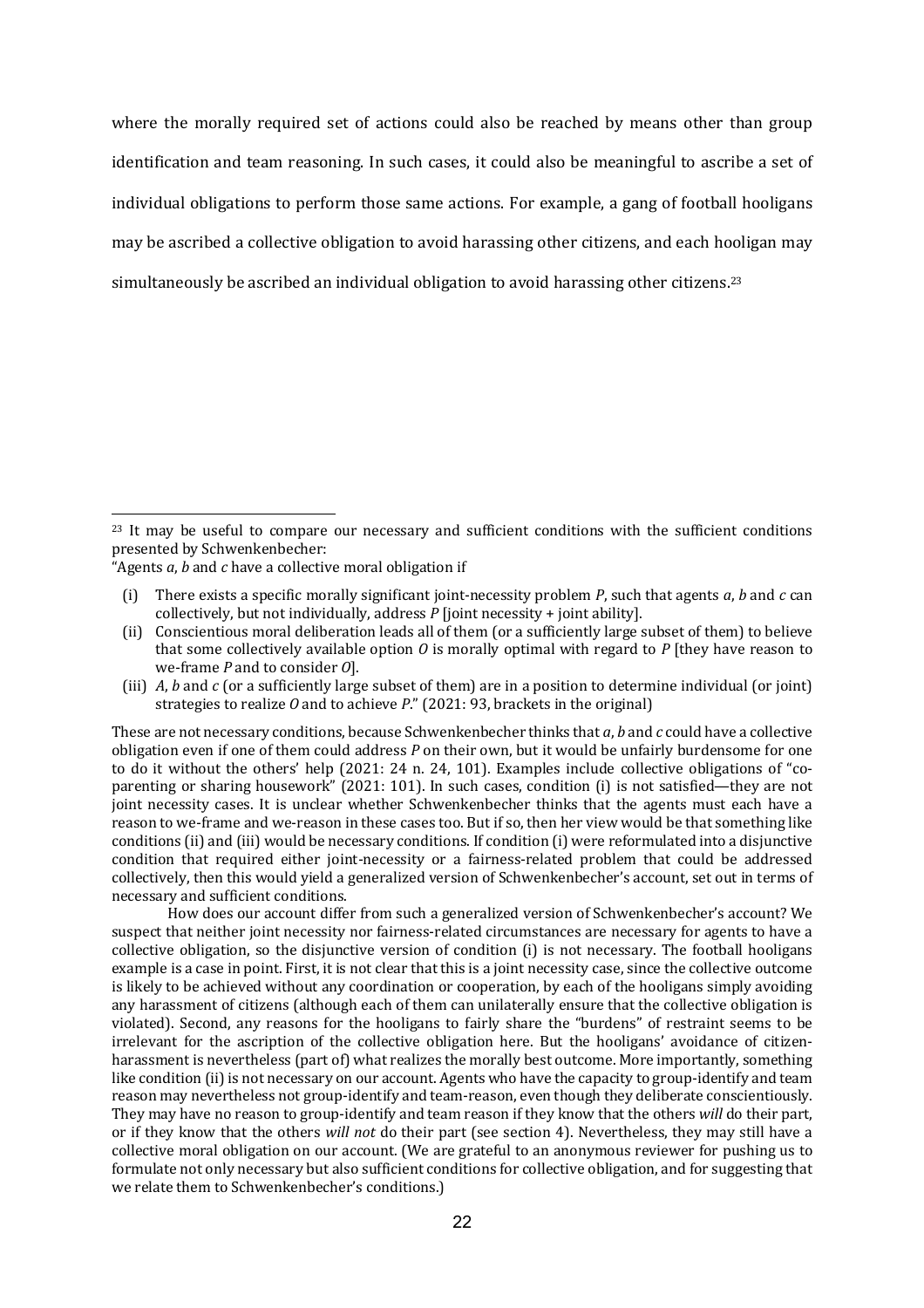#### 4. The irreducibly collective nature of collective obligations

The capacities to group-identify and team reason required in condition (3) are individual capacities, but a collective obligation is not thereby reducible to individual obligations. Agnetha and Benny's obligation to save the two children is not reducible to—nor does it entail, require or somehow generate—an individual obligation for each of them to we-frame, team reason, and do their part of the required joint action.<sup>24</sup> As we have mentioned, this sets our account apart from Schwenkenbecher's account. According to Schwenkenbecher (2019, 2021), several individuals together have an obligation to  $\phi$  in a strict joint necessity case such as *Burning Building*, if and only if, roughly: they have a joint ability to  $\phi$ , and they each have an epistemic obligation to "weframe" and "we-reason" their way to the conclusion that the best they can do (or what they must do) is to  $φ$ <sup>25</sup> But even if it might be possible for each of them to have the individual obligation required by Schwenkenbecher in a case such as *Burning Building*, no individual has to have it. Suppose that each of Agnetha and Benny has the context-specific capacities to group-identify, weframe, team reason and do their part. However, it is common knowledge between them that neither will do their part in saving the two children: each of them knows that the other is a weakwilled team reasoner who, even if they were to group-identify and judge that they ought to save the two children, would definitely not bring themselves to intend to do their part. In this situation, given the other's incontinence, neither of them would have an individual moral or epistemic obligation to team reason and do their part of the required collective action. Neither of them would have such an obligation, because complying with such a putative obligation would be

<sup>&</sup>lt;sup>24</sup> We find plausible Wringe's principle that "all-out collective obligations entail, but are not equivalent to, certain pro tanto conditional obligations on the parts of the individuals who make up the collective" (2016: 488). However, these conditional obligations require each individual to perform their part of the required joint action if the others do theirs; they do not also require each individual to we-frame and team reason if the others do so. When others will not do their part, an agent's pro tanto conditional obligation to do their part does not require them to do anything. But the agent may also have ordinary individual obligations, such as an obligation to try to convince the others to do their part (at least if there is a reasonable chance that they may be convinced).

<sup>&</sup>lt;sup>25</sup> Schwenkenbecher (2021) prefers to talk of "reasons" to we-frame and we-reason (see footnote 23), but she assumes that these reasons generate epistemic obligations (on the relationship between reasons and obligations, see pp. 27, 88; on epistemic obligations to we-frame and we-reason in particular, see e.g. pp. 66–67, 83, 95 n. 3; see also her 2019: 152).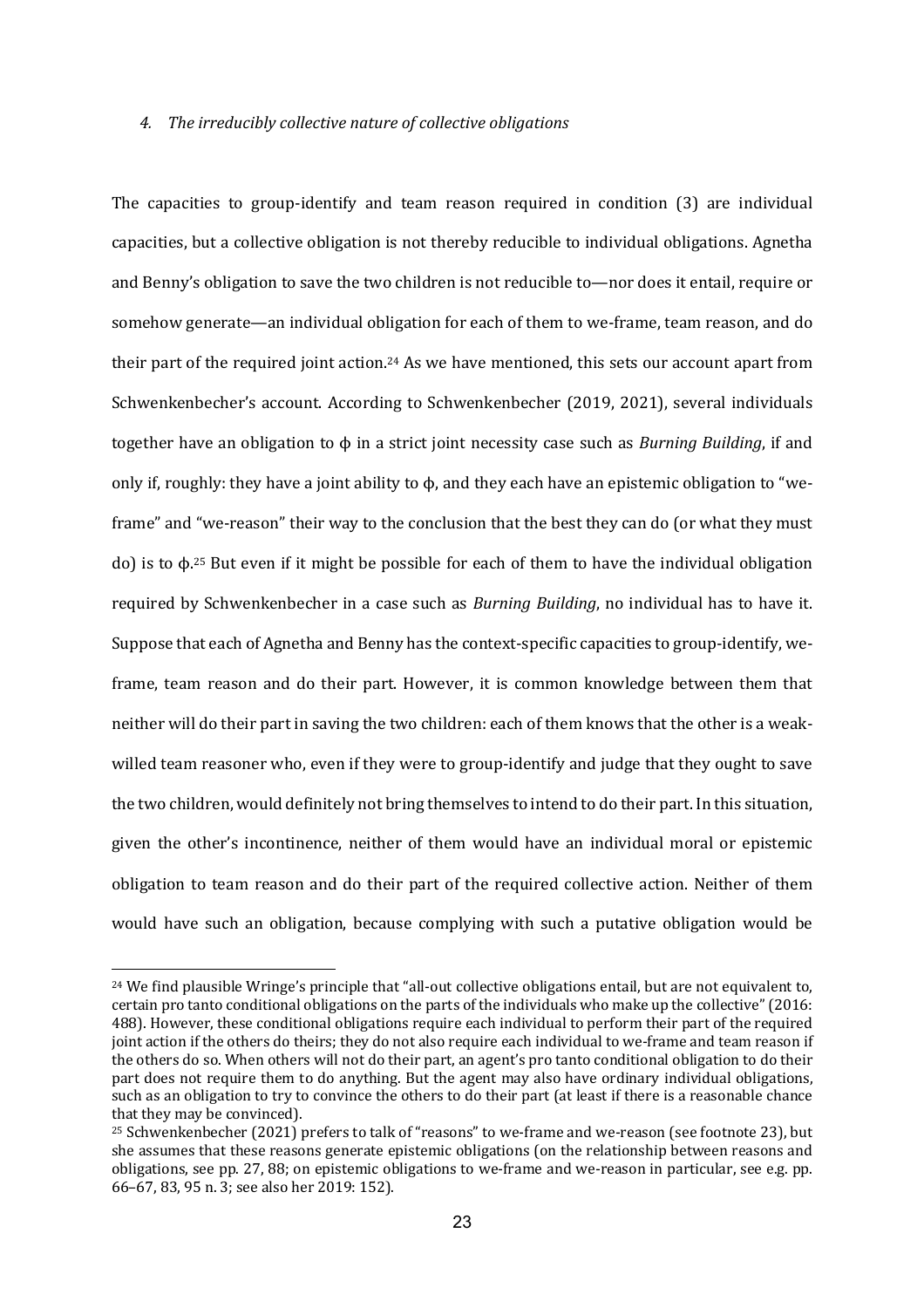pointless in the situation at hand. Alternatively, suppose that it is common knowledge between them that they are racists and that the two children in the second room in *Burning Building* have what they consider to be the wrong skin colour (cf. Björnsson 2020: 128), and each of them knows that the other would refuse to help if they themselves were to run to the second room, or if they tried to convince the other to run there. Schwenkenbecher  $(2021: 87, 106)$  herself suggests that we-framing would be pointless in such situations. It would also be pointless for Agnetha to weframe and we-reason if she knew both that Benny we-framed and we-reasoned in the situation, and also that he presupposed that she did as well. She could then predict that Benny would run to the second room, and through ordinary I-reasoning she could conclude that she ought to run to the second room. Hence she arguably has no obligation to we-frame and we-reason in this situation. It follows from Schwenkenbecher's account that Agnetha and Benny would not have a collective obligation in any of these situations. But intuitively, Agnetha and Benny would together have a collective obligation to save the two children in all three situations (cf. Dietz 2016: 962; Björnsson 2020: 133). Were they not to fulfil this obligation due to incontinence or unwillingness, then they would be collectively blameworthy for the deaths of the children. This shows that the strong connection that Schwenkenbecher draws between we-reasoning and collective obligation needs to be relaxed to a mere capacity-requirement.

One might object that it is unclear, at least in the cases involving incontinence or unwillingness, whether Agnetha and Benny would really have the joint ability to save the two children (the ability required by condition  $(2)$ ). If this were the case, then our claim that the concept of collective obligation is irreducibly collective could be disputed.

Typically, the realization of a joint ability is just a fitting combination of individual abilities in the right context, including individual abilities to respond appropriately to the exercise of others' individual abilities.<sup>26</sup> Since individual unwillingness to Φ does not deprive an individual of her ability to  $\Phi$ , this realization relation provides some reason for thinking that a group member's unwillingness to do her part in  $\phi$ -ing does not deprive a group of their joint ability to

 $26$  Joint abilities are multiply realizable (see Vetter 2015: 114; Collins 2019: 73, 76-77).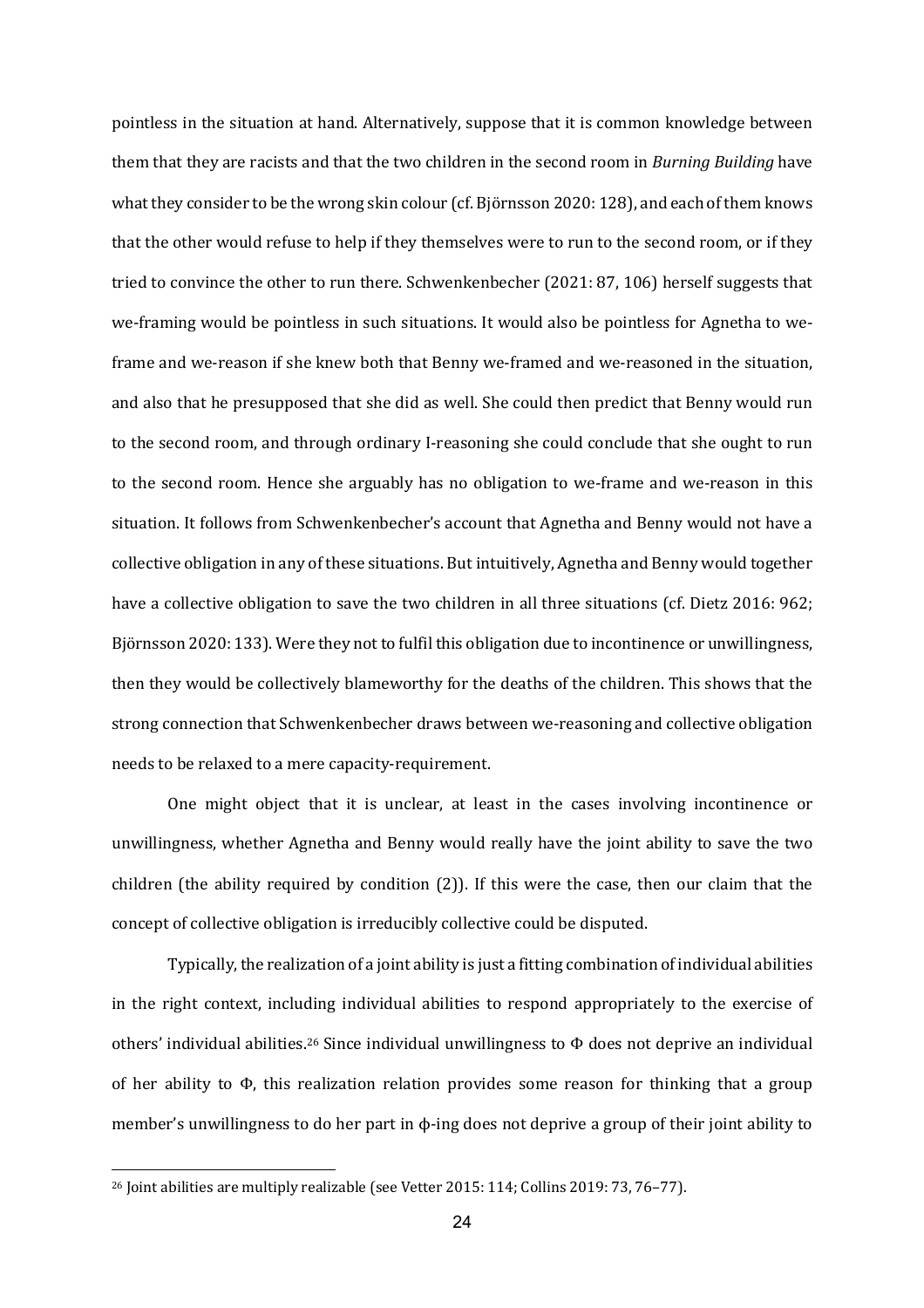$\phi$ . To illustrate, consider the following claim by Barbara Vetter (2015: 105): "If Hannah has the ability to play the piano and Jane has the ability to play the flute, then Hannah and Jane together have the ability to play a duet for flute and piano." This is essentially correct, even if somewhat simplified. Vetter is taking for granted that Hannah and Jane each have individual abilities to respond and adapt appropriately to the other's exercise of her abilities. This is required for them to play a duet. But Vetter need not also take for granted that Hannah and Jane are each willing to contribute to the duet for them to have the ability to play it. Each might be steadfastly unwilling to do so, but clearly, they nevertheless together have the joint ability to do it. This would be accepted by many in the collective obligations literature (see McKinsey 1981: 316, 323 n. 5; Cripps 2013: 45–46; Pinkert 2014: 196, 201; Aas 2015: 15–16; Björnsson 2020: 128–129; Schwenkenbecher 2021: 106–107). However, Collins (2019: 70–72) and Hindriks (2019: 213) argue that the individual unwillingness of others can undermine an agent's individual ability to contribute, so that that agent and the others are thereby deprived of their joint ability. Since the agent's individual ability is part of what realizes the joint ability, if this ability is undermined, it would follow that the joint ability is undermined too.

Hindriks  $(2019)$  argues that a group's joint ability depends on not just any relations between individual abilities, but on relations of *reliance* between the bearers of those abilities. Agents such as Agnetha and Benny must be able to "rely on each other to contribute to a coordinated effort" in order to have a collective obligation (Hindriks 2019: 214). Importantly, they must be able to rely not only on each other's relevant abilities, but also on each other's willingness to exercise them. Suppose that Agnetha is unwilling to contribute. Hindriks thinks that this makes Benny unable to contribute to a coordinated effort. Benny is deprived of his specific ability to contribute, as he lacks something that is required for him to make his contribution, namely Agnetha's complementary contribution. This would further mean that Agnetha's "unwillingness also incapacitates the collective as a whole" (Hindriks 2019: 213). Benny's specific ability to contribute is a necessary part of the realization of the joint ability to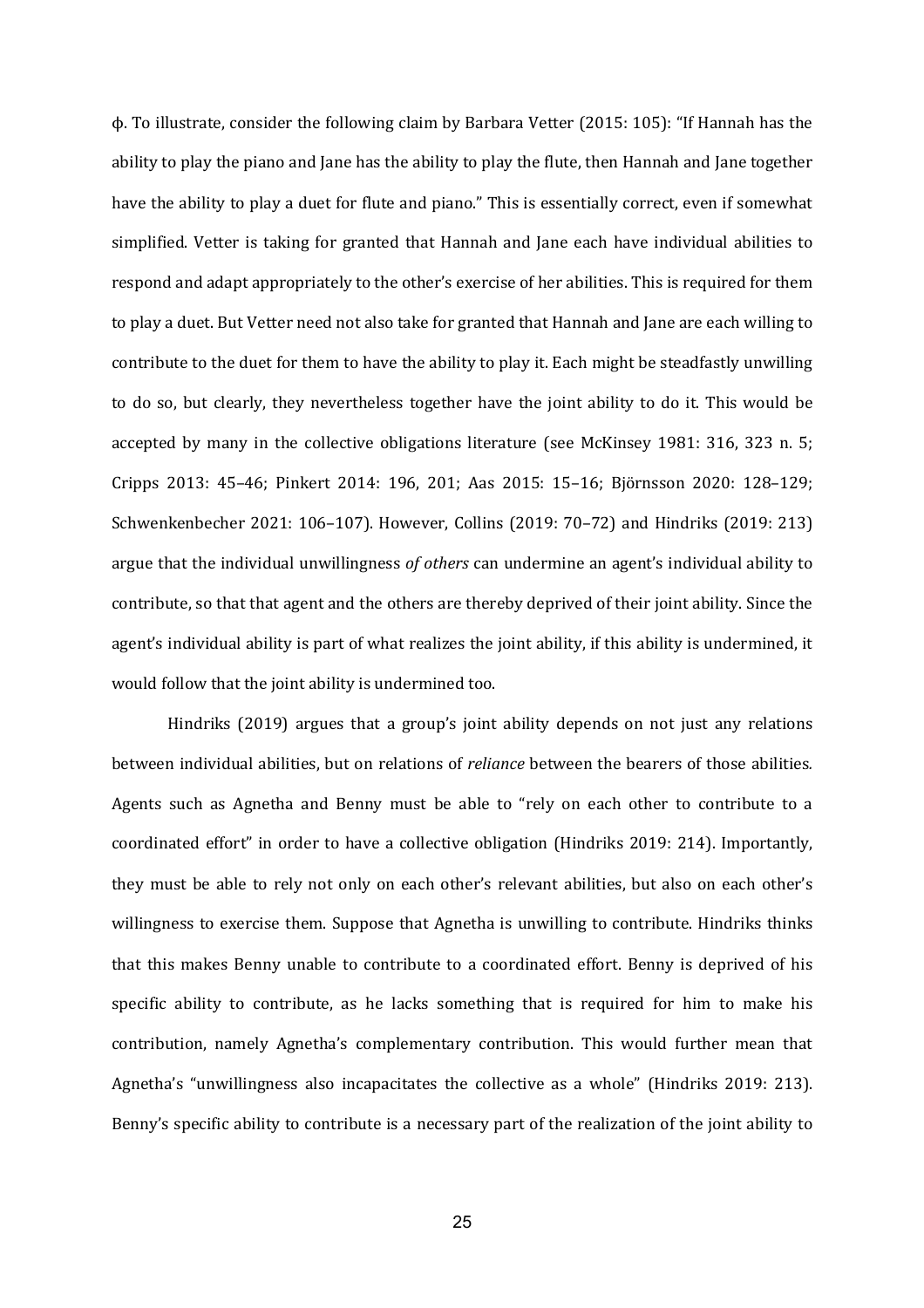save the two children, and according to Hindriks, Benny is deprived of this specific ability due to Agnetha's unwillingness.

Hindriks's construal of the situation might be correct when we consider the abilities of Agnetha<sub>l</sub> and Benny<sub>I</sub>. But this construal is misleading when it comes to Agnetha and Benny, who have capacities for group identification and team reasoning. When we ascribe a collective obligation to Agnetha and Benny, their relevant deliberative question is the moral teamreasoning question: "What ought we do?" It is therefore inappropriate for either of them to treat the other's willingness or unwillingness as a fixed parameter of their own environment. Rather, they should each treat it as something that ought to be determined by the result of the team reasoning. Agnetha's unwillingness to contribute removes Benny's *opportunity to exercise* his specific ability to do his part in saving the two children, but it does not *deprive him of the ability*; nor therefore, does it deprive them of their joint ability; nor, finally, does it remove the opportunity for their joint ability to be exercised. The fact that Agnetha's unwillingness removes Benny's opportunity to exercise his specific ability to contribute implies that he lacks the even more specific ability to contribute to saving-the-two-children-when-Agnetha-is-unwilling.<sup>27</sup> But given that we are concerned with collective obligations, this way of specifying Benny's ability to contribute involves specifying something which is part of the relevant unit of agency (Agnetha's agency) as part of a different and irrelevant unit of agency's (Benny's agency's) fixed circumstances.

Consider an analogy with self-reliance. In the individual case, reliance on one's own future willingness to follow through on earlier decisions or ongoing projects is typically taken for granted. When this is lacking, Hindriks might say, this deprives the agent of her ability to implement a decision or complete a project. Siding with "actualists" about obligation, Hindriks might then say that the agent could therefore not be the subject of an obligation to do what has

<sup>&</sup>lt;sup>27</sup> Abilities can be more or less general or specific, and which kind of specific ability is relevant depends on context (for a rich and useful discussion, see Jaster 2020: section 4.5).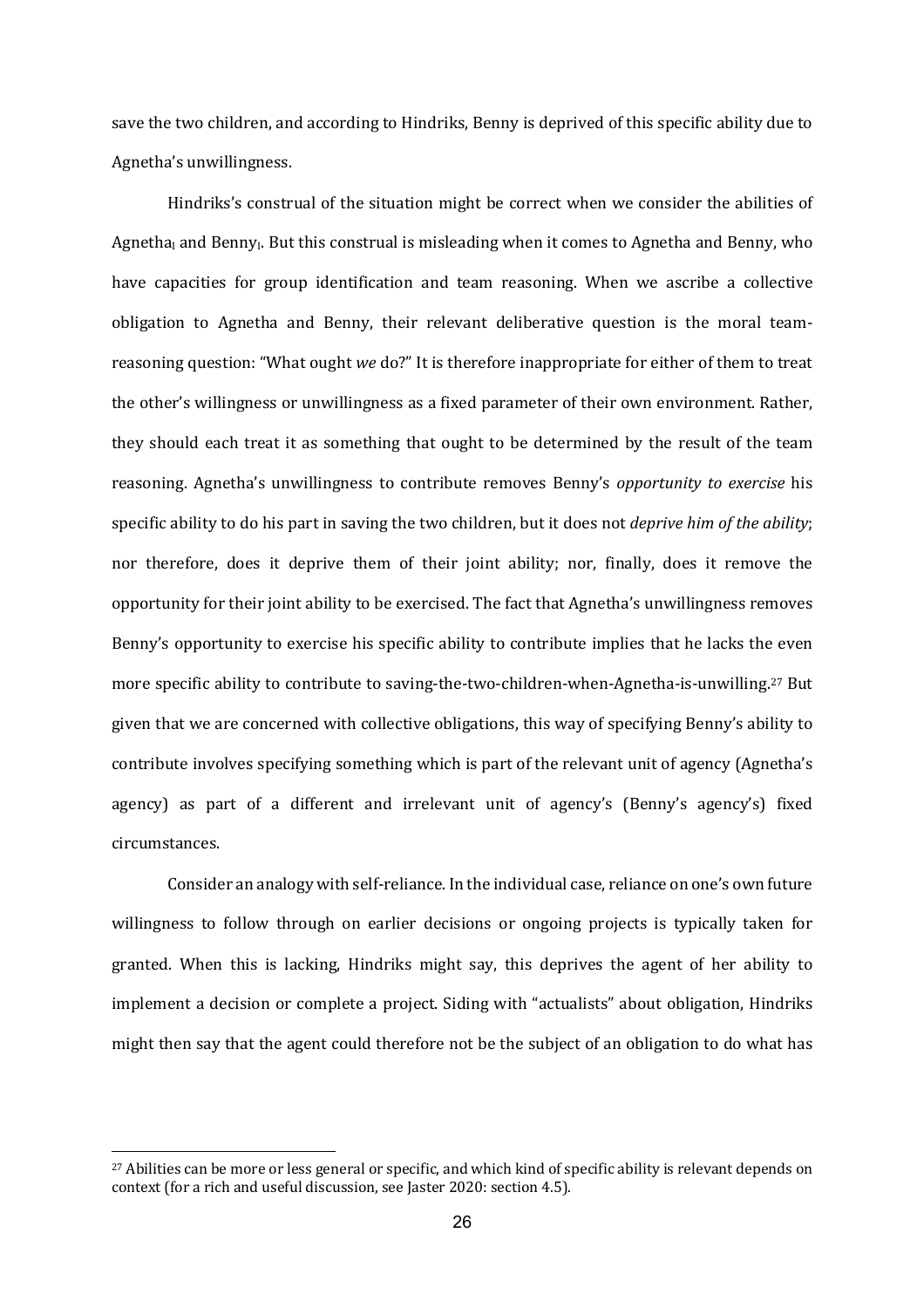been decided or initiated.<sup>28</sup> While we realize that there is room for reasonable disagreement here, we find this counterintuitive.<sup>29</sup> If Hindriks agrees, then he owes us an argument for why unwillingness would play a different role for joint ability than it plays for individual ability.

Collins  $(2019: 70-72)$  provides a somewhat different argument for why another individual's unwillingness to contribute can deprive an agent of her own ability to contribute, and thereby deprive the group of their joint ability. Her starting point is that an agent lacks an ability to  $\Phi$  if she is unable to try to  $\Phi$ . If I have acrophobia, then I lack the ability to go up the Eiffel Tower, even though I would ascend it *were I to try*. But since I lack the ability to try to do this, I also lack the ability to do it. According to Collins, if Benny knew that Agnetha was unwilling, then he would be similarly unable to rationally *try* to contribute. He would therefore lack the ability to contribute to saving the two children. Collins thus thinks that in the context of joint ability, the other's unwillingness deprives an agent of their ability to contribute, in a way that is relevantly similar to how their own phobia could deprive them of their ability to do something.

But having a phobia and being in the company of someone who is unwilling to contribute are not relevantly similar. If Benny were unable to rationally try to contribute due to an actual phobia, then he would indeed be unable to contribute to saving the two children (see Pinkert 2014: 196 n. 26). One of the necessary realizers of what would otherwise be their joint ability to save the two children would then really be missing. Furthermore, given that Benny would be unable to contribute, it would be appropriate to count this inability as part of the fixed environment relative to which we specify Agnetha's specific abilities to contribute. Thus, she would lack the specific ability to contribute to saving-the-two-children-without-Benny's-help, which would be the relevant specific ability in light of Benny's phobia. But the unwillingness of a potential cooperator does not have this effect on the appropriate specification of an agent's ability

 $28$  For discussion of how the debate between actualism and possibilism relates to team reasoning, see Woodard 2011.

 $29$  The abilities that are relevant for our obligations are arguably "conative abilities," where these are specific abilities that abstract away from agents' motivational states (see Jaster 2020: 117, 120). As Romy Jaster points out, such abilities "seem to underlie much of our thinking about whether or not agents could have done otherwise" (2020: 120).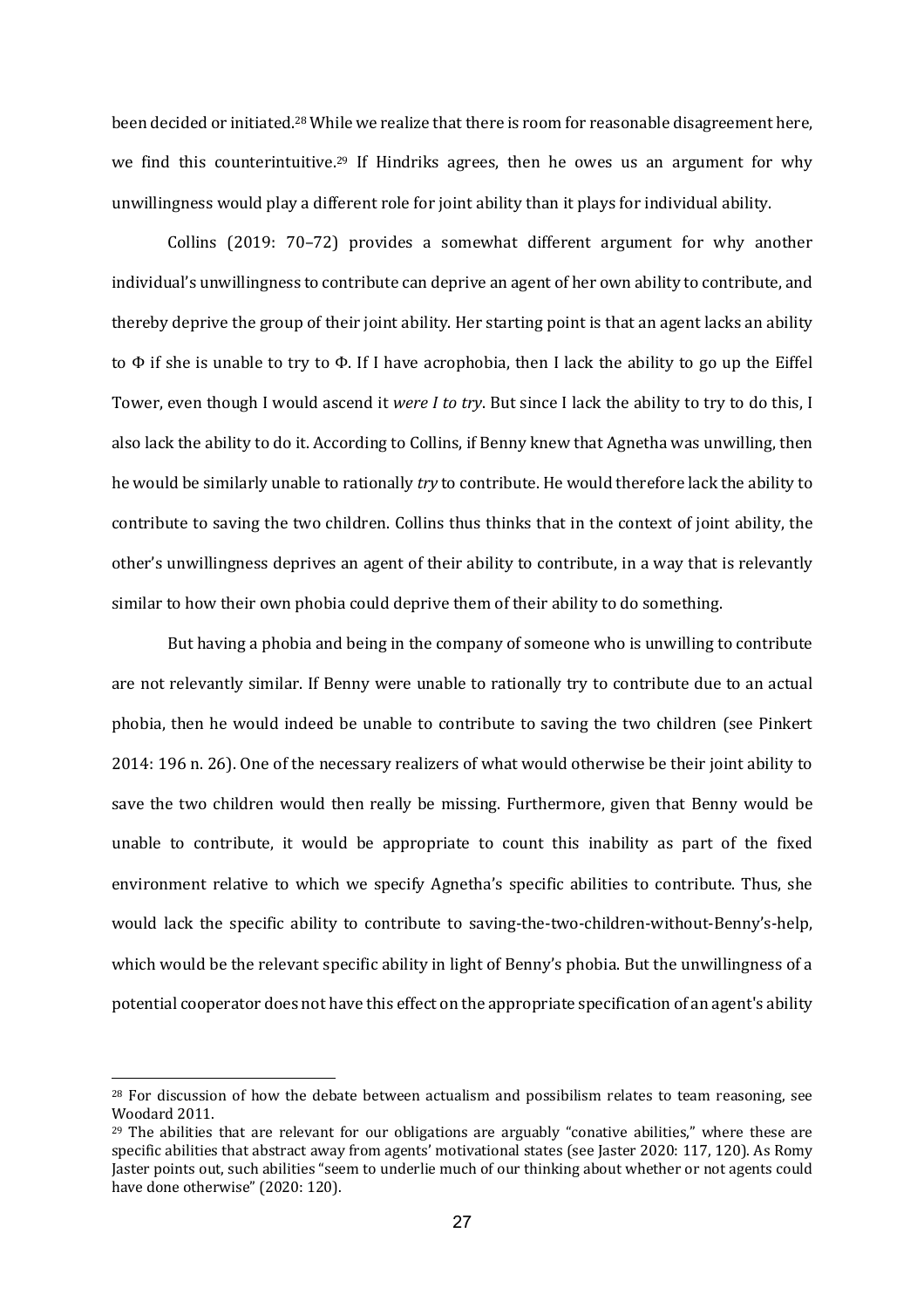to contribute. Agnetha's unwillingness rids Benny of his opportunity to exercise his ability to contribute. It does not deprive him of that ability. With respect to trying, the crucial question is whether *they*, Agnetha and Benny, can try to save the two children, not whether each of them, holding the other's unwillingness fixed, is able to (rationally) try. Given that Agnetha and Benny are each capable of group-identification and team reasoning, the fact that one or both of them is unwilling to contribute does not itself deprive them of their relevant individual abilities, nor does it deprive them of their joint ability to save the two children. We take this to be in line with common-sense thought and talk, and supported by the view that joint abilities are realized by individual abilities, as well as being supported by the analogy with temporally extended agency. If an agent is reluctant to try to initiate a project today because she thinks that she will be unwilling to follow through on it tomorrow, then this does not deprive her of her ability to do it.<sup>30</sup>

With that, we hope to have presented a plausible case for the claim that individual unwillingness does not deprive a group of their joint ability. This helps to support the view that an ascription of a collective obligation cannot be reductively understood as a constellation of ascriptions of obligations to individuals.

Before ending this section, let us briefly address what may seem to be a problematic implication of the sort of non-reductive view of collective obligation that we are providing. Suppose that each of Agnetha and Benny has the capacity to group-identify and team reason. Agnetha identifies with the group, reasons as a team member, and runs to the second room, where she expects to meet Benny. However, Benny does not exercise his capacities to group-identify and team reason, or perhaps he does so but is unwilling to do his part of what team reasoning recommends. In this situation, Benny is clearly blameworthy. Agnetha, on the other hand, has done nothing wrong and is therefore not blameworthy. It may seem unclear in what sense, if any, Agnetha and Benny could be collectively blameworthy for not having done what was required of

<sup>30</sup> Our discussion of individual unwillingness and joint ability has benefited from comments from Niels de Haan and Stephanie Collins.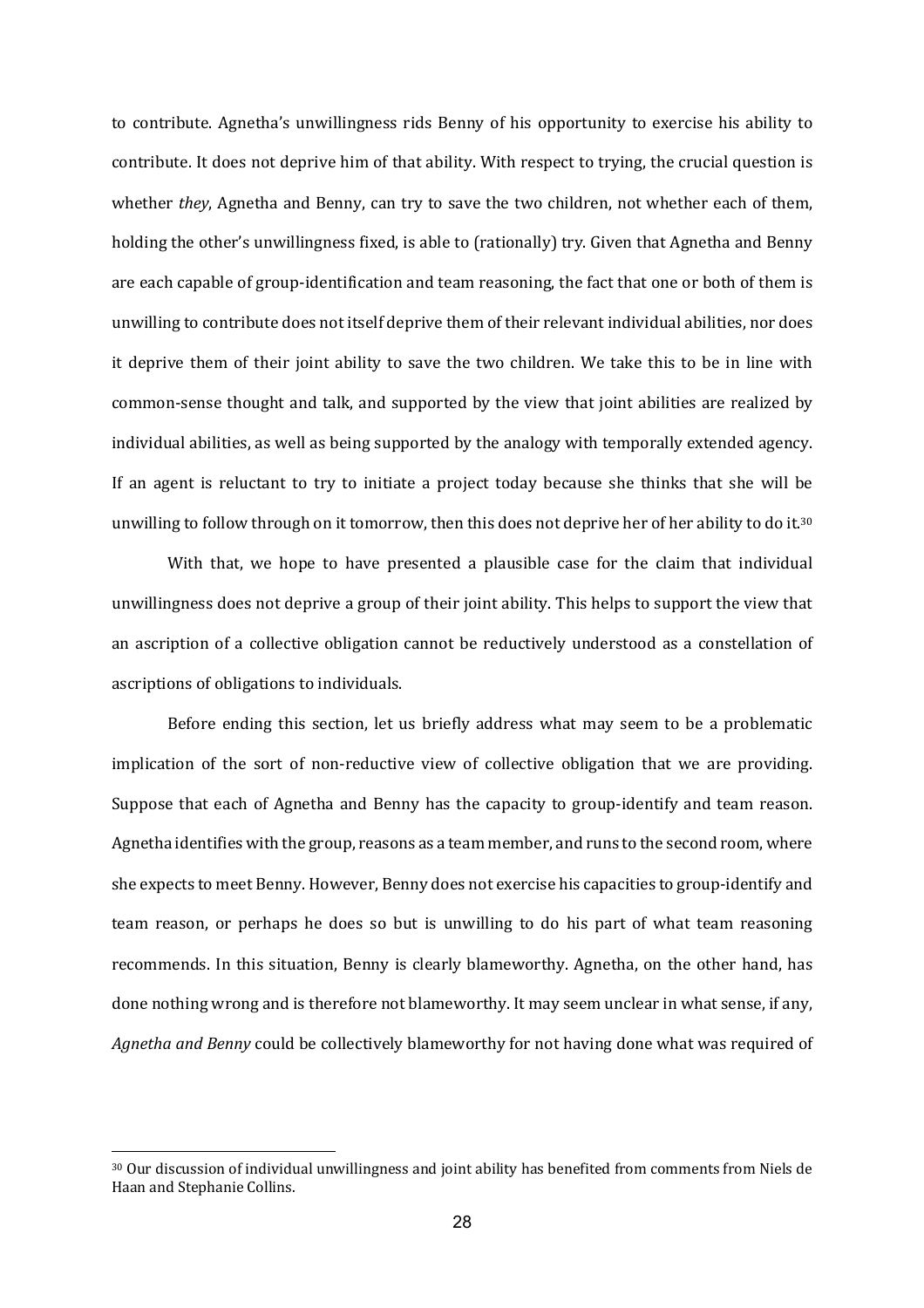them. But if they were not collectively blameworthy, then this would suggest that there was never any collective obligation which they could have violated in the first place.<sup>31</sup>

While it is true that Agnetha has done nothing wrong, it is also true that Agnetha and Benny have done something wrong. After all, they could have saved the two children, but failed to do so. Benny is indirectly morally responsible and blameworthy for the death of the two children, but Agnetha and Benny are also together morally responsible and blameworthy for those deaths. Here it is important to realize that collective and individual blameworthiness can come apart in such a way that Agnetha is not substantially tainted as a private person by the collective blameworthiness she shares with Benny (see Schwenkenbecher 2021: 108-109). Nevertheless, given that she has group-identified, guilty feelings on her part, *qua* group member, understood as feelings held by the individual from the group perspective, would arguably be apt (see Petersson 2020).32

# 5. The perspective-relativity of moral obligations

We have argued that ascriptions of collective obligations assume a group perspective. The ascribed obligation is relative to a perspective of collective rationality. Our proposal therefore implies a kind of agential perspective-relativity with respect to the appropriate ascription of obligations. The group perspective that the obligation is relative to does not have to actually be occupied by any group member; it is rather a perspective that all must be *capable* of occupying in the situation at hand. This means that it is possible for group members to have a collective obligation (relative to the group perspective) while simultaneously having individual permissions or obligations (relative to the I-perspective of each of them) such that what is permitted or obligatory from the I-perspective could not be done without violating what is

 $31$  Jules Salomone-Sehr raised this issue with us.

<sup>&</sup>lt;sup>32</sup> We are grateful to Gunnar Björnsson and an anonymous reviewer for comments on our previous, and we now think mistaken, way of dealing with this potentially problematic implication.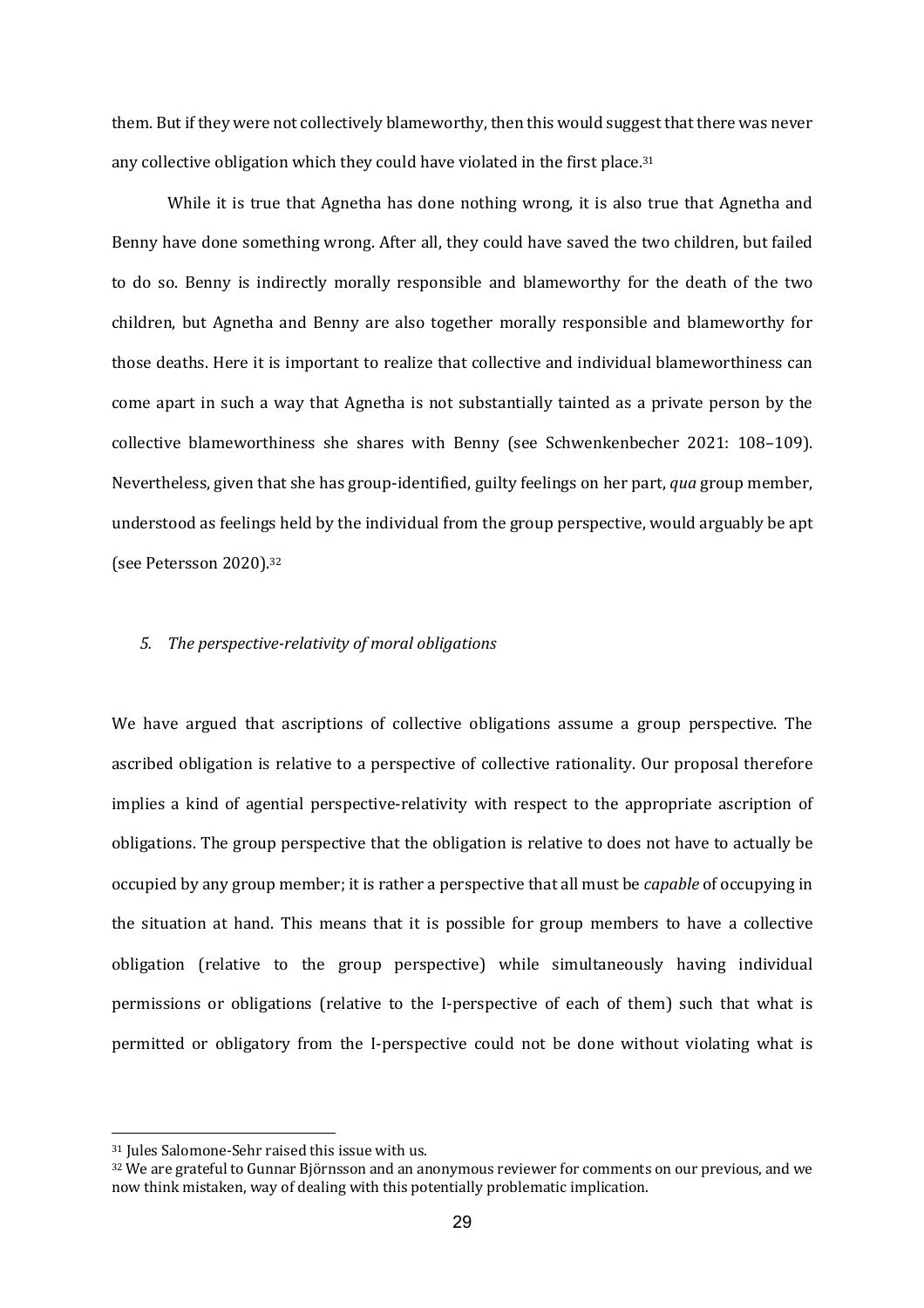obligatory from the group perspective. With the help of a few example cases, we will now illustrate these possibilities.

Consider the following variation of *Burning Building*:

*More Children:* Five children are trapped in a burning building. Agnetha and Benny approach the building from opposite sides. One child is in room A, another is in room B, and the remaining three are in room C. The three rooms are all some distance away from each other. Only room C is surrounded by fire. Agnetha has enough time to either rescue the child in room A on her own, or do her part in rescuing the three children in room C together with Benny (who has a fire extinguisher). Benny has enough time to either rescue the child in room B on his own, or do his part in rescuing the three children in room C together with Agnetha. If Agnetha goes to room A, or if Benny goes to room B, then the three children in room C will all die. If Agnetha and Benny together rescue the children in room C, then the children in room A and room B will die. Suppose that Agnetha and Benny can make their choices without any significant risk to their own or each other's life or health. All this is common knowledge between them, but they do not have the opportunity to communicate—each must choose which room to head for independently of the other.

Suppose that Benny and Agnetha should each simply see to it that as many children as possible are saved, that is, that morality is agent-neutral in the sense that it does not matter for the moral worth of any of their actions whether they themselves do any actual saving. Suppose also that this is reflected in their moral preferences. If they reason from the I-perspective, then *More Children* will, like *Burning Building*, be a Hi-Lo game for them, where the question "Where should I go?" has no determinate answer (the Lo equilibrium is the outcome where two children are saved, the Hi equilibrium is the outcome where three children are saved, and the two non-equilibria are the outcomes where one child is saved). If they instead reason from the we-perspective, then each of them should conclude "We should go to  $C$ ," and thus infer that they themselves should go to  $C$ . So,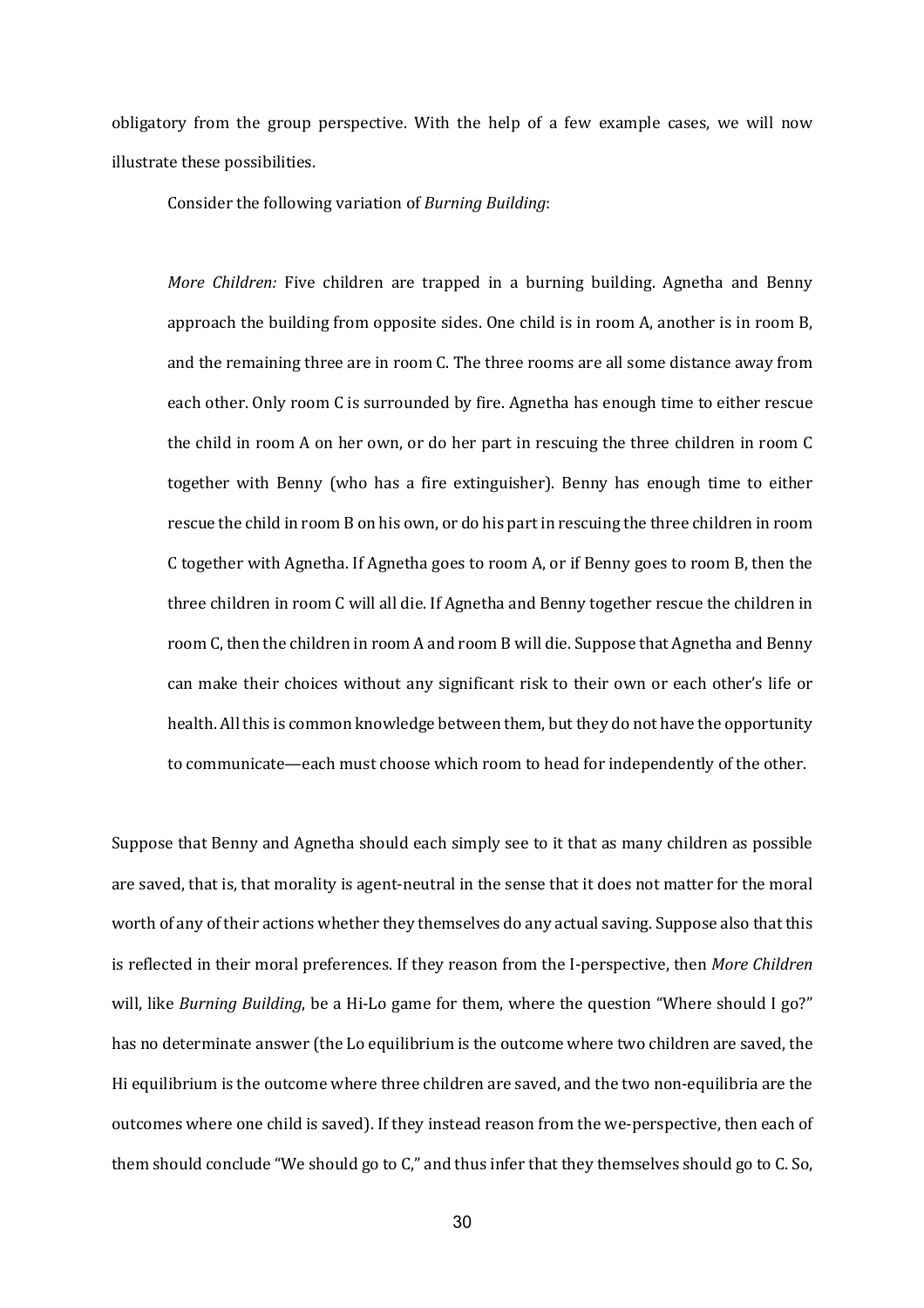when considered from the I-perspective, the obligation of each is conditional on the other's choice. But when considered from the we-perspective, given the presupposition that the other will do their part, they each have an unconditional obligation to do their part in saving the three children. In that sense, what morality prescribes is relative to the agential perspective.

The perspective-relativity of moral obligations will be more salient on other moral views. Assume that morality is agent-relative in the sense that it assigns for each agent a higher value to "I save a child" than to "A child is saved," and that this is reflected in Benny's and Agnetha's moral preferences.<sup>33</sup> As I-thinkers, they would then face a moral Stag Hunt game:

|         |        | Benny  |        |
|---------|--------|--------|--------|
|         |        | room B | room C |
| Agnetha | room A | 1,1    | 1,0    |
|         | room C | 0,1    | 3,3    |

Each agent here knows that if they run to room  $A/B$ , they will save a child. If they instead run to room C, the outcome is uncertain (the probability that they will save the three children together with the other is unknown). In this situation, and given this assumption about morality, it would from the I-perspective be permissible for each agent to run to  $A/B$  in order to save a child themselves. 34

<sup>33</sup> Derek Parfit assumes that "M," or "Common Sense Morality," allows for agent-relativity by letting agents give higher weight to people related to them in special ways, like family members, but also by telling the agent that what *she does* matters, not only *what happens*. Both features can make M directly self-defeating in situations with a Prisoner's Dilemma structure. Parfit argues that M should be complemented with a proviso, telling agents that in such special cases "we should all ideally do what will cause the M-given aims *of each* to be better achieved," given that sufficiently many others do so as well (1986: section 38). This move, Parfit claims, brings a non-self-defeating version of M closer to an agent-neutral position, like C, Consequentialism (1986: section 42).

 $34$  On some views, going to room A/B would for two I-reasoners not only be permissible given an agentrelative morality, but obligatory. For example, this could be the case given what Parfit calls the "Share-ofthe-Total View" which roughly says that when we produce benefits together, each can take credit for her share of the total benefit  $(1984: section 25)$ . If Agnetha and Benny save three lives together, the moral worth of Agnetha's action would on this view equal 1.5 lives. If it is rational for Agnetha to take the probability of Benny's going to  $C$  to be 0.5 (suppose that the principle of insufficient reason should be accepted), then the morally optimal choice for Agnetha would be to go to room A, where with a probability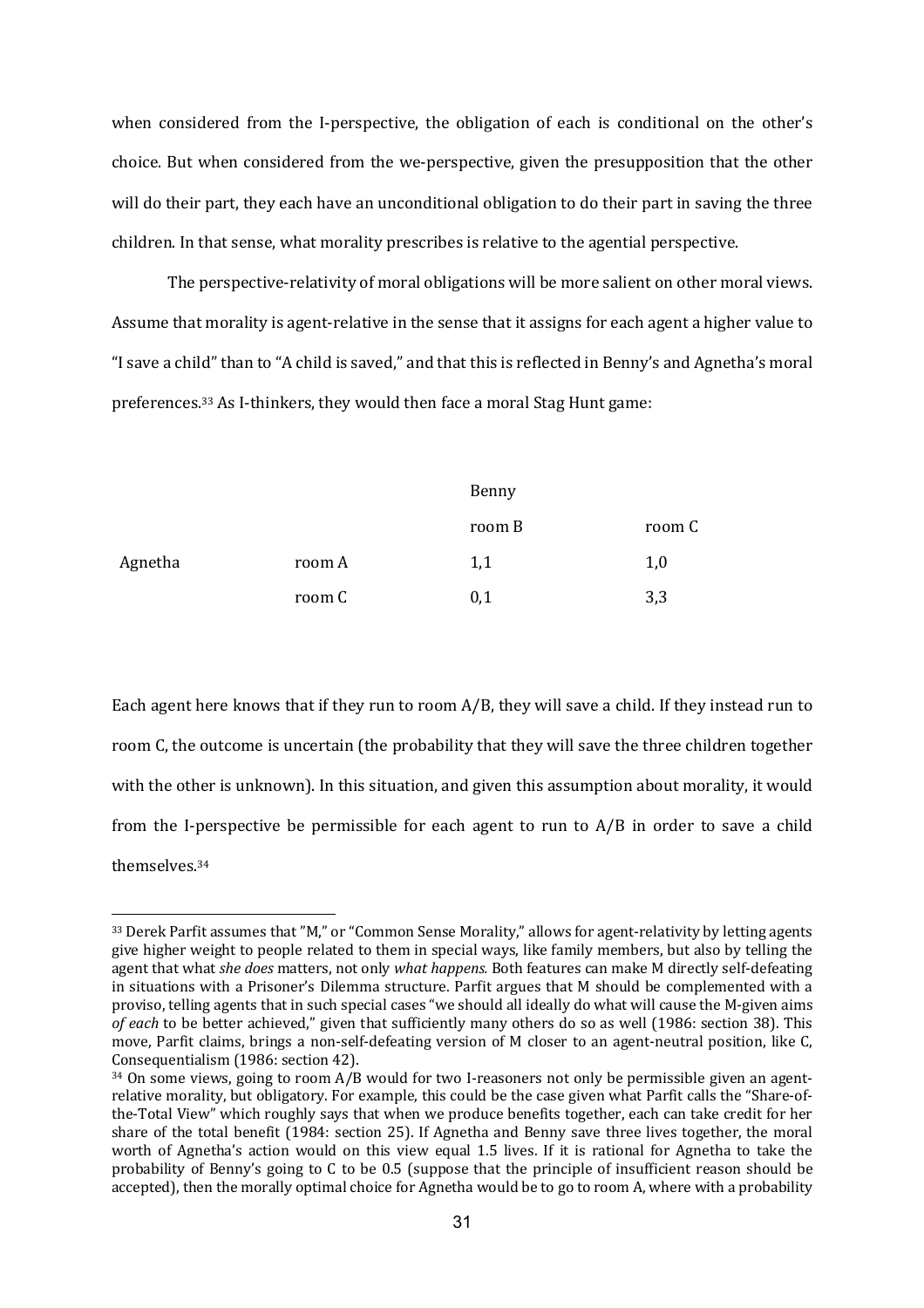Derek Parfit points out that an agent acting on an agent-relative morality that allows her to assign a higher value to "I save a child" than to "A child is saved" would sometimes do better in terms of her own agent-relative morality if she allowed for substantive exceptions to agentrelativity in special circumstances. This could be the case if she finds herself in a situation with a moral Prisoner's Dilemma structure (see Parfit 1987: sections 36-38). But as indicated above, in *More Children*, switching from agent-relative to agent-neutral I-reasoning will merely turn the Stag Hunt into a Hi-Lo game, bringing back the indeterminacy that we have already discussed.

On the other hand, even without allowing for substantive exceptions to agent-relativity, an adherent of such morality who identifies with her group and reasons from the group perspective would face no dilemma in *More Children*. Arguably, if such an agent group-identifies and sees the situation from the perspective of the group, then what becomes especially morally valuable would be for the children to be saved by the group that the agent identifies with—that they are saved by *us*, and not just that they are saved.

This means that the adherent of agent-relative morality in *More Children* faces a tension between what morality prescribes from the group perspective (you must do your part in our saving the three children in room C) and what it prescribes from the individual perspective (you are allowed to save the single child in room  $A/B$ ; after all you are guaranteed to save at least one child, while it is uncertain which result running to room C will bring about). Nothing rules out the possibility that Agnetha and Benny could each have both a context-dependent capacity for group identification and team reasoning and a context-dependent capacity for "I-identification" and Ireasoning. 

It is even possible for an agent to have an individual obligation relative to the Iperspective, which is in irresolvable practical conflict with a collective obligation that the agent has together with others. In a discussion of the agent-relativity of reasons for action, Alexander

of 1 she will save one life, rather than to go to C and produce what equals the worth of 1.5 lives with a probability of 0.5. But even if one accepts this admittedly dubious assumption about how to count individual contributions to benefits, the moral prescription from the we-perspective would still be that Agnetha should do her part in their saving of the three children.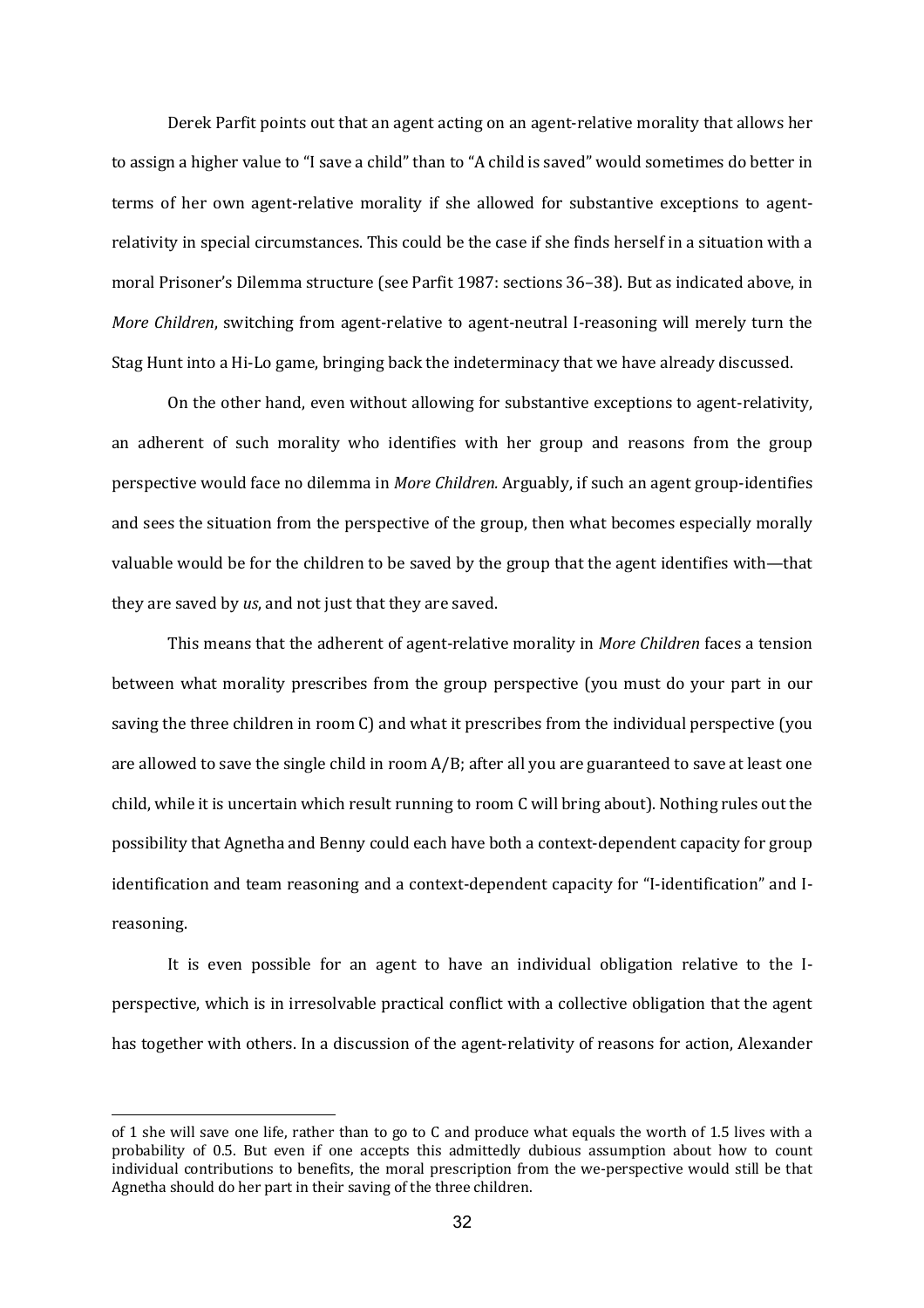Dietz offers a potential example involving a special obligation to an agent's own child: "*Rescue Mission*: You and I are about to carry out a rescue mission to save the lives of two strangers in imminent danger. But I then learn that my child's life is also in danger. If I continue with our rescue mission, there will not be enough time to save my child"  $(2022: 58)$ . Dietz suggests that for the agent, "I," the situation "will feel *paralyzing*: whenever we consider what we ought to do, our collective disposition to do what we ought will drive me to one conclusion about what to do, but whenever I remember what I ought to do, my individual disposition to do what I ought will drive me to another" (2022: 65). In terms of our group-identification framework, the paralysis would be the effect of the agent vacillating between the we- and the I-perspective.

Here we leave aside questions about possible conflicts between the first-order moral views held by agents who face moral dilemmas together, as well as questions about the plausibility of agent-neutral or agent-relative moral positions. In the cases under consideration, we assume that the values assigned to each option reflect the moral worth of that option as determined by some substantive moral view—an agent-neutral and an agent-relative view, respectively—and that these values correspond to both agents' moral preferences. The point of this digression about two substantively different normative positions is to highlight different ways in which moral obligations may diverge, solely depending on agential perspective.<sup>35</sup>

On the assumption of agent-relative morality, a bystander could either demand of Agnetha and Benny, considered collectively, that they must save the three children, or else advise one of them, considered as an individual, to run to room  $A/B$  to save a child. It may seem that each of them will then face a moral dilemma. Each of them will have both an obligation to do their part in saving the three children and an ordinary individual obligation to go to room  $A/B$  to save a child. But there is, strictly speaking, no moral dilemma here. The collective obligation to save the three children and the individual permission to save a child are not morally conflicting, but rather incommensurable. Suppose that Agnetha runs to room A. Relative to the I-perspective, she will have acted permissibly, while relative to the we-perspective, she and Benny will have done

<sup>&</sup>lt;sup>35</sup> This clarification was prompted by a reviewer's comment.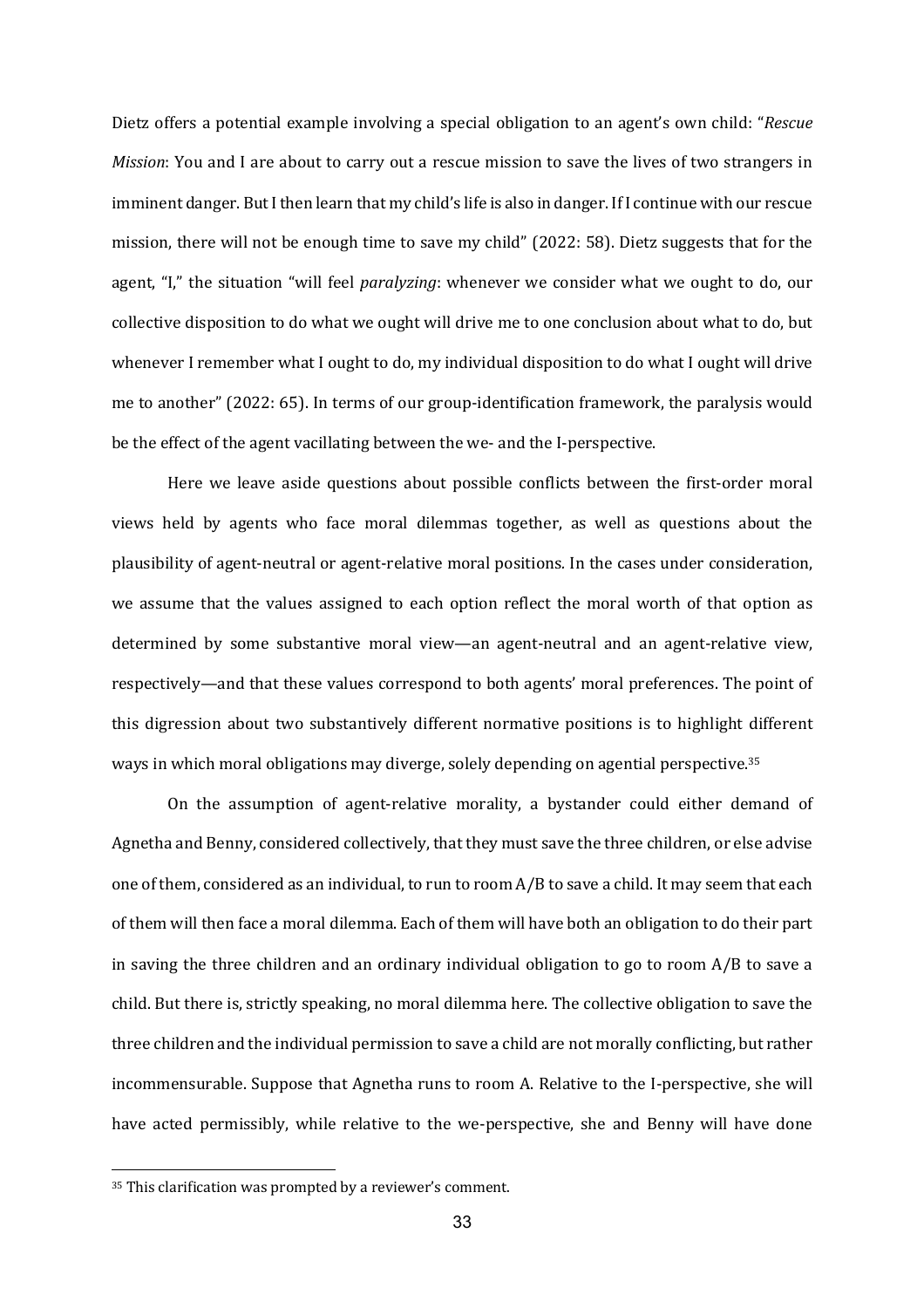wrong. As a result of this incommensurability, agents may find themselves in practical conflicts that cannot be rationally solved. If Agnetha occupies the I-perspective, then she will judge that it is permissible for her to save the child in room A. But if she occupies the we-perspective, then she will judge that she ought to do her part in saving the three children together with Benny. If she is able to directly or indirectly switch between occupying these two perspectives, then there will be no "final" answer to the question of whether it is morally permissible for her to save the child in room A. 

If there were a neutral perspective from which agents could objectively weigh the reasons for and against taking the  $I/w$ e-perspective, then they could escape any such irresolvable practical conflicts. According to Schwenkenbecher, each individual agent can choose which perspective to adopt in light of each agent having a "reason to believe that the collectively available option (joint rescue) is morally best," as well as a "reason to include that option in her deliberation about her obligations (we-framing the problem)" (2021: 19). As far as we can tell, Schwenkenbecher thinks that these reasons are perspective-neutral, grounded in the fact that the collectively available option is morally most valuable. But there is arguably no neutral perspective from which such reasons would be accessible to deliberating agents (see Pacherie 2011: 186– 187; Gold and Colman 2018:  $313-314$ ; Dietz 2022: 68). Even if the we-perspective can be chosen—indirectly, or perhaps even directly—it will always be rationally chosen relative to an agential perspective.<sup>36</sup>

One might think that the perspective-relativity of  $I/we$ -reasoning only makes requirements of rationality relative to the agential perspective, not requirements of morality. In this vein, Collins (2019: 141) acknowledges that "instrumental practical reasoning presupposes

 $36$  Bermúdez argues that fairness is a value that is "frame-neutral" (2021: 206), and that "considerations of fairness can be raised from within a perspective that includes both the 'I'-frame and the 'we'-frame and allows them to be compared to each other" (2021: 194). In particular, he argues that agents can be led from the I-perspective to the we-perspective through reflection on the unfair distributions of payoffs in the socalled Chicken game  $(2021: 206-208, 211-212)$ . He also suggests that reflection on other values that lie behind agents' preferences might similarly lead agents from the I-perspective to the we-perspective in a rational way (2021: 206). But fairness considerations are irrelevant in Hi-Lo, and we do not see how the value of human lives is frame-neutral in such a way that Agnetha or Benny could rationally choose to switch from the I-perspective to the we-perspective.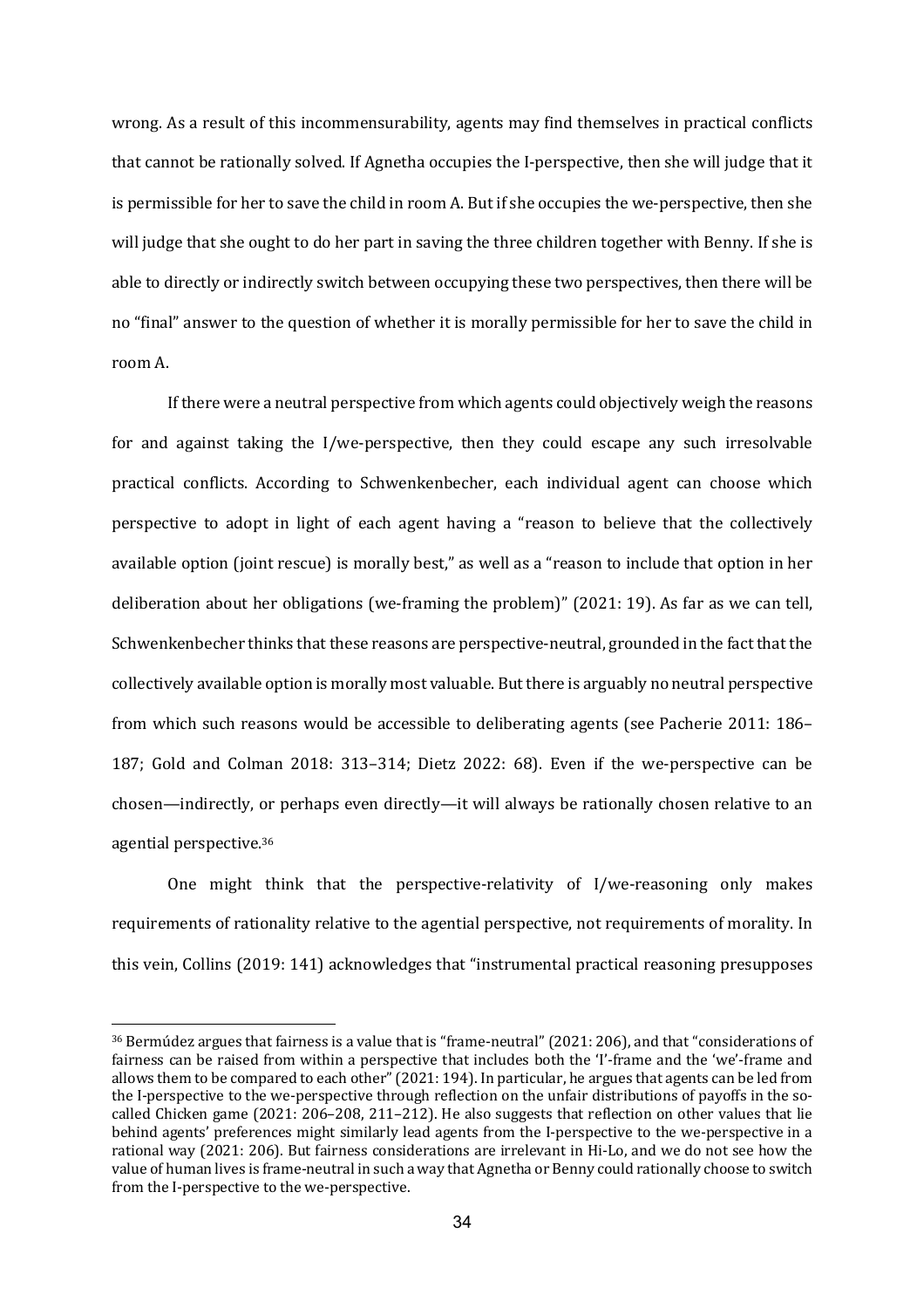a unit of agency" (quoting Gold and Sugden 2007: 124), but she does not think that this has any impact on what moral reasoning can require: "Thankfully, I'm concerned with moral duties, not duties of rationality. [...] The agents should engage in whichever form of reasoning—I-reasoning or coalition-reasoning—will enable them to do their coordination duties in the morally optimal way" (Collins 2019: 141). Likewise, in a discussion of what they see as failed attempts to show that agents can rationally choose whether or not to group-identify, Natalie Gold and Andrew Colman (2018: 313–314) seem to assume that it is somehow easier to show that agents could be morally right in group-identifying and team reasoning.

The morally best outcome of *More Children* is clearly the one where both Agnetha and Benny run to room C to save the three children there. But their collective obligation to save the three children is nevertheless relative to the group-perspective. Granted, if agents could solve Hi-Lo through what Collins calls "coalition-reasoning," then Collins could claim that what grounds the individual obligation of each agent is not that they ought to save the three children (their collective obligation), but merely that saving the three children would be morally best. As we have indicated, we doubt that coalition-reasoning provides a satisfactory solution to Hi-Lo. If it doesn't, then the fact that it would be morally best to save the three children doesn't mean that what Agnetha or Benny morally ought to choose or do is to run to room C. If Benny (Agnetha) runs to room B (A), then it is better if Agnetha (Benny) runs to room A (B), rather than to room C. So, not only instrumental practical reasoning presupposes a unit of agency, but moral practical reasoning does so as well. This means that deliberative obligations presuppose a unit of agency. Thus, for several agents to have a deliberative obligation together, they must each have the capacity to reason about what they together, as one unit of agency, ought to do.

# *6. Conclusion*

When we ascribe an obligation to several agents collectively, we presume that they each have a capacity to view their situation from their group's perspective and to deliberate about what they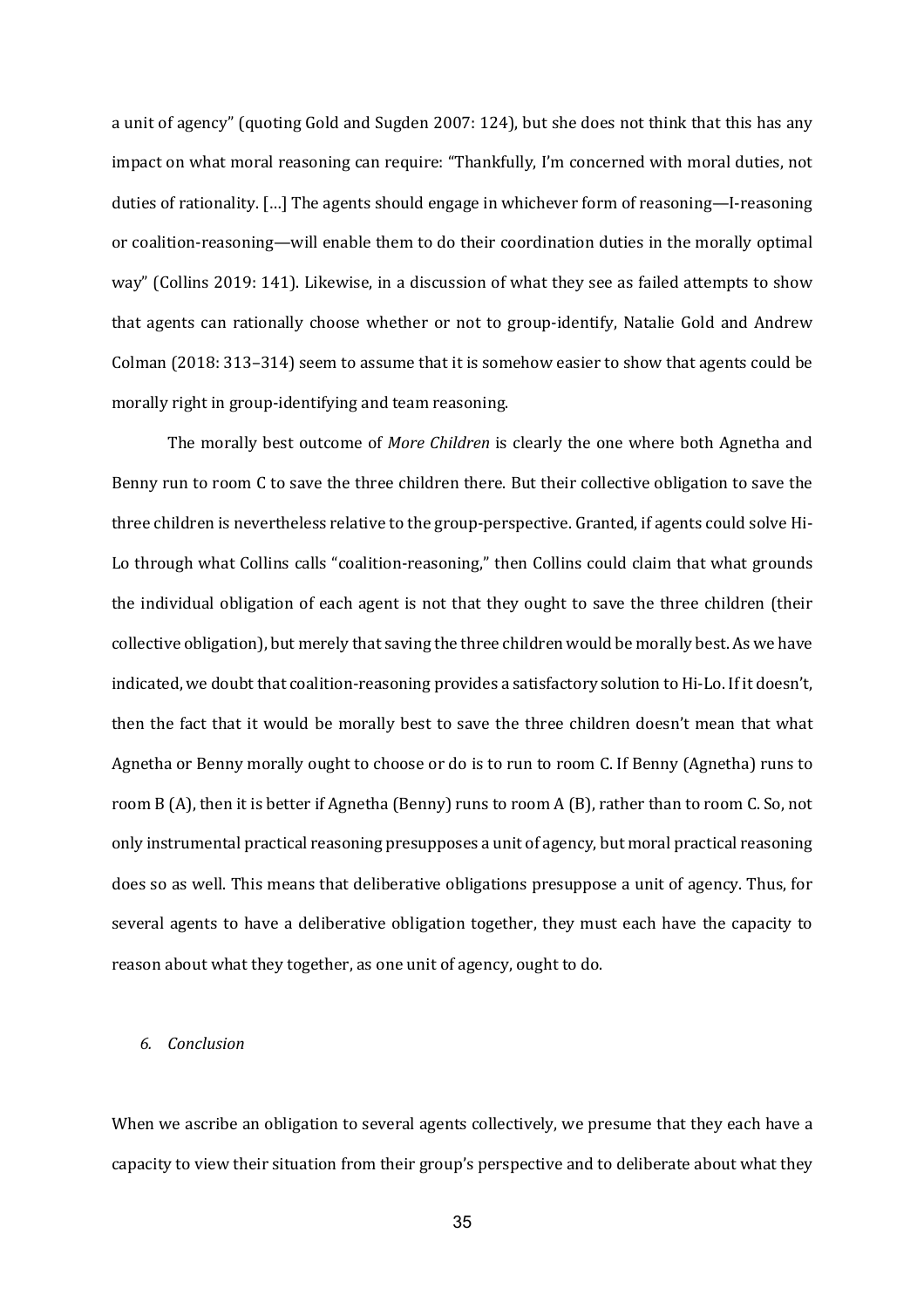ought to do—to "team reason." This capacity is context-specific. If the agents' external conditions are such that group identification is to be expected, then this will make the ascription of an obligation to act collectively seem more apt. A live hypothesis that we find plausible is that group identification can be triggered by the strong interdependence that exists between individuals' interests in a social dilemma such as Hi-Lo. But there may also be other favourable external conditions, such as the group being confined to a limited common space, there being no obstacles to communication or signalling preparedness to coordinate, etc. It seems to us that the strength of our intuitions about several agents' collective obligation will vary with the presence or absence of such features, in a way that supports our theory.

When we ascribe a collective obligation to a group, we conceive of the individuals as group members, and we assume a group-perspective when we consider what the members ought to do together. The "ought" is thus relative to a group perspective. It is also possible to single out the individual perspective of each group member, and consider what they themselves ought to do. We have shown that in some situations, the "I"-relative oughts and the "we"-relative oughts require or permit different actions. Such cases are examples of genuine moral incommensurability. This is a somewhat surprising result, but it follows from a combination of reasonable considerations about obligations and plausible socio-psychological theorizing about group identification.

Department of Philosophy, Linguistics and Theory of Science, University of Gothenburg olle.blomberg@gu.se

Department of Philosophy, Lund University bjorn.petersson@fil.lu.se

36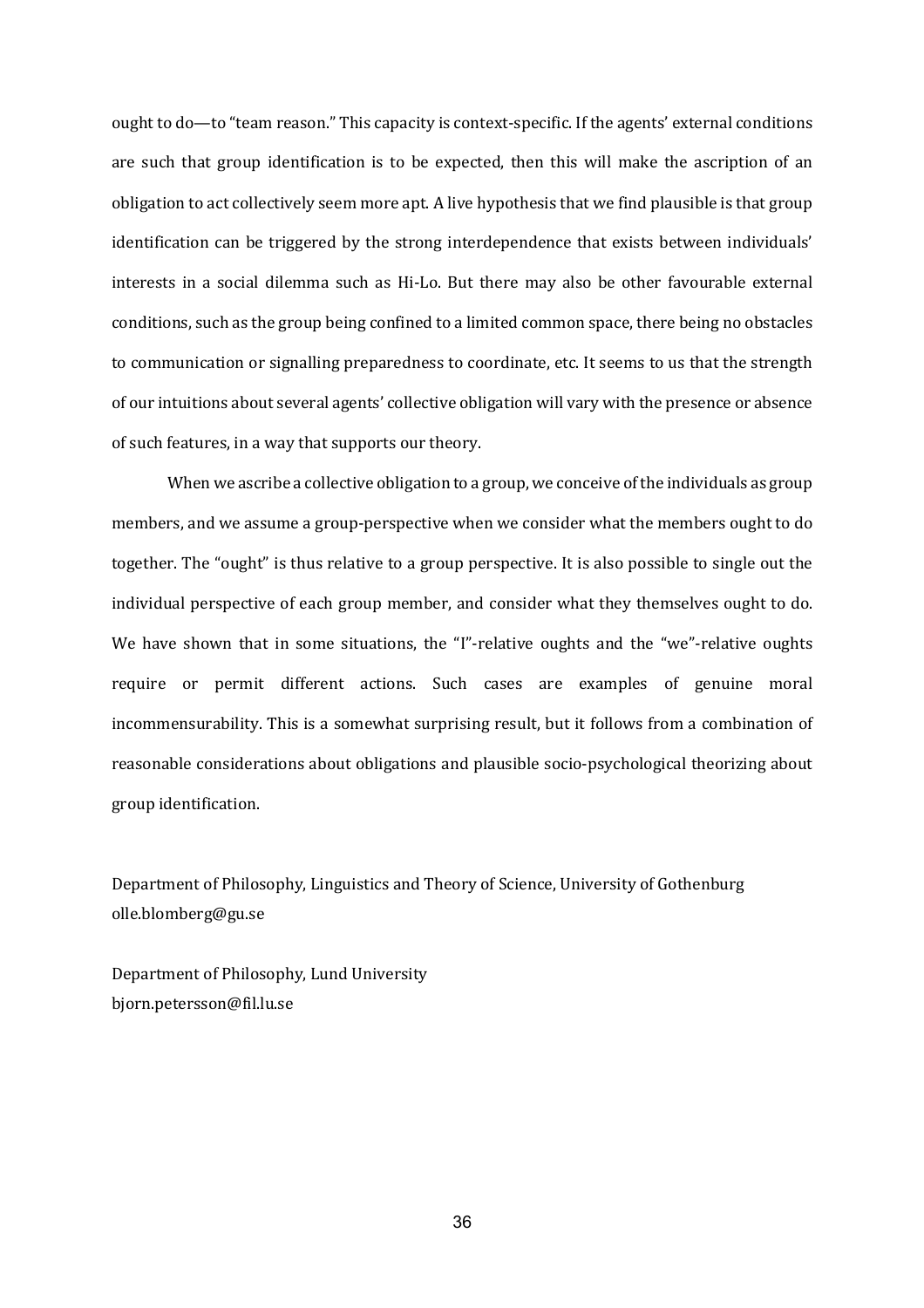### **Acknowledgements**

Earlier versions of this paper were presented at the "Collective Obligation, Obligations for Team Members and Blameworthiness" workshop at MANCEPT 2019, the "Group Agency and Collective Responsibility" workshop, Flensburg, 2019, the Higher Seminar in Practical Philosophy in Lund, the Practical Philosophy and Political Theory research seminar in Gothenburg, and at the online Social Ontology 2020 conference. We are grateful for useful comments, questions, and criticisms from participants at all these events. We want to thank the following particular individuals (apologies to those we have forgotten): Gunnar Björnsson, Stephanie Collins, Hadi Fazeli, Mattias Gunnemyr, Niels de Haan, Frank Hindriks, Yuliya Kanygina, Kirk Ludwig, Per-Erik Milam, Jules Salomone-Sehr, Michael Schmitz, David Schweikard, David Shoemaker, Caroline Touborg, and Robert Williams. In addition, we are very grateful to this journal's two anonymous reviewers for two rounds of excellent comments, as well as to several anonymous reviewers of earlier versions of this paper that were submitted to other journals. Our research was funded by the Swedish Research Council (Vetenskapsrådet) project grant 421-2014-1025, and by the Lund Gothenburg Responsibility Project (PI: Prof. Paul Russell), which is in turn also funded by the Swedish Research Council.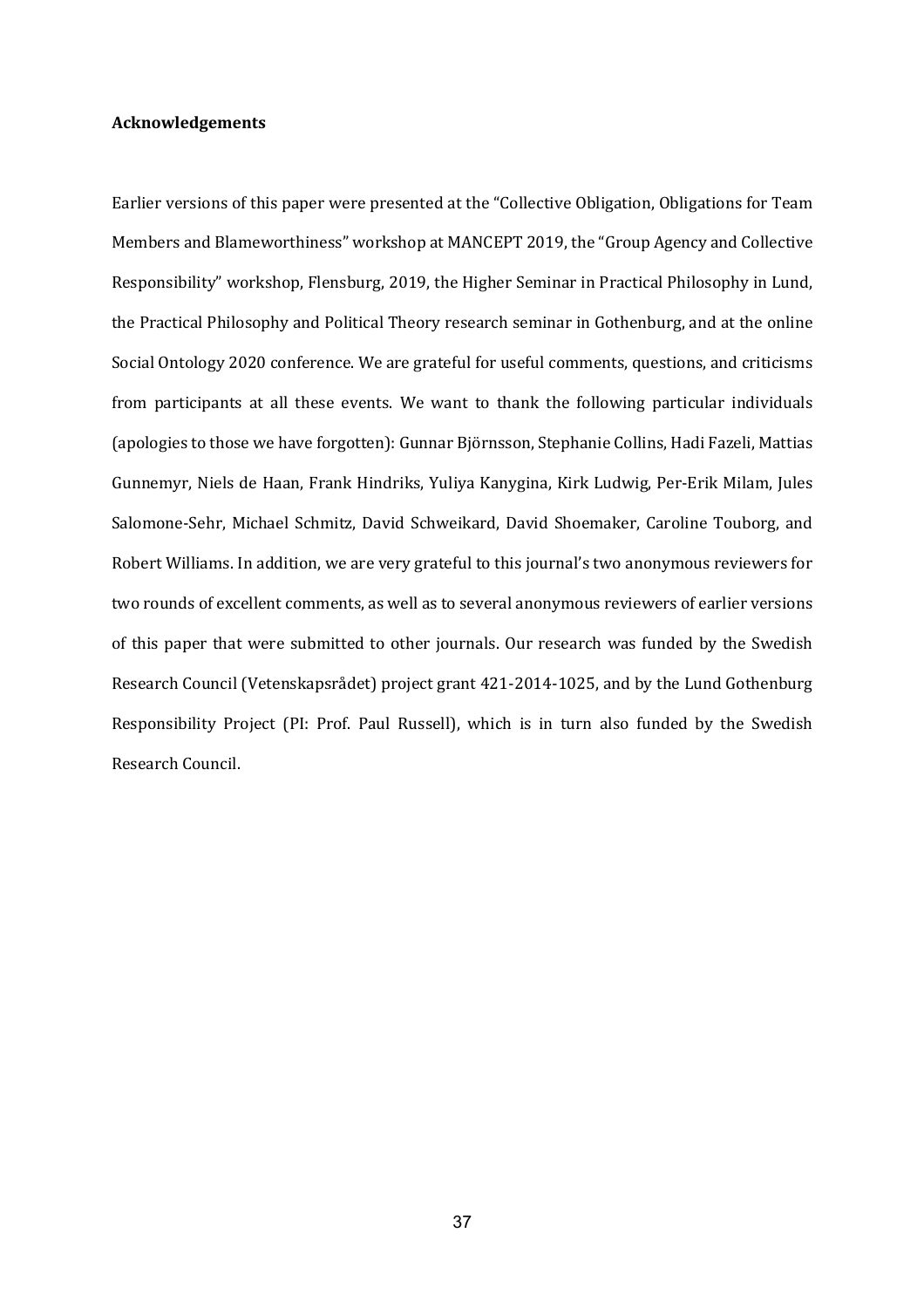# **References**

- Aas, Sean. 2015. "Distributing Collective Obligation," *Journal of Ethics and Social Philosophy* 9(3): 1–23.
- Bacharach, Michael. 2006. *Beyond Individual Choice: Teams and Frames in Game Theory*, Princeton: Princeton University Press.
- Bermúdez, José Luis. 2021. *Frame It Again: New Tools for Rational Decision-Making.* Cambridge: Cambridge University Press.
- Björnsson, Gunnar. 2014. "Essentially Shared Obligations," Midwest Studies in Philosophy 38(1): 103–120.
- Björnsson, Gunnar. 2020. "Collective Responsibility and Collective Obligations Without Collective Moral Agents," in *The Routledge Handbook of Collective Responsibility*, ed. Saba Bazargan-Forward and Deborah Tollefsen. New York: Routledge, 127-141.
- Blomberg, Olle. 2020. "What We Ought to Do: The Decisions and Duties of Non-agential Groups," *Journal of Social Ontology* 6(1): 101-116.
- Blomberg, Olle, and Björn Petersson. 2018. "Plikt att kollektivisera?," Tidskrift för politisk filosofi 2018(2): 36–46.
- Brewer, Marilynn B., and Roderick M. Kramer. 1986. "Choice Behavior in Social Dilemmas: Effects of Social Identity, Group Size, and Decision Framing," *Journal of Personality and Social Psychology* 50(3): 543–549.
- Clarke, Randolph. 2017. "Ignorance, Revision, and Commonsense," in *Responsibility: The Epistemic Condition*, ed. Philip Robichaud and Jan Willem Wieland. Oxford: Oxford University Press, 233-251.
- Collins, Stephanie. 2019. *Group Duties: Their Existence and Their Implications for Individuals.* Oxford University Press.
- Collins, Stephanie. 2020. "Response to Critics," *Journal of Social Ontology* 6(1): 141-157.
- Colman, Andrew M., Briony D. Pulford, and Catherine L. Lawrence. 2014. "Explaining Strategic Coordination: Cognitive Hierarchy Theory, Strong Stackelberg Reasoning, and Team Reasoning," *Decision* 1(1): 35–58.
- Colman, Andrew M., and Natalie Gold. 2018. "Team reasoning: Solving the puzzle of coordination," *Psychonomic Bulletin & Review* 25(5): 1770–1783.
- Copp, David. 1991. "Responsibility for Collective Inaction," *Journal of Social Philosophy* 22(2): 71–80.
- Cripps, Elizabeth. 2013. *Climate Change and the Moral Agent: Individual Duties in an Interdependent World.* Oxford: Oxford University Press.
- Dawes, Robyn M., Alphons I. C. Van De Kragt, and John M. Orbell, 1990. "Cooperation for the Benefit of Us—Not Me, or My Conscience," in *Beyond Self-Interest*, ed. Jane J. Mansbridge. Chicago: Chicago University Press, 97-110.
- Dietz, Alexander. 2016. "What We Together Ought to Do," *Ethics* 126(4): 955–982.
- Dietz, Alexander. 2022. "Collective Reasons and Agent-Relativity," Utilitas 34(1): 57-69.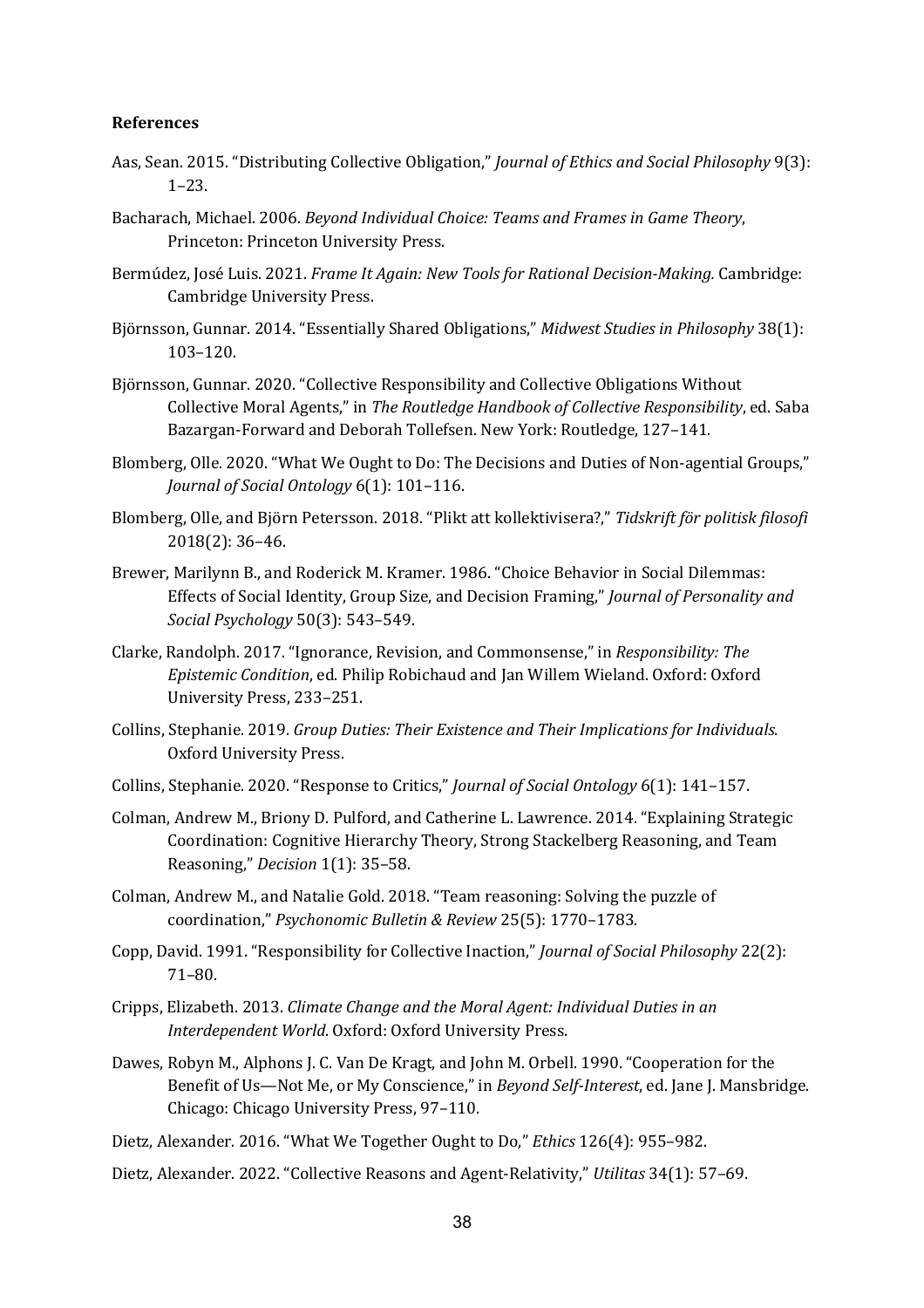Gilbert, Margaret. 1989. "Rationality and salience," *Philosophical Studies* 57(1): 61–77.

- Gold, Natalie. 2018. "Team Reasoning and Spontaneous Collective Intentions," *Revue d'économie politique* 128(3): 333–353.
- Gold, Natalie, and Andrew M. Colman. 2018. "Team Reasoning and the Rational Choice of Payoff-Dominant Outcomes in Games," Topoi 39(2): 305-316.
- Gold, Natalie, and Robert Sugden. 2007. "Collective Intentions and Team Agency," *Journal of Philosophy* CIV(3): 109–137.
- Grünbaum, Thor, and Søren Kyllingsbæk. 2020. "Is Remembering to do a Special Kind of Memory?," *Review of Philosophy and Psychology* 11(2): 385-404.
- Hakli, Raul, Kaarlo Miller, and Raimo Tuomela. 2010. "Two Kinds of We-Reasoning," *Economics & Philosophy* 26(3): 291–320.
- Held, Virginia. 1970. "Can a Random Collection of Individuals be Morally Responsible?," The *Journal of Philosophy* 67(14): 471–481.
- Helm, Bennett W. 2008. "Plural Agents," *Noûs* 42(1): 17-49.
- Hindriks, Frank. 2019. "The Duty to Join Forces: When Individuals Lack Control," The Monist 102(2): 204–220.
- Jaster, Romy. 2020. *Agents' Abilities*. Berlin: De Gruyter.
- Kramer, Roderick M., and Marilynn B. Brewer. 1984. "Effects of Group Identity on Resource Use in a Simulated Commons Dilemma," *Journal of Personality and Social Psychology* 46(5): 1044–1057.
- Lawford-Smith, Holly. 2015. "What 'We'?," *Journal of Social Ontology* 1(2): 225-249.
- Linnebo, Øystein. 2022. "Plural Quantification," *The Stanford Encyclopedia of Philosophy (Spring* 2022 Edition), ed. Edward N. Zalta, URL = <https://plato.stanford.edu/archives/spr2022/entries/plural-quant/>.
- Lord, Errol. 2015. "Acting for the Right Reasons, Abilities, and Obligation," in *Oxford Studies in Metaethics 10, ed. Russ Shafer-Landau. Oxford: Oxford University Press, 26-52.*
- Ludwig, Kirk. 2016. *From Individual to Plural Agency Collective Action: Volume 1.* Oxford: Oxford University Press.
- Manning, Rita. 1985. "The Random Collective as a Moral Agent," *Social Theory and Practice*,  $11(1): 97-105.$
- McKinsey, Michael. 1981. "Obligations to the Starving," *Noûs* 15(3): 309–323.
- Pacherie, Elisabeth. 2011. "Framing Joint Action," *Review of Philosophy and Psychology* 2(2): 173–192.
- Parfit, Derek. 1984. *Reasons and Persons.* Oxford: Clarendon Press.
- Peterson, Martin. 2017. An Introduction to Decision Theory: Second Edition. Cambridge, UK: Cambridge University Press.
- Petersson, Björn. 2020. "Collective Guilt Feelings," in *The Routledge Handbook of Collective Responsibility*, ed. Saba Bazargan-Forward and Deborah Tollefsen. New York: Routledge, 228–242.